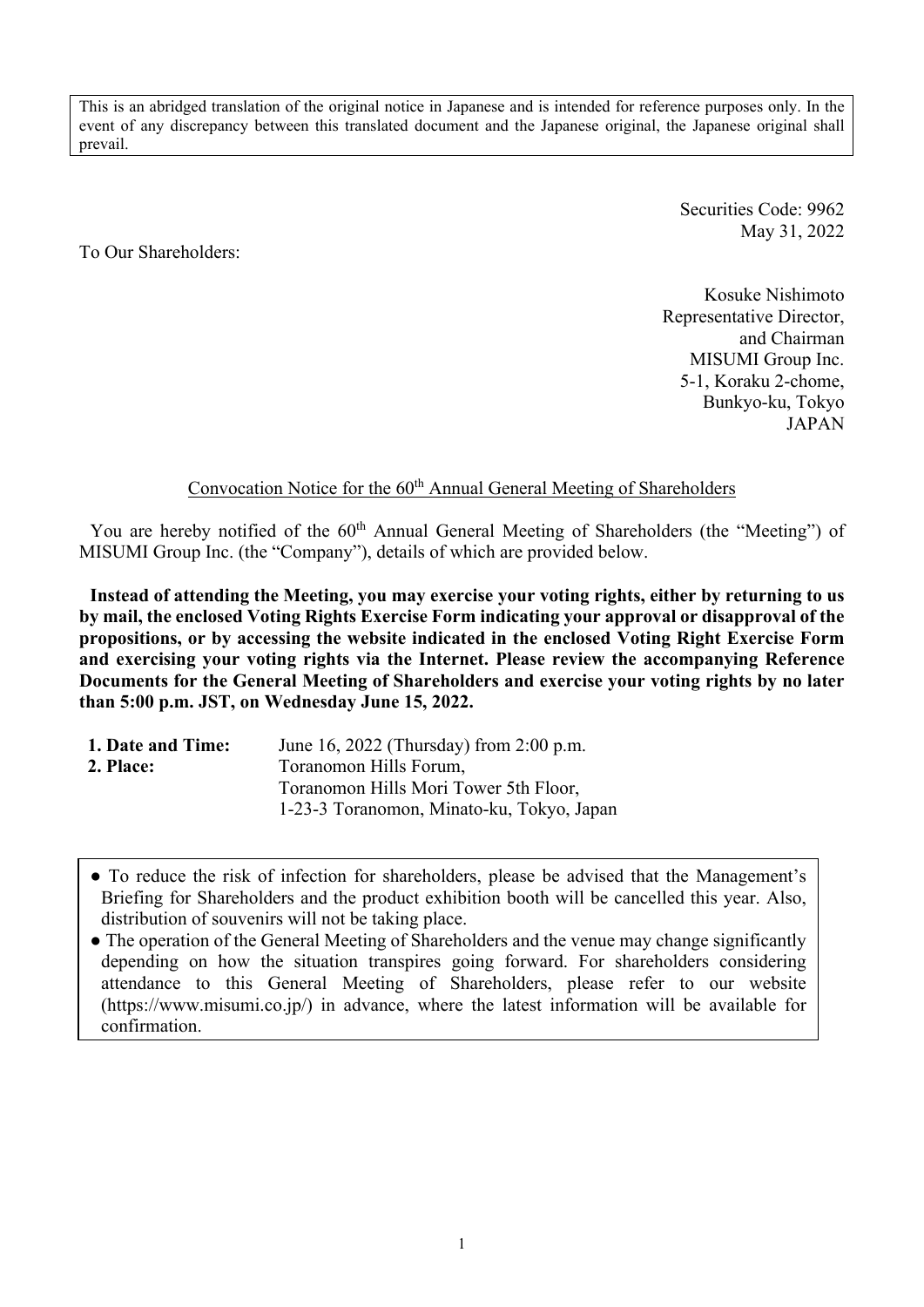# **3. Agenda:**

## **Reports**

- 1. The Business Report, the Consolidated Financial Statements, and Audit Reports on the Consolidated Financial Statements by the independent auditor and our Board of Corporate Auditors for the  $60<sup>th</sup>$  Fiscal Year (from April 1, 2021 to March 31, 2022).
- 2. The Non-Consolidated Financial Statements Report for the 60<sup>th</sup> Fiscal Year (from April 1, 2021) to March 31, 2022).

## **Proposals**

- **Proposal 1:** Dividend of Surplus
- **Proposal 2:** Partial Amendments to the Articles of Incorporation
- **Proposal 3:** Election of Eight (8) Directors
- **Proposal 4:** Election of One (1) Corporate Auditor
- **Proposal 5:** Election of One (1) Alternate Corporate Auditor

## **4. Instructions for the Exercise of Voting Rights**

1) Exercise of voting rights by post

Please indicate your approval or disapproval for each of the proposals on the enclosed Voting Right Exercise Form and return the form to the Company so that it arrives no later than 5:00 p.m. (JST) on Wednesday, June 15, 2022.

Please note that if there is no indication of approval or disapproval for any of the proposals, it will be counted as a vote of approval.

2) Exercise of voting rights via the Internet

Please access the designated website (https://evote.tr.mufg.jp/)\* and place your vote no later than 5:00 p.m. (JST) on Wednesday, June 15, 2022.

\*Website available only in Japanese

1. If attending the Meeting in person, please submit the enclosed Voting Right Exercise Form to the receptionist at the venue.

〰〰〰〰〰〰〰〰〰〰〰〰〰〰〰〰〰〰〰〰〰〰〰〰〰〰〰〰〰〰〰〰〰〰〰〰〰〰〰〰〰

2. The notes to Matters Relating to Stock Acquisition Rights, the Consolidated Financial Statements and Non-Consolidated Financial Statements are available to shareholders on MISUMI's website (https://www.misumi.co.jp/ir/stock/syousyu.html)\* in accordance with laws, regulations, and the Articles of Incorporation.

\*Website available only in Japanese.

- 3. We will notify you of any changes to the Reference Documents for the General Meeting of Shareholders, the Business Report, the Consolidated Financial Statements or the Non-Consolidated Financial Statements by placing the updated information on MISUMI's website (https://www.misumi.co.jp/english/).
- 4. The results of voting at Annual General Meeting of Shareholders will also be posted on MISUMI's website indicated above.

## Electronic Voting Platform

Custodian banks or other nominee shareholders (including standing proxies) that have registered in advance with ICJ Co., Ltd., a company established by Tokyo Stock Exchange, Inc. and other organizations, are able to use ICJ's Voting Rights Electronic Voting Platform as an alternative electronic method for the exercise of voting rights at the General Meeting of Shareholders, in addition to Internet voting as described in 4 above.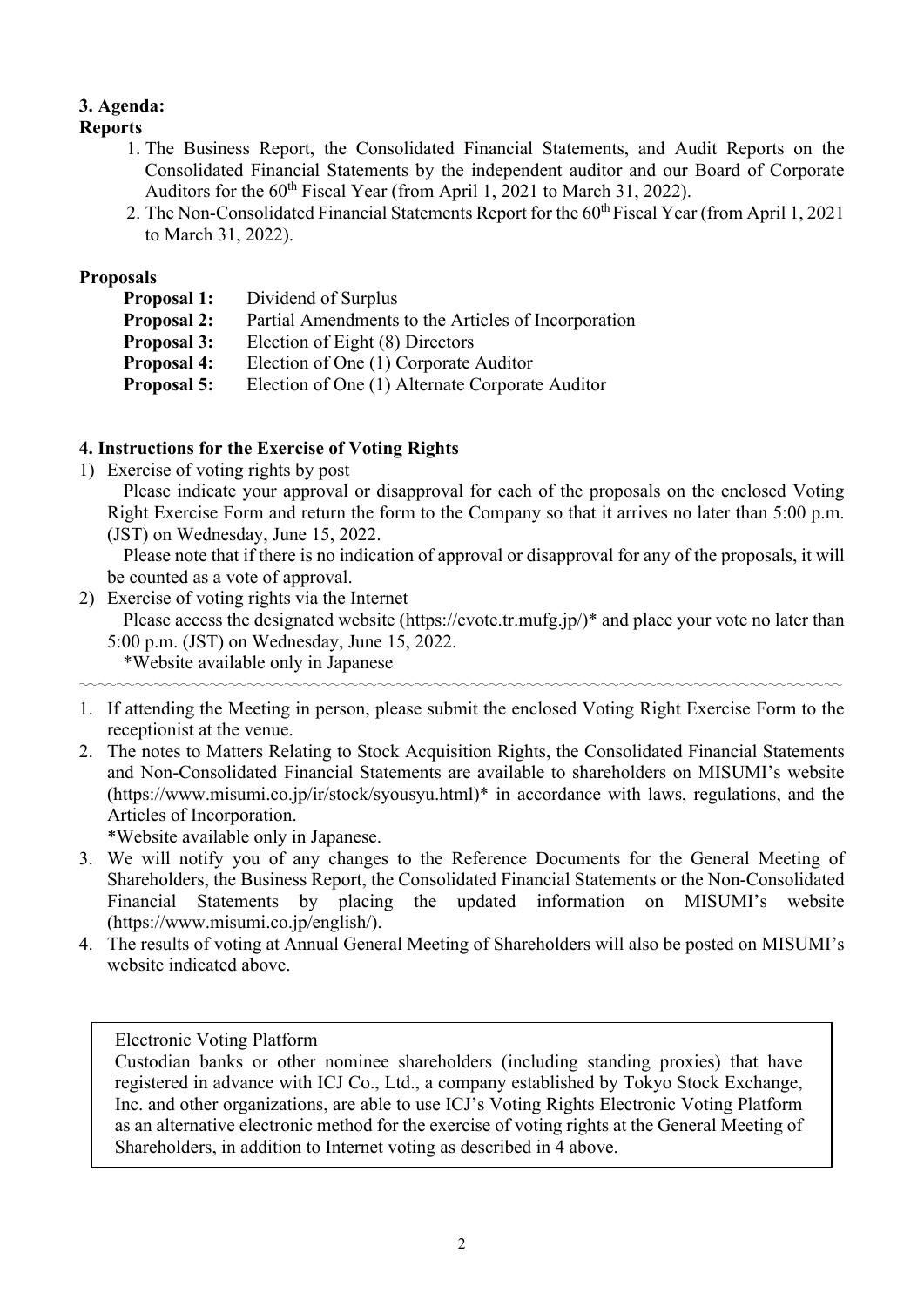## Response measures to prevent the spread of COVID-19

In order to prevent the spread of COVID-19, we plan to take the following measures during the Company's 60<sup>th</sup> Annual General Meeting of Shareholders. We would like to ask all our shareholders for their kind understanding and cooperation.

1. Request to Shareholders

- For shareholders who are considering attendance at this Annual General Meeting of Shareholders, please confirm your physical condition beforehand and don't over exert yourself especially if you have health concerns.
- There are a limited number of seats in the venue, as shareholders are provided with spaces in between seats, to reduce the risk of infection. Thank you for your understanding.
- Given the above, we recommend that you exercise your voting rights in writing or via the Internet in advance to the extent possible.
- 2. Requests to our Shareholders attending the Meeting
	- Please kindly cooperate by wearing a mask and using hand sanitizer where available. At reception, we may check your body temperature with a non-contact thermometer.
	- Please be advised that we may refuse entry of those who seems to be unwell.
- 3. The Company's response measures
	- Staff involved in the operation of the General Meeting of Shareholders, will only participate when their physical condition has been confirmed, including temperature measurement. In addition, a mask will always be worn.
	- Drinks will not be provided to prevent infection through contact.
	- We may briefly explain upon reportable matters.

The operation of the General Meeting of Shareholders and the venue may change significantly depending on how the situation transpires going forward. For shareholders considering attendance at this General Meeting of Shareholders, please refer to our website (https://www.misumi.co.jp/) in advance, where the latest information will be available for confirmation. We sincerely appreciate your time to confirm.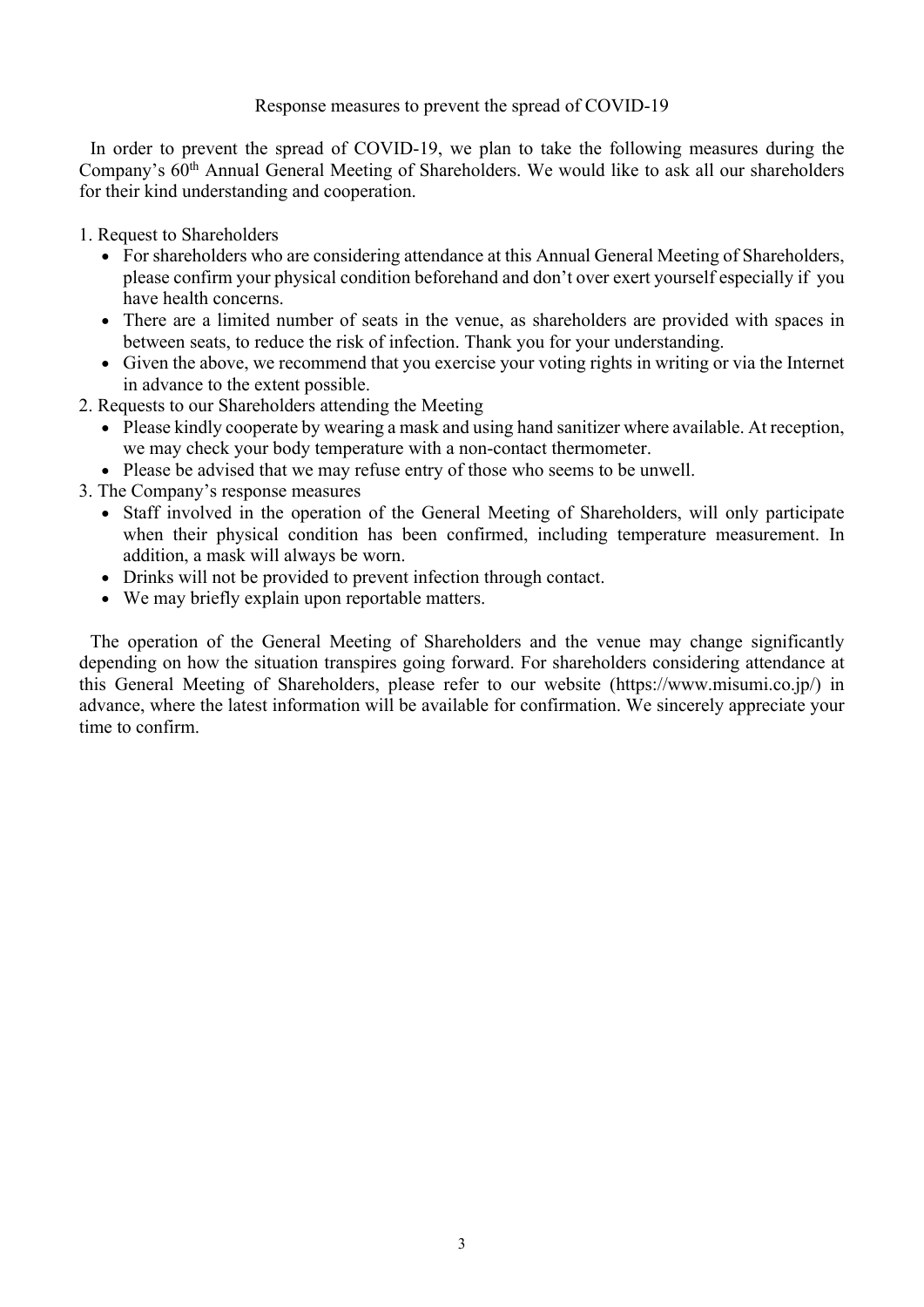#### **Reference Document**

#### **Proposal 1: Dividend of Surplus**

For maintaining future competitive advantages, and realizing corporate value enhancement and sustainable growth, the Company enhances IT, logistics and manufacturing business foundations and strengthens the supply chain and continuously innovates its business model. Therefore, the Company uses a benchmark dividend payout ratio of 25% as part of the policy to return profits to the shareholders after a comprehensive review of expansion of the business foundation, strength of the balance sheet, and capital efficiency among other factors.

Based on the benchmark described above, the Company proposes a year-end dividend of **¥14.71** per share.

Pending approval for this proposal, the annualized dividend would be **¥33.04** per share, an increase of **¥17.95** from the previous year's figure, including the interim dividend of **¥18.33** per share (Total amount: **¥ 5,209,009,282**) already paid out on **December 7, 2021**.

- (1) Type of dividend assets **Cash**
- (2) Allocation of dividend assets to shareholders and the total amount of dividends **¥14.71** per share of common stock. Total amount: **¥4,182,391,345**
- (3) Effective date of dividend of surplus **June 22, 2022**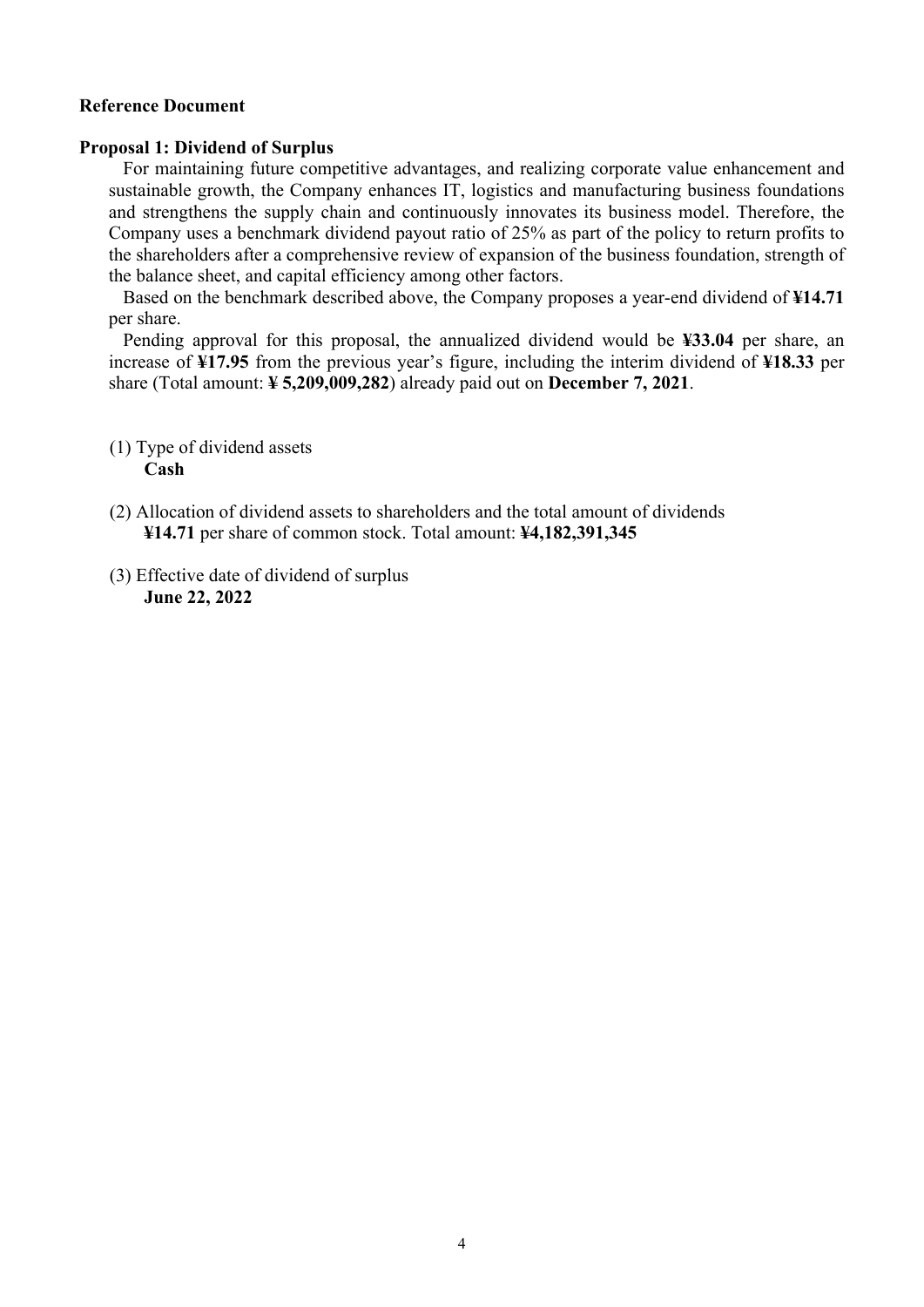## **Proposal 2: Partial Amendments to the Articles of Incorporation**

- 1. Reasons for the Amendments
- (1) Relocation of the head office

The Company plans to relocate its head office to Chiyoda-ku, Tokyo, in order to improve management efficiency and develop its business by improving the office environment. Accordingly, Article 3 (Location of Head Office) of the current Articles of Incorporation shall be amended. In addition, a supplementary provision regarding the effective date of the provision is to be added.

(2) Introduction of a system for providing reference materials for the General Meeting of Shareholders in electronic format

The amended provisions stipulated in the proviso of Article 1 of the Supplementary Provisions of the "Act Partially Amending the Companies Act" (Act No. 70 of 2019) will come into effect on September 1, 2022. In order to prepare for the introduction of a system for providing reference materials for the General Meeting of Shareholders in electronic format, the Company proposes to amend its Articles of Incorporation as follows:

- (i) Article 16, Paragraph 1 in the proposed amendment stipulates that the Company shall take measures to provide information contained in the Reference Materials for the General Meeting of Shareholders, etc. in electronic format.
- (ii) Article 16, Paragraph 2 in the proposed amendment establishes a provision for limiting the scope of matters to be stated in the paper-based documents to be delivered to shareholders who have made a request for delivery in writing.
- (iii) The provisions concerning the internet disclosure of Reference Documents for the General Meeting of Shareholders, etc. (current Article 16 of the Articles of Incorporation) will no longer be required. Thus, they shall be deleted.
- (iv) As a result of the foregoing establishment and deletion, supplementary provisions regarding the effective date, etc. will be established.
- (3) The Other Revision

The Company will make a necessary change so as to conform to the provisions of the current Companies Act.

2. Details of the Amendments

Details of the amendments are as follows.

(Underlined text is amended)

| <b>Current Article of Incorporation</b>                                                                | Proposed amendments                                                                                     |
|--------------------------------------------------------------------------------------------------------|---------------------------------------------------------------------------------------------------------|
| Articles 1 to 2 (Omitted)                                                                              | Articles 1 to 2 (Same as at present)                                                                    |
| (Location of Head Office)<br>Article 3. The Company shall have its head<br>office in Bunkyo-ku, Tokyo. | (Location of Head Office)<br>Article 3. The Company shall have its head<br>office in Chiyoda-ku, Tokyo. |
| Articles 4 to 15 (Omitted)                                                                             | Articles 4 to 15 (Same as at present)                                                                   |
|                                                                                                        |                                                                                                         |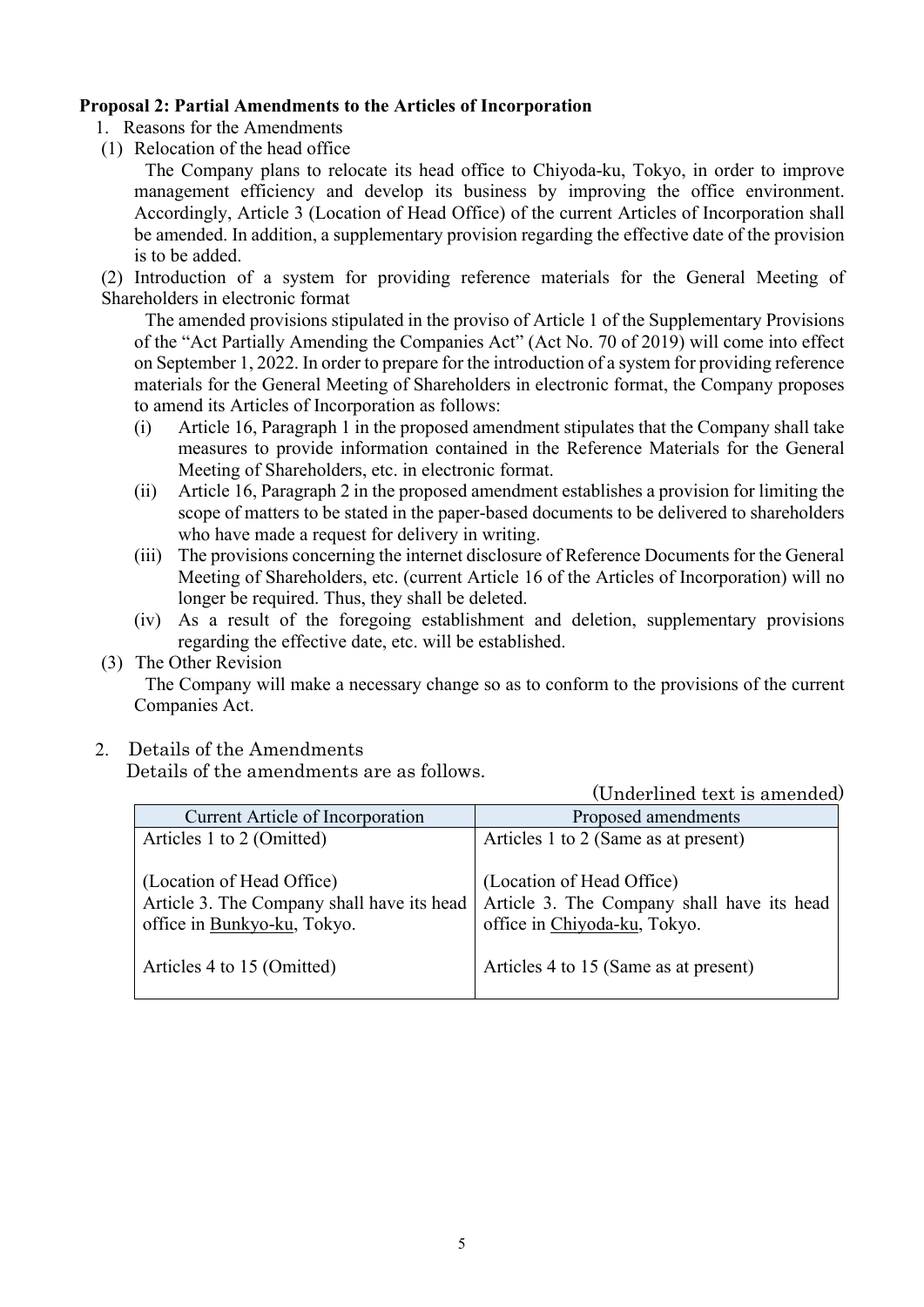(Underlined text is amended)

| <b>Current Article of Incorporation</b>                                     | Proposed amendments                                                                           |
|-----------------------------------------------------------------------------|-----------------------------------------------------------------------------------------------|
| (Disclosure via the Internet and Deemed                                     | <deleted></deleted>                                                                           |
| Delivery of Reference Documents for the                                     |                                                                                               |
| <b>Shareholders Meeting</b> )                                               |                                                                                               |
| Article 16. When convening the                                              |                                                                                               |
| Shareholders Meeting, the Company may                                       |                                                                                               |
| deem that it has provided shareholders                                      |                                                                                               |
| with information relating to items to be                                    |                                                                                               |
| described or indicated in the reference                                     |                                                                                               |
| documents for the Shareholders Meeting,                                     |                                                                                               |
| business reports, non-consolidated<br>financial statements and consolidated |                                                                                               |
| financial statements, by disclosing such                                    |                                                                                               |
| information via the Internet, in accordance                                 |                                                                                               |
| with the relevant Ordinance of the Ministry                                 |                                                                                               |
| of Justice.                                                                 |                                                                                               |
|                                                                             |                                                                                               |
| <newly established=""></newly>                                              | (Measure for Electronic Provision)                                                            |
|                                                                             | Article 16.                                                                                   |
|                                                                             | 1. In convening the Shareholders Meeting, the                                                 |
|                                                                             | Company shall provide information contained                                                   |
|                                                                             | in the reference documents for the                                                            |
|                                                                             | Shareholders Meeting, etc. in electronic                                                      |
|                                                                             | format.                                                                                       |
|                                                                             | 2. Among the matters to be provided in                                                        |
|                                                                             | electronic format, the Company may exclude                                                    |
|                                                                             | all or part of the matters set forth in the<br>Ordinance of Ministry of Justice in the paper- |
|                                                                             | based documents to be sent to shareholders                                                    |
|                                                                             | who have requested it by the record date for                                                  |
|                                                                             | <u>voting rights.</u>                                                                         |
|                                                                             |                                                                                               |
| Articles 17 to 32 (Omitted)                                                 | Articles 17 to 32 (Same as at present)                                                        |
| (Term of Office of Corporate Auditors)                                      | (Term of Office of Corporate Auditors)                                                        |
| Article 33. (Omitted)                                                       | Article 33. (Same as at present)                                                              |
| 2. (Omitted)                                                                | 2. (Same as at present)                                                                       |
| 3. The resolution to elect Alternate                                        | The resolution to elect an Alternate<br>3.                                                    |
| Corporate Auditor pursuant to Article 329,                                  | Corporate Auditor pursuant to Article 329,                                                    |
| paragraph (2) of the Companies Act shall be                                 | paragraph (3) of the Companies Act shall be                                                   |
| effective until the commencement of the                                     | effective until the commencement of the                                                       |
| Annual Shareholders Meeting four (4) years                                  | Annual Shareholders Meeting four (4) years                                                    |
| after his or her election.                                                  | after his or her election.                                                                    |
| Articles 34 to 43 (Omitted)                                                 |                                                                                               |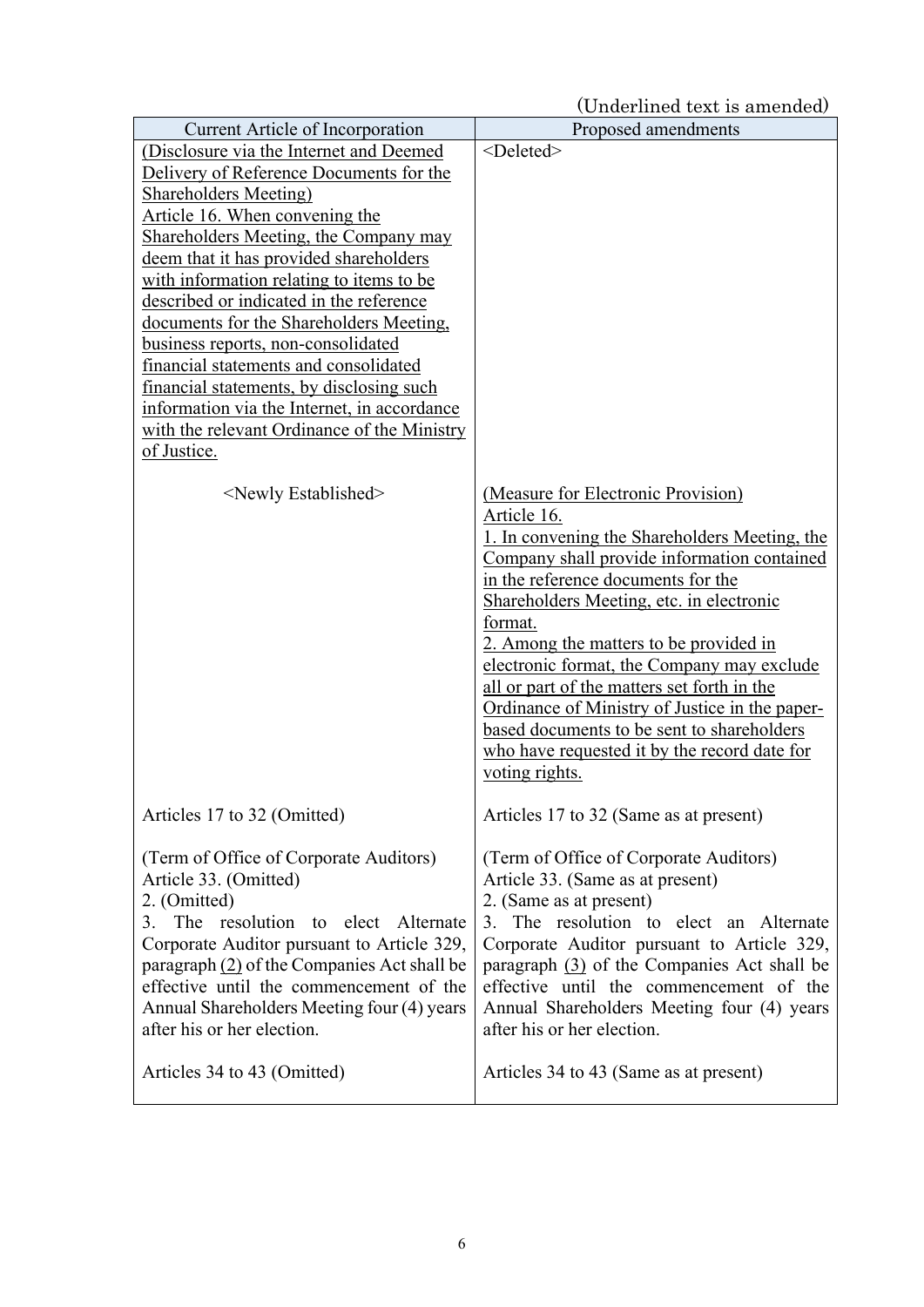(Underlined text is amended)

|                                  | Ondermied text is amended                       |
|----------------------------------|-------------------------------------------------|
| Current Article of Incorporation | Proposed amendments                             |
| <newly established=""></newly>   | (Supplementary provisions)                      |
|                                  | 1. The amendment in Article 3 shall take        |
|                                  | effect on March 1, 2023. This paragraph shall   |
|                                  | be deleted after the effective date.            |
|                                  | 2. The deletion of Article 16 (Disclosure via   |
|                                  | the Internet and Deemed Delivery of             |
|                                  | Reference Documents for the Shareholders        |
|                                  | Meeting) of the Articles of Incorporation       |
|                                  | before the amendments and the establishment     |
|                                  | of new Article 16 (Measure for Electronic       |
|                                  | Provision) after the amendments shall take      |
|                                  | effect from September 1, 2022 (hereinafter      |
|                                  | referred to as the "Effective Date"), which is  |
|                                  | the date of enforcement of the amended          |
|                                  | provisions prescribed in the proviso to Article |
|                                  | 1 of the Supplementary Provisions of the Act    |
|                                  | Partially Amending the Companies Act (Act       |
|                                  | No. 70 of 2019).                                |
|                                  | 3. Notwithstanding the provision of the         |
|                                  | preceding paragraph, Article 16 (Disclosure     |
|                                  | via the Internet and Deemed Delivery of         |
|                                  | Reference Documents for the Shareholders        |
|                                  | Meeting) of the Articles of Incorporation       |
|                                  | before the amendments shall remain in force     |
|                                  | with respect to any Shareholders Meeting        |
|                                  | held on a date within $six(6)$ months from the  |
|                                  | Effective Date.                                 |
|                                  | 4. Paragraphs 2, 3 and 4 of these               |
|                                  | supplementary provisions shall be deleted       |
|                                  | after the lapse of six $(6)$ months from the    |
|                                  | Effective Date or the lapse of three (3)        |
|                                  | months from the date of the Shareholders        |
|                                  | Meeting in the preceding paragraph,             |
|                                  | whichever comes later.                          |
|                                  |                                                 |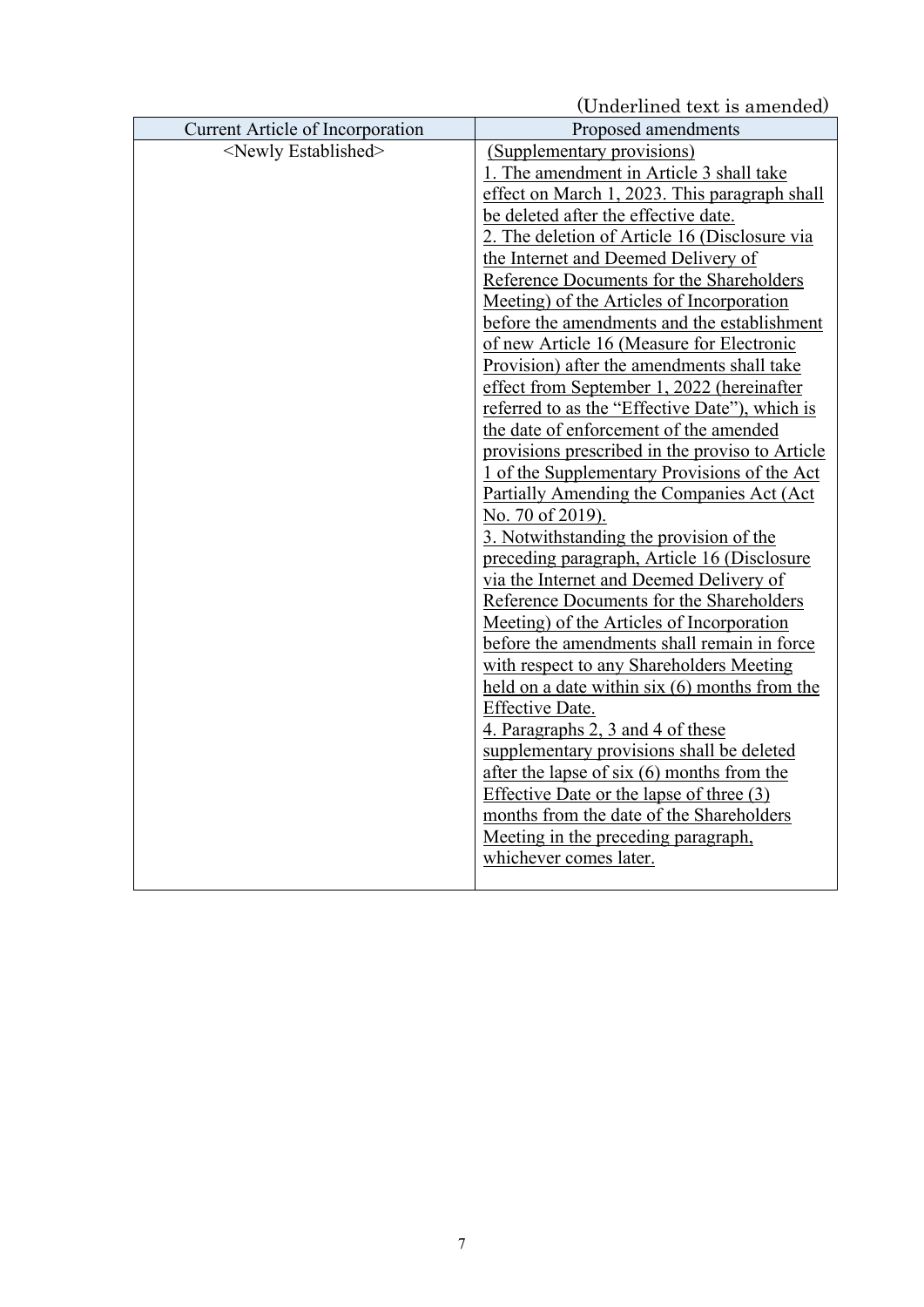## **Proposal 3: Election of Eight (8) Directors**

The terms of office of all nine (9) of the current Directors will expire as of the end of the Meeting. Therefore, the Company proposes the election of eight (8) Directors, including 1 new Director. This proposal has been deliberated by the Nomination and Compensation Committee as a voluntary committee in which the majority comprises independent Outside Directors, and thereafter, decided by the Board of Directors.

When all candidates for the Directors in this proposal are elected, the Board of Directors will be comprised of 8 Directors (7 males and 1 female) including 3 Outside Directors.

Candidates for the position of Director are as follows.

|   | Name              |                                           | Positions and responsibilities in Company                                                                                                                                |  |  |
|---|-------------------|-------------------------------------------|--------------------------------------------------------------------------------------------------------------------------------------------------------------------------|--|--|
| 1 | Kosuke Nishimoto  | Re-appointment                            | Representative Director and Chairman                                                                                                                                     |  |  |
| 2 | Ryusei Ono        | Re-appointment                            | Representative Director and President<br>Representative Director and President, MISUMI<br>Corporation                                                                    |  |  |
| 3 | Tomoki Kanatani   | Re-appointment                            | <b>Executive Director</b><br>President, China Business Company, MISUMI<br>Corporation                                                                                    |  |  |
| 4 | Shigetaka Shimizu | Re-appointment                            | <b>Executive Director</b><br>President, Japan Business Company, MISUMI<br>Corporation                                                                                    |  |  |
| 5 | Shaochun Xu       | New appointment                           | Managing Executive Officer, China Business<br>Company, MISUMI Corporation<br>Chairperson and General Manager, MISUMI<br>(CHINA) PRECISION MACHINERY TRADING<br>CO., LTD. |  |  |
| 6 | Yoichi Nakano     | Re-appointment<br><b>Outside Director</b> | <b>Outside Director</b>                                                                                                                                                  |  |  |
| 7 | Arata Shimizu     | Re-appointment<br><b>Outside Director</b> | <b>Outside Director</b>                                                                                                                                                  |  |  |
| 8 | Tomoharu Suseki   | Re-appointment<br><b>Outside Director</b> | <b>Outside Director</b>                                                                                                                                                  |  |  |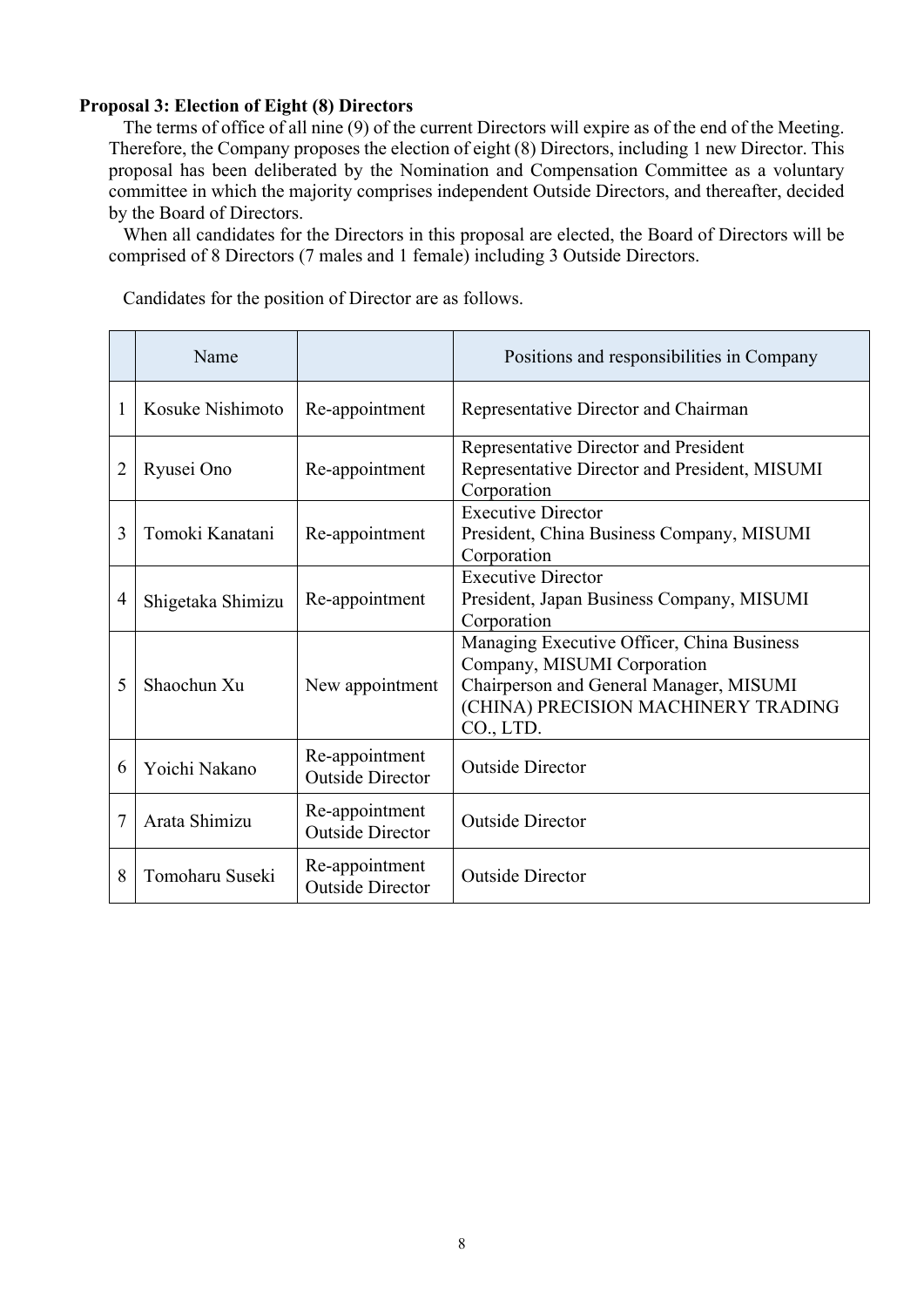|                                       | <b>Kosuke</b><br><b>Nishimoto</b><br>Re-appointment                                             | Profile, positions and responsibilities and important concurrent positions<br>Apr 1981: Joined Kanebo, Ltd.<br>Sep 1984: Joined Meitec Corporation<br>Jun 1995: Director, Meitec Corporation<br>Jul 1996: Senior Managing Director, Meitec Corporation                                                                                                                                                                                                                                                                                                                                                                                                                       |  |  |  |  |
|---------------------------------------|-------------------------------------------------------------------------------------------------|------------------------------------------------------------------------------------------------------------------------------------------------------------------------------------------------------------------------------------------------------------------------------------------------------------------------------------------------------------------------------------------------------------------------------------------------------------------------------------------------------------------------------------------------------------------------------------------------------------------------------------------------------------------------------|--|--|--|--|
| Candidate<br>number<br>1              |                                                                                                 | Nov 1999: Representative Director and President, Meitec Corporation<br>Apr 2003: Representative Director and President, and CEO, Meitec Corporation<br>Apr 2014: Director and Chairman, Meitec Corporation<br>Jun 2015: Outside Director, Interworks, Inc.<br>Apr 2017: Representative Director, Chairman and President, Interworks, Inc.<br>Jun 2017: Outside Director, MISUMI Group Inc.<br>Jun 2019: Director and Executive Vice President, MISUMI Group Inc.<br>Feb 2020: Representative Director and Chairman, MISUMI Group Inc.<br>(to present)                                                                                                                        |  |  |  |  |
|                                       | Date of Birth:<br>March 1, 1958<br><b>Ownership of the</b><br>Company's shares<br>10,000 shares | <b>Reason for nomination as Director:</b><br>Mr. Kosuke Nishimoto has extensive experience as business manager over<br>many years and has wide-ranging knowledge on various manufacturing<br>industries in Japan. Using his experience and knowledge, Mr. Nishimoto has<br>appropriately and effectively carried out his decision-making and supervisory<br>roles as Director and Executive Vice President since June 2019 and as<br>Representative Director and Chairman since February 2020. Mr. Nishimoto has<br>been nominated as a candidate for Director in the expectation that he will make<br>further contributions in the future.                                  |  |  |  |  |
|                                       | <b>Ryusei</b><br>Ono<br>Re-appointment                                                          | Profile, positions and responsibilities and important concurrent positions<br>Apr 1987: Joined MISUMI Group Inc.<br>Apr 2002: Corporate Officer, MISUMI Group Inc.<br>Jun 2007: Director and Corporate Officer, MISUMI Group Inc.<br>Oct 2008: Representative Director and President, SURUGA Production<br>Platform Co., Ltd.                                                                                                                                                                                                                                                                                                                                                |  |  |  |  |
| Candidate<br>number<br>$\overline{c}$ |                                                                                                 | Oct 2008: Director and Senior Corporate Officer, MISUMI Group Inc.<br>Jan 2011: Representative Director and President, SURUGA SEIKI CO., LTD.<br>Jan 2013: Senior Executive Director, MISUMI Group Inc.<br>Dec 2013: Representative Director and President, MISUMI Group Inc.<br>Dec 2013: Representative Director and President, MISUMI Corporation<br>(to present)<br>Jun 2014: Representative Director, President and CEO, MISUMI Group Inc.<br>Feb 2020: Representative Director and President, MISUMI Group Inc.<br>(to present)                                                                                                                                        |  |  |  |  |
|                                       | Date of Birth:<br>October 1, 1964<br>Ownership of the<br>Company's shares<br>440,000 shares     | <b>Reason for nomination as Director:</b><br>As Representative Director and President, Mr. Ryusei Ono has led the MISUMI<br>Group to further growth as a global enterprise while formulating and<br>implementing strategies to enhance the Company's corporate value in the<br>medium to long-term perspective. He has used his wide-ranging experience and<br>knowledge of our business activities, operations, production and other areas as<br>the basis for appropriate and effective management decision-making and<br>supervision. Mr. Ono has been nominated as a candidate for Director in the<br>expectation that he will make further contributions in the future. |  |  |  |  |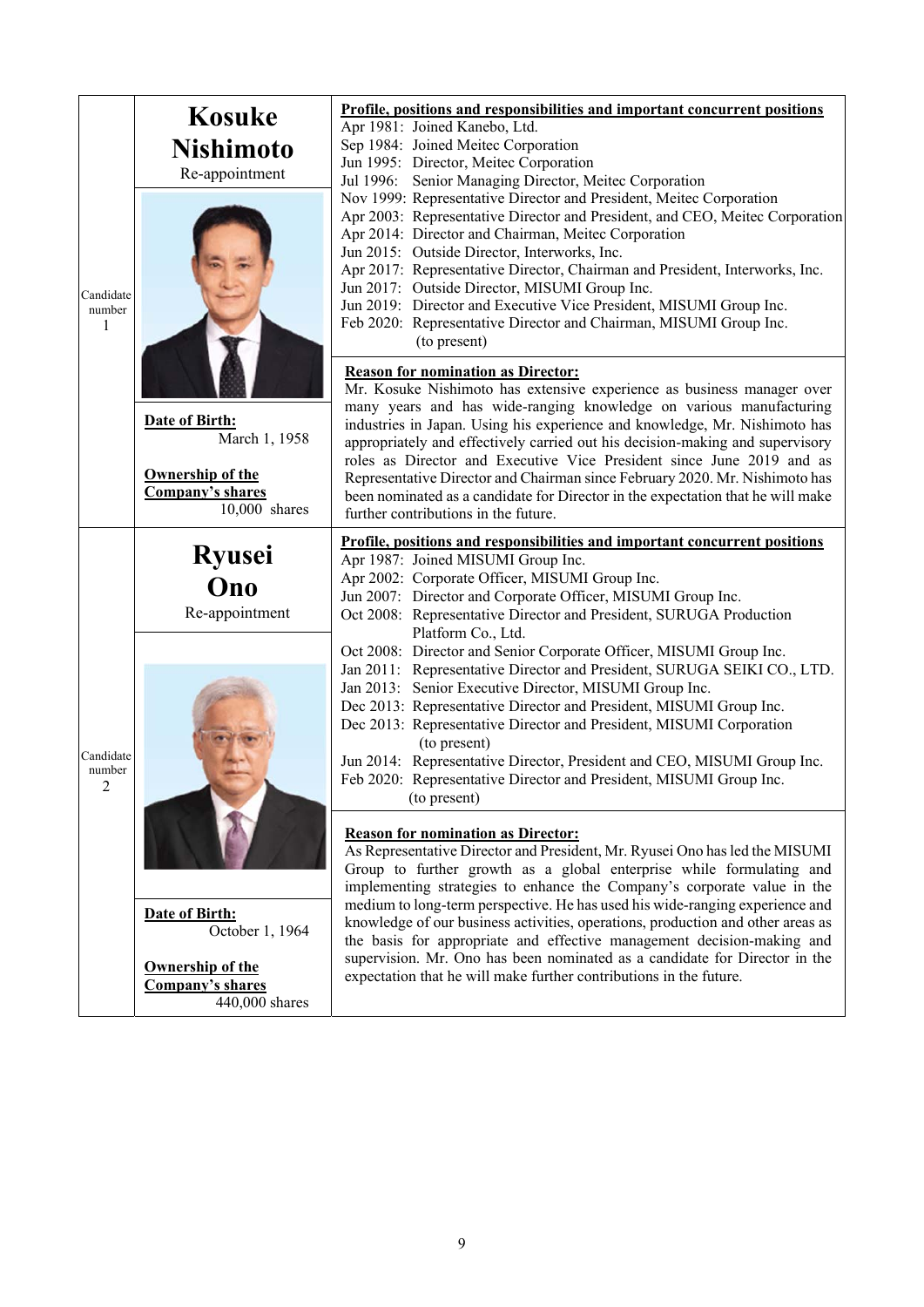| Candidate<br>number<br>3              | <b>Tomoki</b><br>Kanatani<br>Re-appointment                                                         | Profile, positions and responsibilities and important concurrent positions<br>Apr 1991: Joined Kankaku Securities Co., Ltd.<br>Apr 1992: Joined SADOSHIMA CORPORATION<br>Jun 2000: Joined MISUMI Group Inc.<br>Dec 2015: CEO, China Business Company, MISUMI Corporation<br>Apr 2018: President, China Business Company, MISUMI Corporation (to<br>present)<br>Senior Corporate Officer, MISUMI Group Inc.<br>Jul 2020:<br>Jun 2021: Executive Director, MISUMI Group Inc. (to present)                                                                                                                                                                                                                                                                                                                                                                                                                                                      |
|---------------------------------------|-----------------------------------------------------------------------------------------------------|----------------------------------------------------------------------------------------------------------------------------------------------------------------------------------------------------------------------------------------------------------------------------------------------------------------------------------------------------------------------------------------------------------------------------------------------------------------------------------------------------------------------------------------------------------------------------------------------------------------------------------------------------------------------------------------------------------------------------------------------------------------------------------------------------------------------------------------------------------------------------------------------------------------------------------------------|
|                                       | Date of Birth:<br>October 20, 1967<br><b>Ownership of the</b><br>Company's shares<br>9,000 shares   | <b>Reason for nomination as Director:</b><br>Mr. Tomoki Kanatani has participated in the Company's business for a long<br>period of time, enhancing the foundation for the Company's sales, among other<br>things. Since December 2015, Mr. Kanatani has demonstrated his leadership as<br>the head of China Business Company and has been driving the growth of<br>MISUMI Group's business in China, its largest overseas market. Using his<br>experience and knowledge, Mr. Kanatani has appropriately and effectively<br>carried out his executive, decision-making and supervisory roles. Mr. Kanatani<br>has been nominated as a candidate for Director in the expectation that he will<br>make further contributions in the future.                                                                                                                                                                                                    |
| Candidate<br>number<br>$\overline{4}$ | Shigetaka<br><b>Shimizu</b><br>Re-appointment                                                       | Profile, positions and responsibilities and important concurrent positions<br>Apr 1995: Joined Okura & Co., Ltd.<br>Apr 1999: Joined MISUMI Group Inc.<br>Dec 2015: CEO, Asia Business Company, MISUMI Corporation.<br>Apr 2018: President, Asia Business Company, MISUMI Corporation<br>Jul 2020: Senior Corporate Officer, MISUMI Group Inc.<br>Oct 2020: President, IM Business Company, MISUMI Corporation                                                                                                                                                                                                                                                                                                                                                                                                                                                                                                                               |
|                                       |                                                                                                     | Jun 2021: Executive Director (to present)<br>Apr 2022: President, Japan Business Company, MISUMI Corporation<br>(to present)                                                                                                                                                                                                                                                                                                                                                                                                                                                                                                                                                                                                                                                                                                                                                                                                                 |
|                                       | Date of Birth:<br>November 28, 1971<br><b>Ownership of the</b><br>Company's shares<br>34,300 shares | <b>Reason for nomination as Director:</b><br>Mr. Shigetaka Shimizu has participated in the Company's business for a long<br>period of time, playing core role in starting up the Company's business in<br>China, among other things. Since December 2015, Mr. Shimizu has<br>demonstrated his leadership as the head of Asia Business Company, driving the<br>growth of MISUMI Group's business in Asia. In addition, Mr. Shimizu has<br>been leading IM Business Company (responsible for the Company's FA<br>business) since October 2020, and newly established Japan Business Company<br>since April 2022 as its Company President. Using his experience and<br>knowledge, Mr. Shimizu has appropriately and effectively carried out his<br>executive, decision-making and supervisory roles. Mr. Shimizu has been<br>nominated as a candidate for Director in the expectation that he will make<br>further contributions in the future. |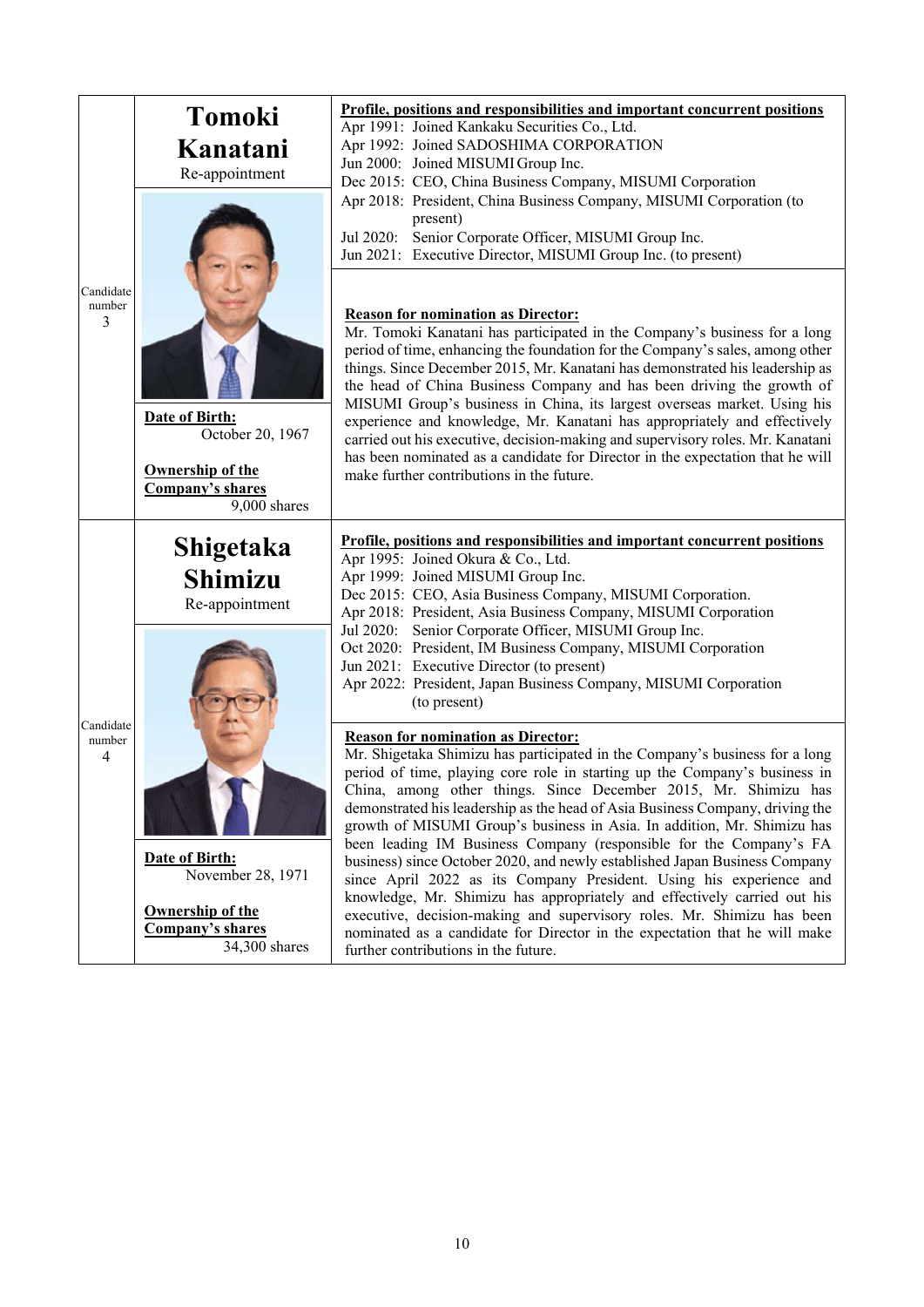|                          | <b>Shaochun</b>                                                                                    | Profile, positions and responsibilities and important concurrent positions<br>Sep 1988: Joined Treasury, Commercial Bureau of Shanghai city, China                                                                                                                                                                                                                                                                                                                                                                                                                                                                                                                                   |  |  |  |
|--------------------------|----------------------------------------------------------------------------------------------------|--------------------------------------------------------------------------------------------------------------------------------------------------------------------------------------------------------------------------------------------------------------------------------------------------------------------------------------------------------------------------------------------------------------------------------------------------------------------------------------------------------------------------------------------------------------------------------------------------------------------------------------------------------------------------------------|--|--|--|
|                          | Xu                                                                                                 | Sep 1996: Chief of China Investment Department, ITOCHU (CHINA)<br>HOLDING CO., LTD.                                                                                                                                                                                                                                                                                                                                                                                                                                                                                                                                                                                                  |  |  |  |
|                          | New appointment                                                                                    | Aug 1998: General Manager of Finance Department, Panasonic Electric Works<br>China Co., Ltd.                                                                                                                                                                                                                                                                                                                                                                                                                                                                                                                                                                                         |  |  |  |
| Candidate<br>number<br>5 |                                                                                                    | May 2012: Joined MISUMI (CHINA) PRECISION MACHINERY TRADING<br>CO., LTD.<br>Dec 2015: General Manager, China Corporate Service Platform, China Business<br>Company, MISUMI Corporation<br>Apr 2017: Corporate Officer, China Business Company, MISUMI Corporation<br>and General Manager, MISUMI (CHINA) PRECISION<br>MACHINERY TRADING CO., LTD.<br>Oct 2021: Managing Executive Officer, China Business Company, MISUMI<br>Corporation, and Chairperson and General Manager, MISUMI<br>(CHINA) PRECISION MACHINERY TRADING CO., LTD.<br>(to present)<br><b>Reason for nomination as Director:</b>                                                                                  |  |  |  |
|                          | Date of Birth:<br>January 28, 1964<br><b>Ownership of the</b><br>Company's shares<br>- shares      | Ms. Shaochun Xu joined MISUMI (CHINA) PRECISION MACHINERY<br>TRADING CO., LTD. after experiencing working at Chinese government<br>office and several Japanese companies in China. Ms. Xu has demonstrated her<br>leadership in the company as General Manager since April 2017, and<br>Chairperson since October 2021 and has been driving the growth of MISUMI<br>Group's business in China, its largest overseas market. Ms. Xu has been<br>nominated as a candidate for Director in the expectation that she will carry out<br>appropriate and effective management decision-making and supervision in the<br>perspective of global business using her experience and knowledge. |  |  |  |
|                          | Yoichi<br><b>Nakano</b><br><b>Outside Director</b><br>Re-appointment                               | Profile, positions and responsibilities and important concurrent positions<br>May 1990: Joined International Finance Corporation, World Bank Group<br>Jun 1996: Joined McKinsey & Company Incorporated, Japan.<br>Jun 2003: Executive Search Consultant, Jomon Associates Inc.<br>Aug 2011: Partner, Leadership Consulting, Heidrick & Struggles Japan, GK<br>Jan 2013: Partner, Executive Search, Heidrick & Struggles Japan, GK<br>Feb 2016: Representative Director and President, Chuuyou Corporation                                                                                                                                                                            |  |  |  |
| Candidate                |                                                                                                    | (to present)<br>Jun 2019: Outside Director, MISUMI Group Inc. (to present)                                                                                                                                                                                                                                                                                                                                                                                                                                                                                                                                                                                                           |  |  |  |
| number<br>6              |                                                                                                    | <b>Reason for nomination as Director:</b><br>Mr. Yoichi Nakano has proactively provided opinions and advice and has<br>supervised MISUMI Group's management from an independent perspective as<br>Outside Director since June 2019. Mr. Nakano has extensive experience in<br>various industries on a global basis, namely, finance, consulting and executive                                                                                                                                                                                                                                                                                                                        |  |  |  |
|                          | Date of Birth:<br>April 26, 1960<br><b>Ownership of the</b><br><b>Company's shares</b><br>- shares | search, as well as broad knowledge of Management personnel development.<br>We nominate Mr. Nakano as a candidate for Outside Director, as it is expected<br>that, with his experience and knowledge, he will continue to provide<br>appropriate advice and supervision to strengthen our group management.                                                                                                                                                                                                                                                                                                                                                                           |  |  |  |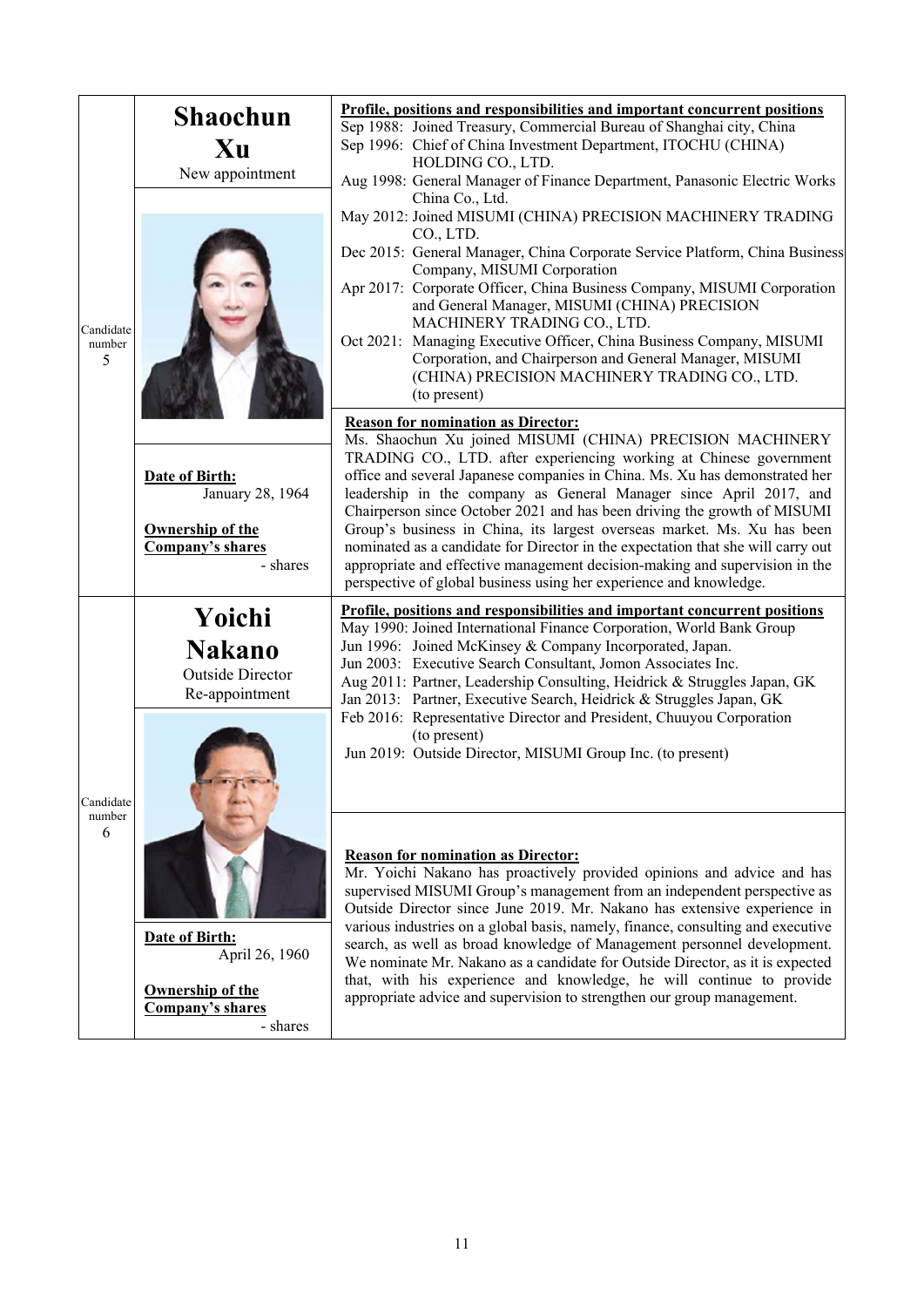|                          | Arata<br><b>Shimizu</b><br><b>Outside Director</b><br>Re-appointment                                  | Profile, positions and responsibilities and important concurrent positions<br>Apr 1997: Joined Accenture Japan Ltd.<br>Sep 2005: Executive Partner, Accenture Japan Ltd.<br>Jul 2015: Executive Officer, General Manager of Strategic Consulting<br>Headquarters, Accenture Japan Ltd.<br>Mar 2017: Representative Director, Vice President and COO, SEAOS Inc.<br>Jun 2017: Outside Director, Interworks, Inc. (to present)<br>Sep 2017: Outside Director, Trust Tech Inc.<br>(currently BeNEXT-Yumeshin Group Co.) (to present)<br>Jun 2020: Outside Director, MISUMI Group Inc. (to present)                                                                                                                                                                                                                                                         |
|--------------------------|-------------------------------------------------------------------------------------------------------|---------------------------------------------------------------------------------------------------------------------------------------------------------------------------------------------------------------------------------------------------------------------------------------------------------------------------------------------------------------------------------------------------------------------------------------------------------------------------------------------------------------------------------------------------------------------------------------------------------------------------------------------------------------------------------------------------------------------------------------------------------------------------------------------------------------------------------------------------------|
| Candidate<br>number<br>7 | <b>Date of Birth:</b><br>June 1, 1972<br>Ownership of the<br>Company's shares<br>- shares             | Jun 2021: Director, P&E Directions, Inc. (to present)<br><b>Reason for nomination as Director:</b><br>Mr. Arata Shimizu has proactively provided opinions and advice and has<br>supervised MISUMI Group's management from an independent perspective as<br>Outside Director since June 2020. Mr. Shimizu has ample experience and broad<br>knowledge through his extensive career in strategic consulting and business<br>management. We nominate Mr. Shimizu as a candidate for Outside Director,<br>as it is expected that he will continue to provide appropriate advice and<br>supervision to strengthen our group management based on his experience and<br>knowledge.                                                                                                                                                                             |
| Candidate<br>number<br>8 | <b>Tomoharu</b><br><b>Suseki</b><br><b>Outside Director</b><br>Re-appointment                         | Profile, positions and responsibilities and important concurrent positions<br>Apr 1979: Joined Sumitomo Electric Industries, Ltd.<br>Jan 1997: Joined Raychem Corporation<br>Nov 2001: Representative Director, Tyco Electronics Raychem K.K.<br>Apr 2003: Executive Officer, D&M Holdings, Inc.<br>Nov 2004: Representative Director, President and CEO, OCC Corporation<br>Mar 2007: Executive Officer and COO, Sumida Corporation<br>Sep 2010: Representative Executive Officer and President, Sumida Corporation<br>Mar 2020: Director, Sumida Corporation (to present)<br>Mar 2020: Chairman of the Risk Management Committee, Sumida Corporation<br>(to present)<br>Mar 2021: Member of the Nomination Committee and the Compensation<br>Committee, Sumida Corporation (to present)<br>Jun 2021: Outside Director, MISUMI Group Inc. (to present) |
|                          | Date of Birth:<br>February 18, 1957<br><b>Ownership of the</b><br><b>Company's shares</b><br>- shares | <b>Reason for nomination as Director:</b><br>Mr. Tomoharu Suseki has proactively provided opinions and advice and has<br>supervised MISUMI Group's management from an independent perspective as<br>Outside Director since June 2021. Mr. Suseki has ample experience and broad<br>knowledge through his extensive career in management of various global<br>companies primarily in electronics field. We nominate Mr. Suseki as a<br>candidate for Outside Director, as it is expected that he will continue to provide<br>appropriate advice and supervision to strengthen our group management based<br>on his experience and knowledge.                                                                                                                                                                                                             |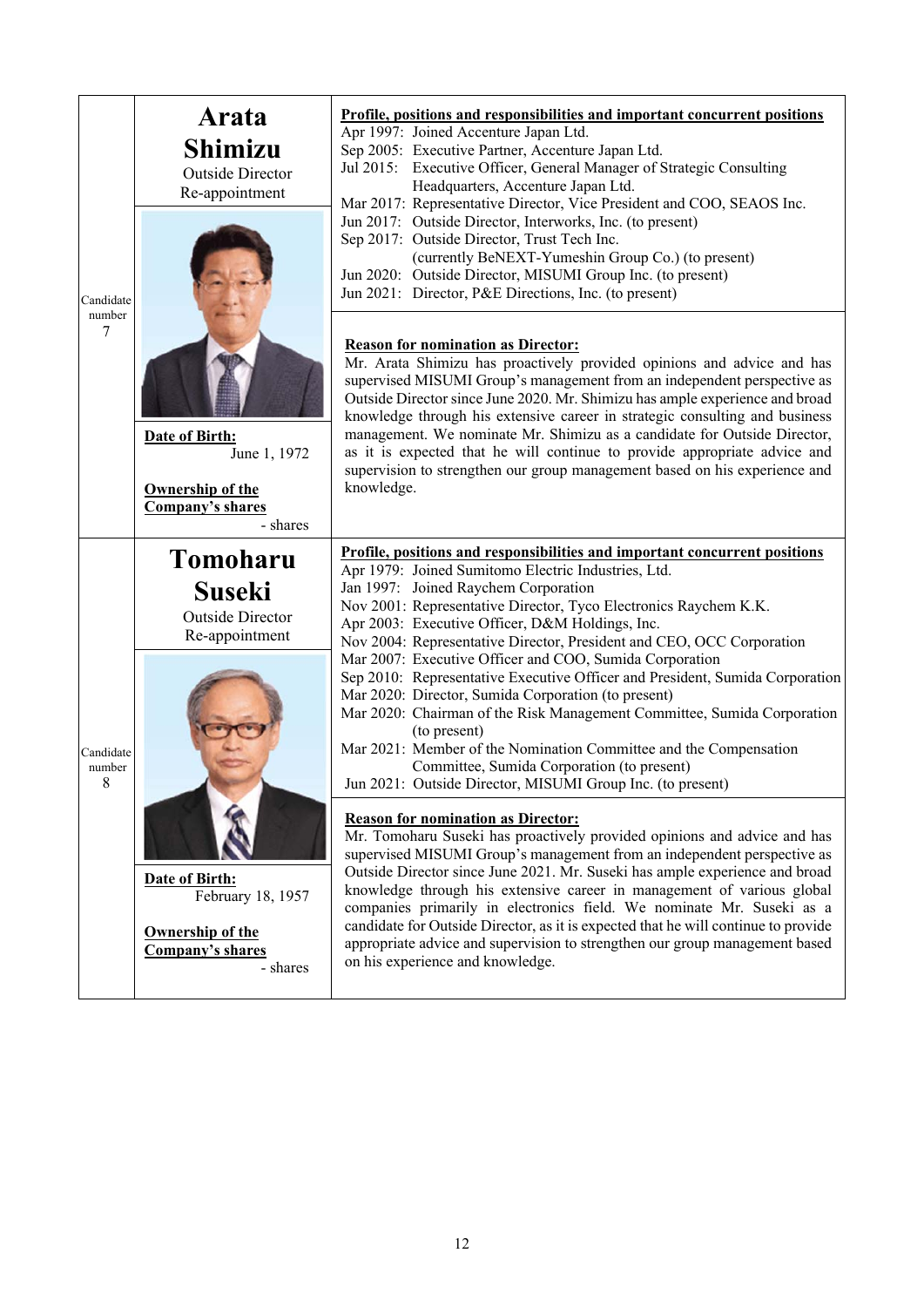Notes:

- 1. No special interests exist between the candidates and the Company.
- 2. The Company has concluded a directors and officers liability insurance agreement as stipulated in Article 430-3, paragraph (1) of the Companies Act with an insurance company, with all the Directors of the Companies as the insured. The said insurance agreement shall compensate for damages and legal expenses to be borne by the insured. In the event that the candidates are appointed as Directors of the Company, they will become the insured under the said insurance agreement. The Company plans to renew the said insurance agreement with the same terms at the time of next renewal. 3. Information concerning the candidates for Outside Director is as follows.
	- (1) Candidates for Director Mr. Yoichi Nakano, Mr. Arata Shimizu and Mr. Tomoharu Suseki are candidates for Outside Director as stipulated in Article 2, Paragraph 3, Item 7 of the Ordinance for Enforcement of the Companies Act.
	- (2) Mr. Yoichi Nakano, Mr. Arata Shimizu and Mr. Tomoharu Suseki are designated as Independent Officers according to the rules set by the Tokyo Stock Exchange and said designation has been reported to the said stock exchange.
	- (3) Number of Years in Office:
		- (i) Mr. Yoichi Nakano has been an Outside Director of the Company since June 2019 and will have served as such for about two  $(3)$  years upon the closing of the Meeting.
		- (ii) Mr. Arata Shimizu has been an Outside Director of the Company since June 2020 and will have served as such for about two (2) years upon the closing of the Meeting.
		- (iii) Mr. Tomoharu Suseki has been an Outside Director of the Company since June 2021 and will have served as such for about one  $(1)$  year upon the closing of the Meeting.
	- (4) Attendance to Board of Directors Meetings:
		- (i) Mr. Yoichi Nakano attended 14 of the 14 meetings of the Board of Directors during the fiscal year under review and made inquiries and provided advice concerning proposals and discussions mainly from his professional perspective as a business manager.
		- (ii) Mr. Arata Shimizu attended 14 of the14 meetings of the Board of Directors during the fiscal year under review and made inquiries and provided advice concerning proposals and discussions mainly from his professional perspective as a business manager.
		- (iii)Mr. Tomoharu Suseki attended 11 of the 11 meetings of the Board of Directors since he assumed the office on June 17, 2021 and made inquiries and provided advice concerning proposals and discussions mainly from his professional perspective as a business manager.
- 4. Limited Liability Agreement with Outside Directors

The Company has entered into Limited Liability Agreements with Mr. Yoichi Nakano, Mr. Arata Shimizu and Mr. Tomoharu Suseki. These Agreements provide that the maximum amount for liability will be ¥10 million or an amount stipulated by law, whichever is higher. The Company will maintain Limited Liability Agreement with Mr. Yoichi Nakano, Mr. Arata Shimizu, and Mr. Tomoharu Suseki if approval is given for their reappointment.

- 5. MISUMI Group Inc. changed its trade name from MISUMI Shoji Co., Ltd. to MISUMI Corporation in May 1989 and from MISUMI Corporation to MISUMI Group Inc. in April 2005. Present MISUMI Corporation was established in April 2005 by means of a spin-off from present MISUMI Group Inc. and took over all business operations from MISUMI Group Inc.
- 6. SURUGA SEIKI CO., LTD. was renamed SURUGA Production Platform Co., Ltd. in January 2011. A subsidiary spun off from SURUGA Production Platform in January 2011 has taken over the name of SURUGA SEIKI CO., LTD., as well as the business operations of its Optical and Scientific Technology Division, which sells products related to optical equipment and factory automation (FA).
- 7. Nomination and Compensation Committee The Company has set up the Nomination and Compensation Committee as a voluntary committee to evaluate and decide on remuneration of Directors, the selection and dismissal of Directors, and succession planning for Representative Directors. In the event that the appointment as Outside Directors of the Company is approved for each candidate, Outside Directors will compose the majority of the members of the Compensation Committee of the Company.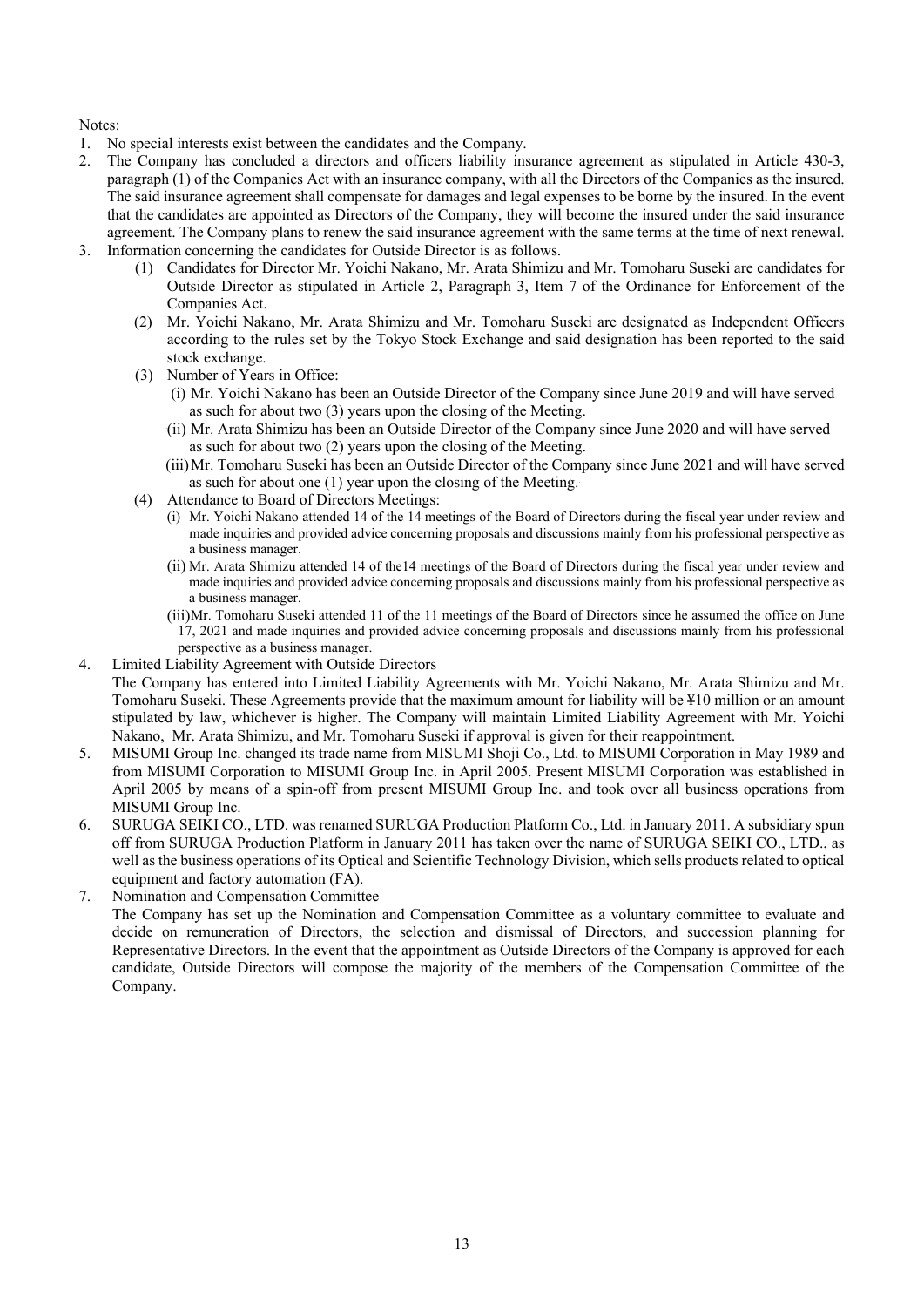## **Proposal 4: Election of One (1) Corporate Auditor**

The term of office of Full-time Corporate Auditor Hiroshi Miyamoto will expire as of the end of the Meeting. Therefore, the Company proposes the election of the following one (1) new Corporate Auditors.

The Board of Corporate Auditors has given its consent to this proposal. Candidates for the position of Corporate Auditor are as follows.



Notes:

1. No special interests exist between the candidate and the Company.

17,800 shares

- 2. The Company has concluded a directors and officers liability insurance agreement as stipulated in Article 430-3, paragraph (1) of the Companies Act with an insurance company, with all the Corporate Auditors of the Companies as the insured. The said insurance agreement shall compensate for damages and legal expenses to be borne by the insured. In the event that Mr. Takaaki Wada is appointed as Corporate Auditor of the Company, he will become the insured under the said insurance agreement. The Company plans to renew the said insurance agreement with the same terms at the time of next renewal.
- 3. MISUMI Group Inc. changed its trade name from MISUMI Shoji Co., Ltd. to MISUMI Corporation in May 1989 and from MISUMI Corporation to MISUMI Group Inc. in April 2005. Present MISUMI Corporation was established in April 2005 by means of a spin-off from present MISUMI Group Inc. and took over all business operations from MISUMI Group Inc.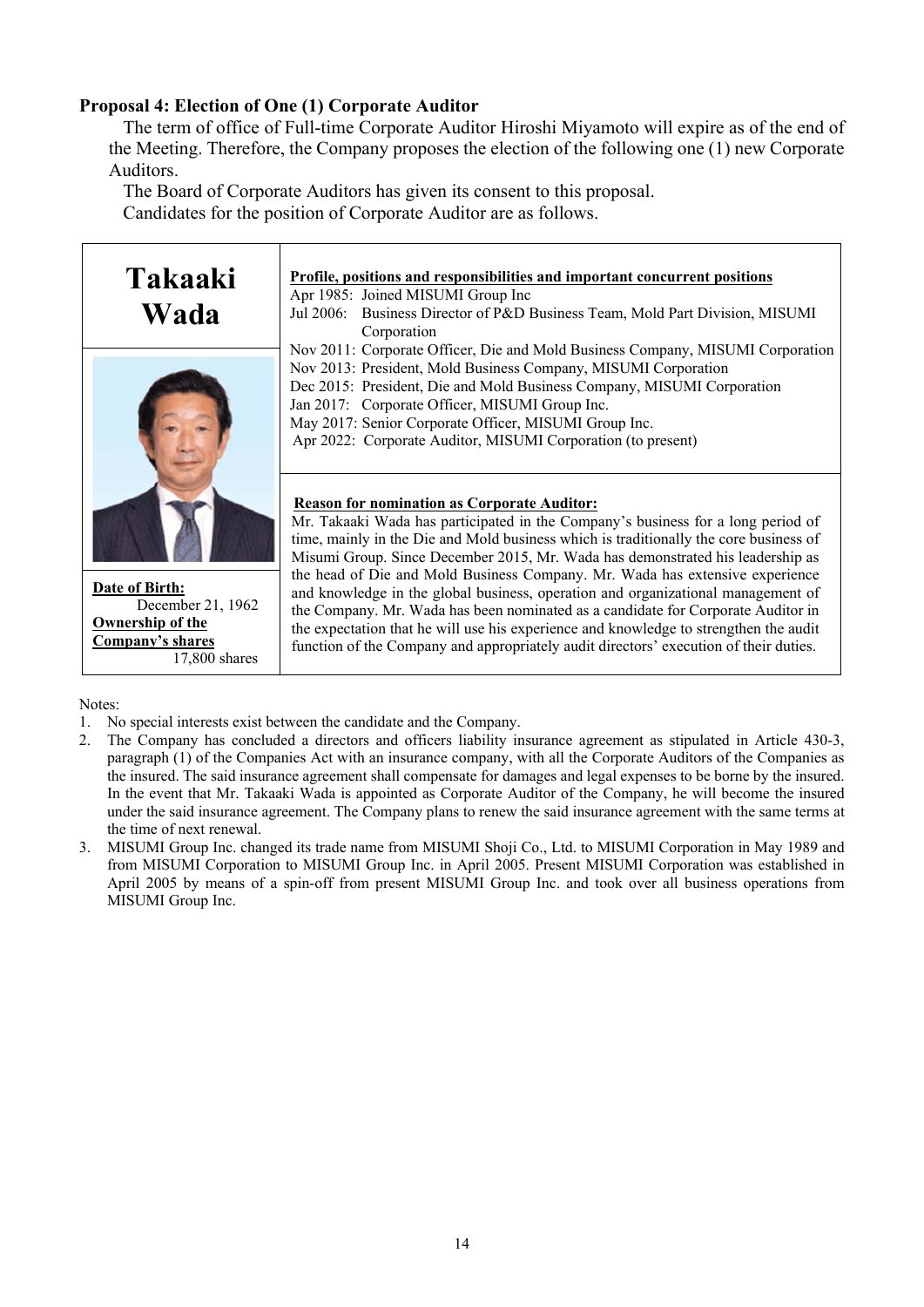## **Proposal 5: Election of One (1) Alternate Corporate Auditors**

The selection of the current Alternate Corporate Auditor expires as of the beginning of the Meeting. The Company proposes the election of one (1) Alternate Corporate Auditor as a measure to prevent the number of Corporate Auditors falling below the legal requirement.

Said Alternate Corporate Auditor would take office if the number of Corporate Auditors fell below the legal requirement. In that event, the alternate's term of office would be equivalent to the remaining term of office of the alternate's predecessor. If approved, the decision would remain in effect until the beginning of the Annual General Meeting of Shareholders for the last fiscal year ending within four (4) years from the election of the alternate, per the stipulations of Article 33, Paragraph 3 of the Articles of Incorporation.

The Board of Corporate Auditors has given its consent to this proposal.

Candidate for the position of Alternate Corporate Auditor is as follows

| <b>Shizuyo</b><br>Ichikawa                       | Profile, positions and responsibilities and important concurrent positions<br>Apr 1987: Registered as an attorney-at-law<br>Apr 1987: Joined Yoshihara & Co. (currently Komatsu Miwa & Co.)                                                                                                                          |
|--------------------------------------------------|----------------------------------------------------------------------------------------------------------------------------------------------------------------------------------------------------------------------------------------------------------------------------------------------------------------------|
|                                                  | (to present)<br>Apr 2000: Full-time Director, DC Loan Servicing Inc.<br>Jun 2020: Outside Corporate Auditor, Kyogoku unyu shoji Co., Ltd.<br>(to present)                                                                                                                                                            |
|                                                  | <b>Reason for nomination as Alternate Corporate Auditor:</b><br>Ms. Shizuyo Ichikawa has expertise and experience in legal affairs as a lawyer and<br>ample experience as an Outside Corporate Auditor of another company. Ms.<br>Ichikawa has been nominated as a candidate for Alternate Outside Corporate Auditor |
| Date of Birth:<br>August 1,1961                  | in the expectation that she will fulfill her role of a fair and objective auditor from an<br>independent viewpoint using her experience and knowledge.                                                                                                                                                               |
| Ownership of the<br>Company's shares<br>– shares |                                                                                                                                                                                                                                                                                                                      |

Notes:

- 1. No special interests exist between the candidate and the Company.
- 2. The Company has concluded a directors and officers liability insurance agreement as stipulated in Article 430-3, paragraph (1) of the Companies Act with an insurance company, with all the Corporate Auditors of the Companies as the insured. The said insurance agreement shall compensate for damages and legal expenses to be borne by the insured. In the event that Ms. Shizuyo Ichikawa is appointed as Corporate Auditor of the Company, she will become the insured under the said insurance agreement. The Company plans to renew the said insurance agreement with the same terms at the time of next renewal.
- 3. Ms. Shizuyo Ichikawa fulfills the requirements of Outside Director as stipulated in Article 2, Paragraph 3, Item 8 of the Ordinance for Enforcement of the Companies Act.
- 4. Ms. Shizuyo Ichikawa fulfills the requirements of Independent Officers according to the rules set by the Tokyo Stock Exchange.
- 5. If Ms. Shizuyo Ichikawa is appointed as outside corporate auditor, the Company will enter into Limited Liability Agreements with her. This agreement provides that the maximum amount for liability will be ¥5 million or an amount stipulated by law, whichever is higher.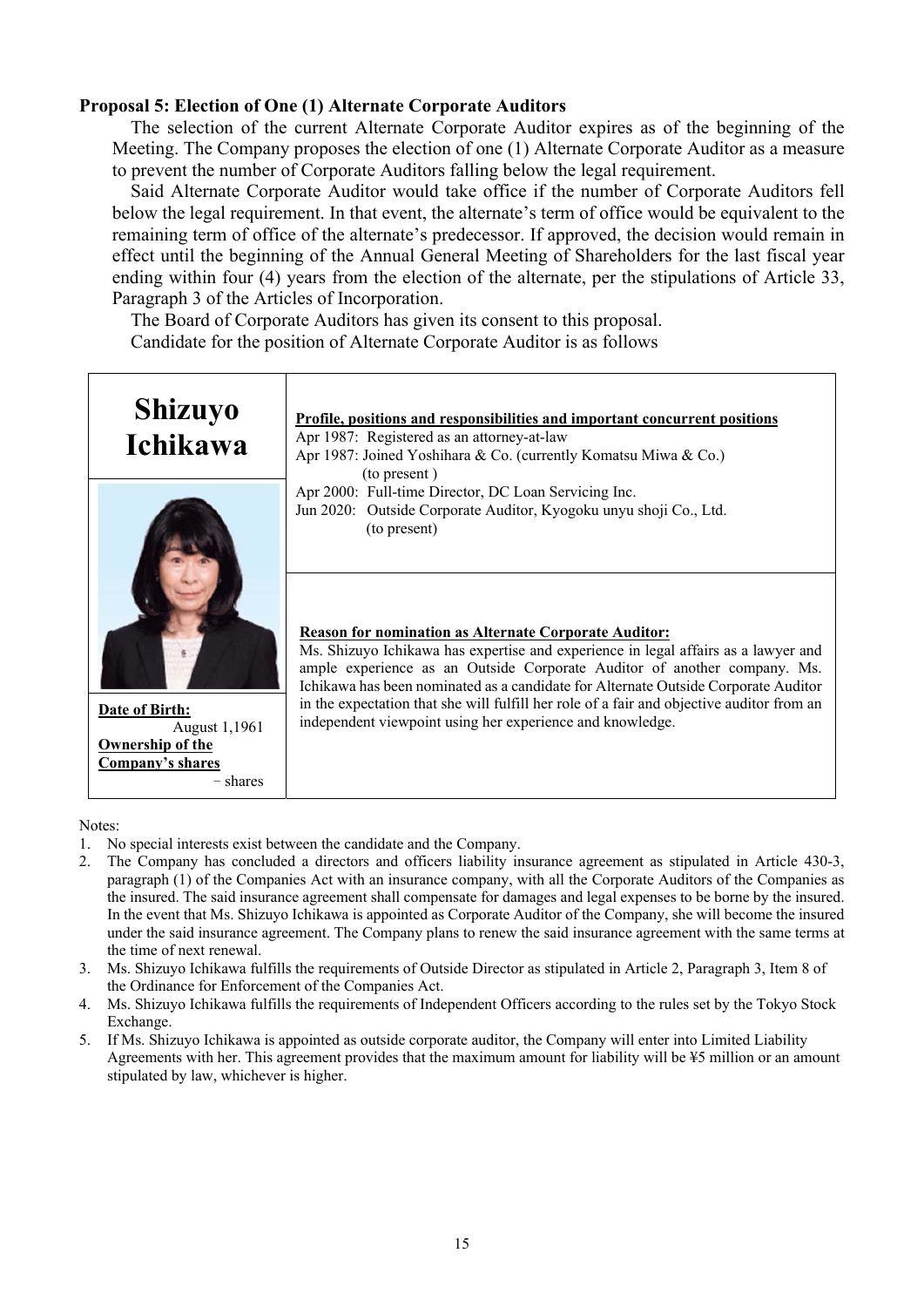## **(Reference) Skill Matrix of Directors and Corporate Auditors**

The Company has prepared and disclosed a skills matrix that lists the knowledge, experience, abilities, etc., of each Director and Corporate Auditor after identifying the skills that Directors and Corporate Auditors should have in light of the Company's management strategy.

When Proposals 3 and 4 are approved, the Board of Directors and Board of Corporate Auditors will be comprised of members with the following skills. (9 males/2 females, and 10 Japanese/1 foreignnational)

| Name                 | Positions                       | Corporate<br>Mgt | <b>Business</b><br>strategy | Global<br>experience<br>$(*1)$ | DX/<br>IT  | Manufacturing/<br>Operations<br>$(*2)$ | Organizational/<br>HR strategy | Finance/<br>Accounting | Legal/<br>Governance/<br>Risk Mgt |
|----------------------|---------------------------------|------------------|-----------------------------|--------------------------------|------------|----------------------------------------|--------------------------------|------------------------|-----------------------------------|
| Kosuke<br>Nishimoto  | Representative<br>Director      | O                | $\circ$                     |                                |            |                                        | $\circ$                        | $\bigcirc$             | Ο                                 |
| Ryusei<br>Ono        | Representative<br>Director      | O                | O                           | $\bigcirc$                     | $\bigcirc$ | O                                      |                                |                        |                                   |
| Tomoki<br>Kanatani   | Director                        |                  | О                           | $\bigcirc$                     | $\circ$    | O                                      |                                |                        |                                   |
| Shigetaka<br>Shimizu | Director                        |                  | ∩                           | O                              | $\circ$    | Ο                                      |                                |                        |                                   |
| Shaochun<br>Xu       | Director                        |                  |                             | $\bigcirc$                     |            |                                        | $\bigcirc$                     | O                      | $\bigcirc$                        |
| Yoichi<br>Nakano     | Outside<br>Director             | O                |                             | O                              |            |                                        | $\circ$                        | $\circ$                |                                   |
| Arata<br>Shimizu     | Outside<br>Director             | O                | $\circ$                     |                                | $\circ$    | $\bigcirc$                             |                                |                        |                                   |
| Tomoharu<br>Suseki   | Outside<br>Director             | О                |                             | O                              |            | O                                      |                                |                        | ∩                                 |
| Takaaki<br>Wada      | Corporate<br>Auditor            |                  |                             | O                              |            | О                                      | O                              |                        |                                   |
| Juichi<br>Nozue      | Outside<br>Corporate<br>Auditor |                  |                             | O                              |            |                                        |                                |                        | ∩                                 |
| Nanako<br>Aono       | Outside<br>Corporate<br>Auditor | ∩                |                             |                                |            |                                        |                                | ∩                      |                                   |

\*1 Overseas business management, Management of regional subsidiaries, etc.

\*2 Logistics, Customer services, etc.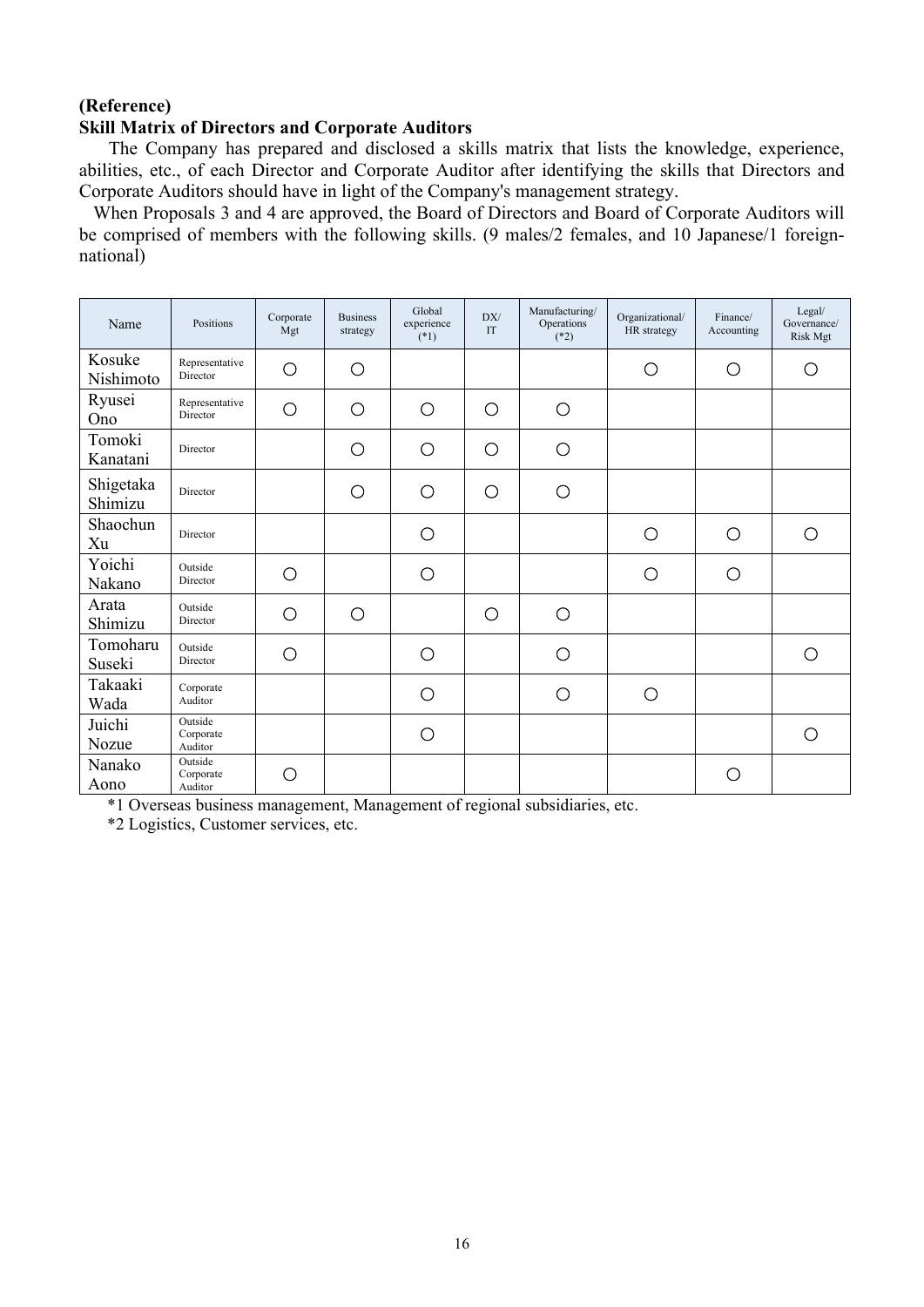# **Business Report**

From April 1, 2021 to March 31, 2022

#### **1. Current Status of the MISUMI Group of Companies**

#### **(1) Business Activities, Results, Priorities**

The global economy during FY2021 saw demand for automation remain at generally elevated levels amid the recovery from the COVID-19 pandemic. However, uncertainty in supply chains persisted, as there continued to be shortages of parts and materials, making it difficult to source some. This coupled with the peaking out of production facility setup and utilization rates along with the impacts of the Ukraine situation and resurgence of COVID-19 in China toward the end of the fiscal year resulted in further supply chain disruptions.

Under this economic environment, MISUMI Group is leveraging its unique business model, which encompasses both manufacturing and distribution businesses. By advancing the business foundation that supports these businesses globally, we contribute to industries worldwide that related to automation demand, particularly the manufacturing industry, by responding to customers' reliable, quick delivery needs.

By utilizing the strong business foundation built to date in IT, logistics, and production as well as our global network, we continue to implement profitability improvement measures since last year while dedicating efforts to appropriately capturing demand for automation that has recovered across all regions. Despite some supply constraints, we were able to display our strength of reliably quick delivery worldwide.

Consequently, consolidated net sales totaled ¥366,160 million (17.8% increase year-on-year).In terms of profits, operating income was ¥52,210 million (92.0% increase year-on-year) due to increased sales, the effects of profitability improvement and forex. Ordinary income was ¥52,500 million (93.1% increase year-on-year), and net income attributable to owners of parent totaled ¥37,557 million (119.1% increase year-on-year). Both sales and profits reached record highs.

The Company has applied Accounting Standard for Revenue Recognition (ASBJ Statement No. 29, March 31, 2020), etc. from the beginning of the fiscal year ended March 31, 2022.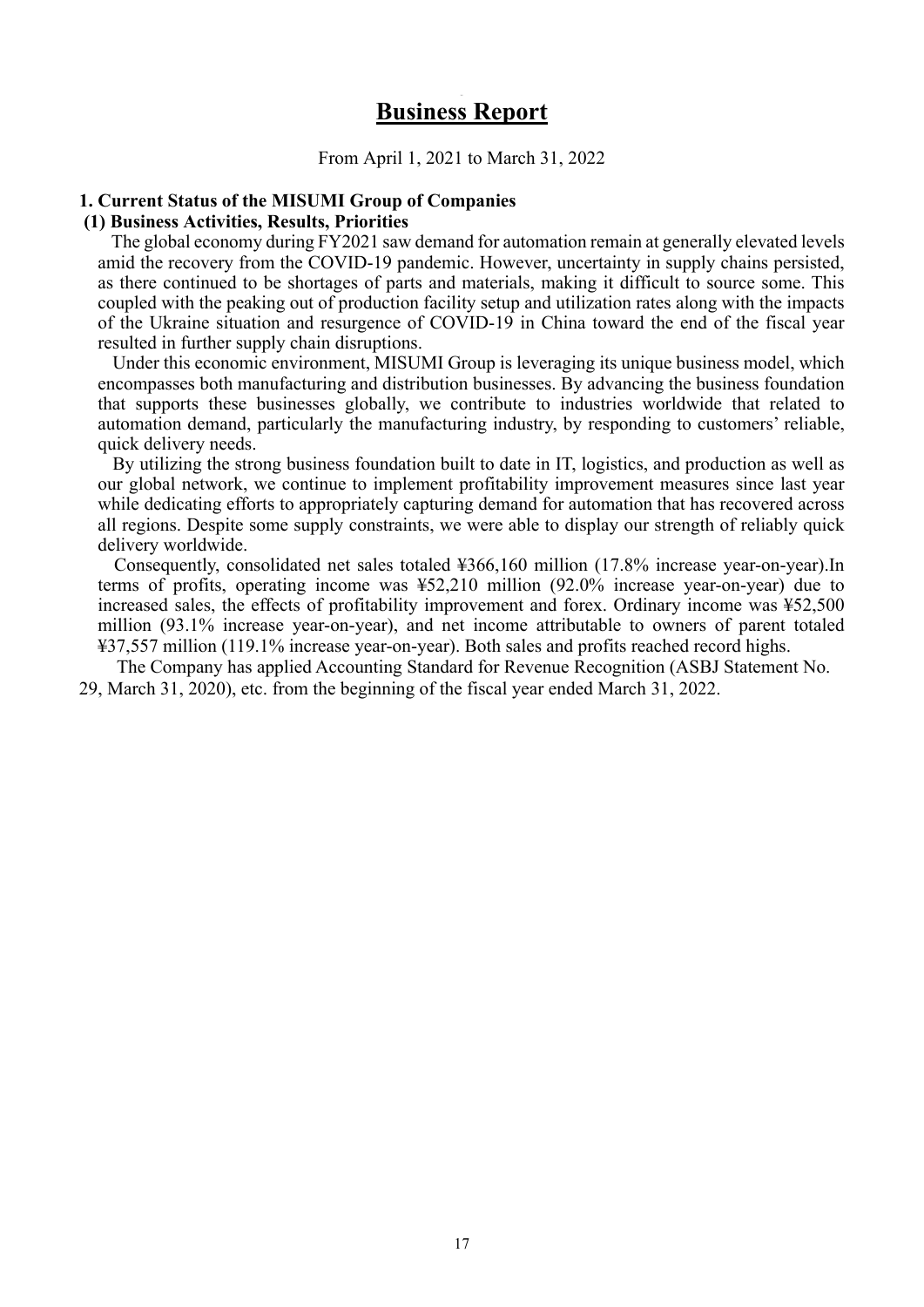## **Segment Information**

| (Million yen) |  |
|---------------|--|
|               |  |

|                                            |                         | Net Sales                                             |                              |                                         | Operating Income                       |                              |  |
|--------------------------------------------|-------------------------|-------------------------------------------------------|------------------------------|-----------------------------------------|----------------------------------------|------------------------------|--|
|                                            | Previous<br>fiscal year | Current<br>Consolidated   Consolidated<br>fiscal year | Percentage<br>Change $(\% )$ | Previous<br>Consolidated<br>fiscal year | Current<br>Consolidated<br>fiscal year | Percentage<br>Change $(\% )$ |  |
| Factory Automation (FA)<br><b>Business</b> | 102,244                 | 119,253                                               | 16.6                         | 16,115                                  | 23,381                                 | 45.1                         |  |
| Die Components Business                    | 66,871                  | 75,108                                                | 12.3                         | 4,930                                   | 9,542                                  | 93.5                         |  |
| <b>VONA Business</b>                       | 141,602                 | 171,799                                               | 21.3                         | 6,152                                   | 19,287                                 | 213.5                        |  |
| Total                                      | 310,719                 | 366,160                                               | 17.8                         | 27,199                                  | 52,210                                 | 92.0                         |  |

#### i. Factory Automation (FA) Business

In the FA business, sales totaled ¥119,253 million (16.6% increase year-on-year) and operating income reached ¥23,381 million (45.1% increase year-on-year) due to strong growth across all regions owing to robust demand for automation.

#### ii. Die Components Business

In the Die components business, sales totaled ¥75,108 million (12.3% increase year-on-year) and operating income was ¥9,542 million (93.5% increase year-on-year), amid the recovery in automobile-related demand worldwide, driven by the U.S. and Asia.

#### iii. VONA Business

VONA business is MISUMI Group's sales and distribution business of manufacturing / automation-related equipment parts, and indirect materials such as MRO (consumables) products. This business segment includes MISUMI brand products, as well as third-party manufacturers' products. With our acquisition of automation related demand worldwide, significant growth was achieved as sales totaled ¥171,799 million (21.3% increase year-on-year) and operating income was ¥19,287 million (213.5% increase year-on-year), despite the impacts from the termination of low-profit products and shortages of certain products.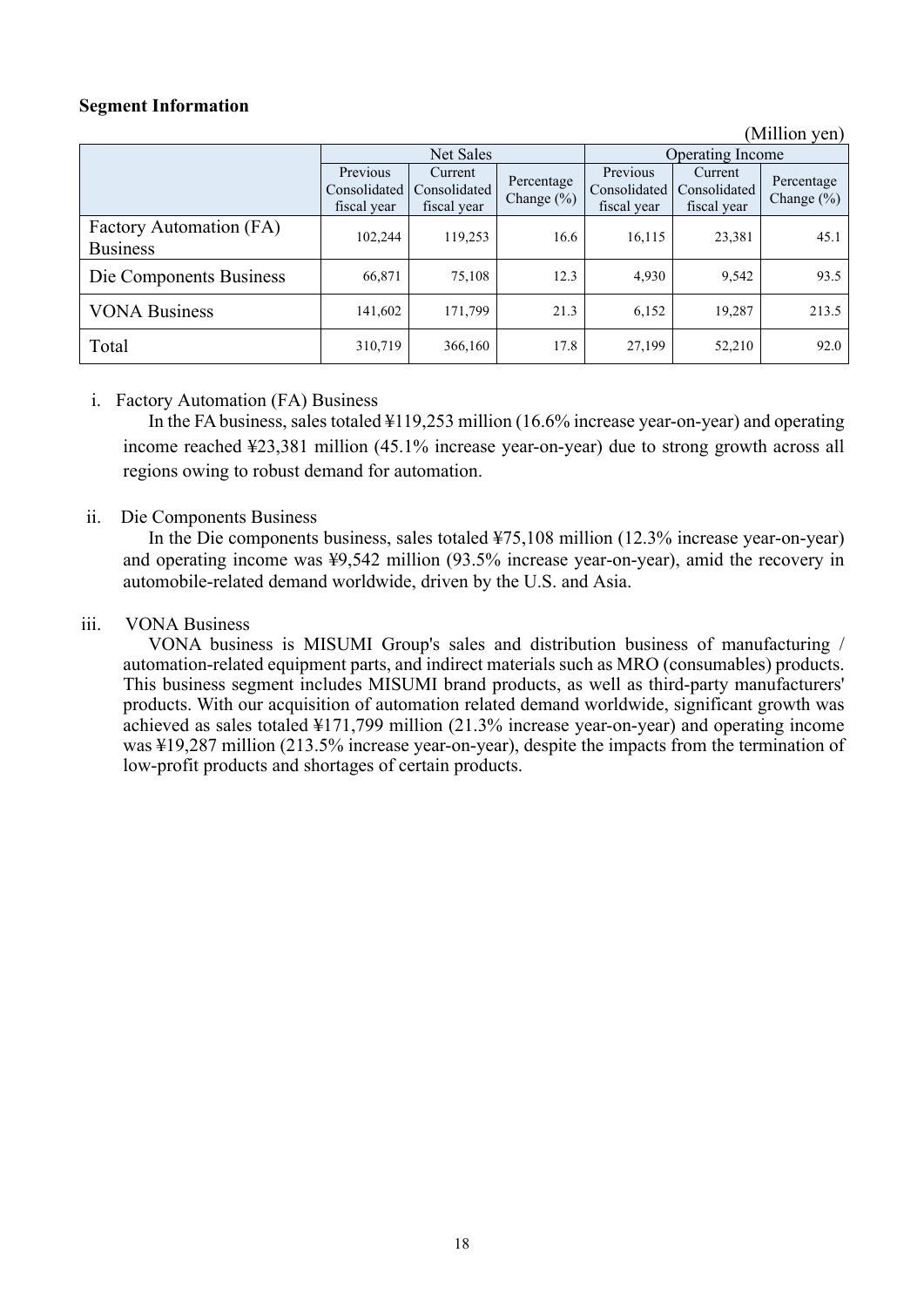#### **(2) Capital Investment and Financing**

Capital investments made during the consolidated fiscal year ending March 31, 2022 amounted to ¥16,508 million. The main areas of investments were IT systems, logistic sites and production facilities. These investments were all self-financed. There were no significant sales or disposals of equipment and facilities.

#### **(3) Challenges and Priorities**

It is expected that the global economy and the Japanese economy will continue to face uncertain business environments amid structural transitions of the post COVID-19 market and shifts toward regional disruption in the global supply chain. In the industrial sector, however, demand for automation is expected to increase globally in anticipation of a post COVID-19 market.

To meet these customer needs, we will continue to advance our IT, logistics, and manufacturing business foundations and further refine our "reliable and quick delivery on a global basis. "

In addition, we will focus on regions, businesses and services with higher growth potential and profitability, and strive to innovate the business model in anticipation of the changes in the competitive environment and geopolitical risks, among others.

i. Business domain expansion and global rollout

MISUMI Group is expanding its business domain and accelerating global expansion by maximizing its strength of possessing both manufacturing and distribution businesses. In the manufacturing business, FA and Die components businesses are being rolled out globally. Through providing services linked to the 3D CAD system in addition to conventional (paper) catalogs and the EC website, we are contributing to the improvement of convenience by significantly shortening the customer's equipment design and procurement process.

In the distribution business, we are enhancing the product lineup of the VONA business, including third-party brands, and at the same time, we forcefully propelling global expansion with our unique product lineup that matches our customer demand and characteristics. Through these efforts, we will continue to strengthen and expand our global customer base to realize future sustainable growth.

#### ii. Business model innovation

To innovate the business model and establish a competitive advantage, strengthening of the IT, logistics, and manufacturing business foundations continues. We relentlessly work to implement IT investment for the fundamental switch over of the core IT system, which is at the heart of MISUMI's business model.

We are also required to advance our business model in each global region or country to meet global customers' demand. To meet such demand, we will develop products tailored to the characteristics of each region or country's market, enhance IT, logistics and manufacturing business foundations and strengthen the supply chain.

We will strive to further advance "reliable and quick delivery on a global basis" by continuing to innovate our business model.

#### iii. Contribution to the sustainable development of society

MISUMI Group commits to contribute to sustainable development of society through "Time innovation" in the industrial automation industry. MISUMI Group aims to support the sustainable development of society and industry through process transformation, and reliable, quick delivery which are the core of "Customer Time Value" provided by MISUMI and achieve sustainable growth for the company itself.

Please refer to the following pages for our approach to sustainability, key issues, climate change initiatives and the governance structure to promote sustainability.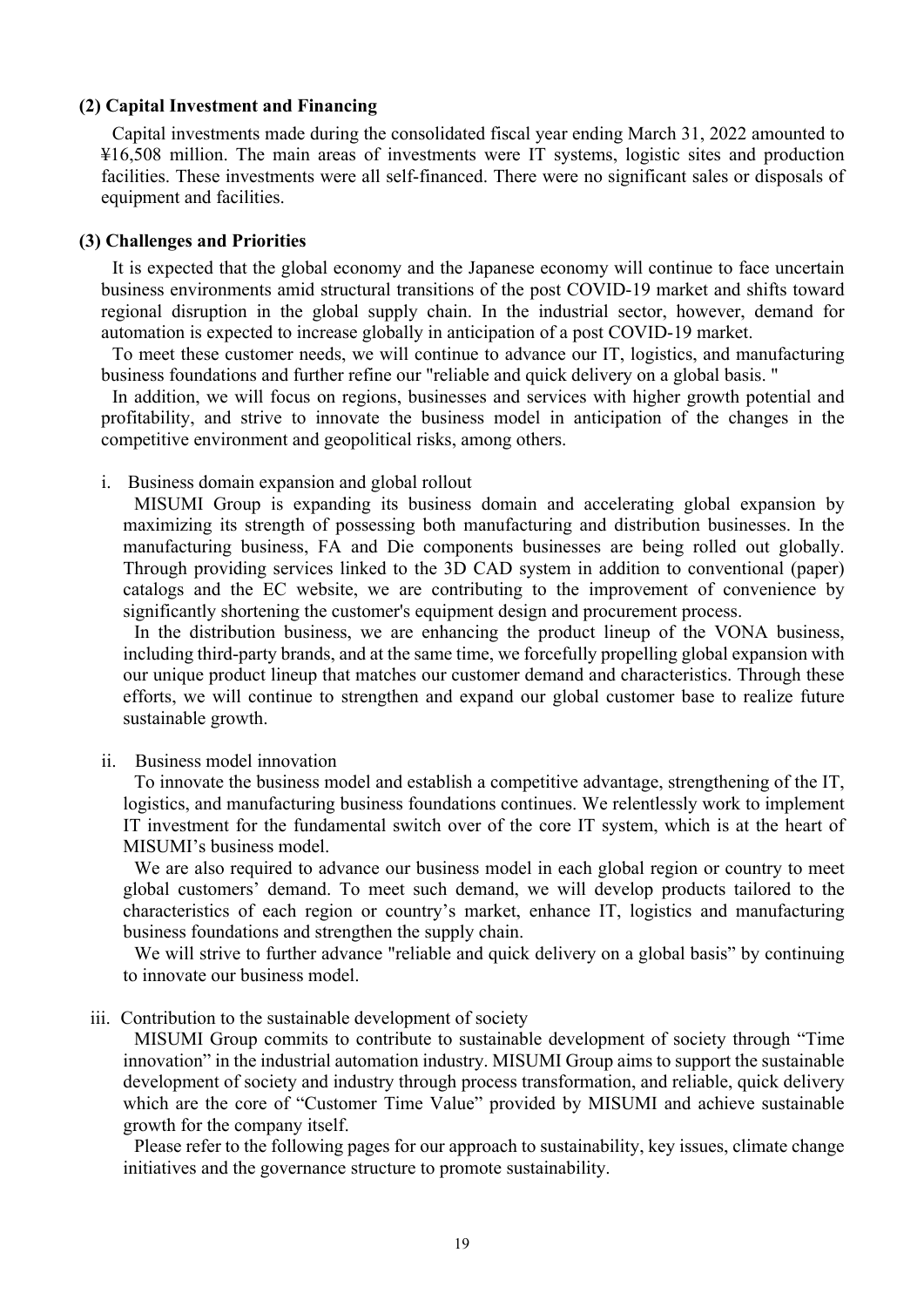# **(Reference)**

## **Our Approach to Sustainability**

The industrial automation industry, which is the focus of our business, has realized automation and labor-saving of various economic activities and is indispensable in contributing to the sustainable development of society.

Our business resolves various inefficiencies in the total supply chain and the total business process in the industrial automation industry from the perspective of "time" and contributes to development of the industry. The sustainable development of society resulting from development of the industrial automation industry creates further demand in the industrial sector, creating new opportunities for MISUMI.

By contributing to the establishment of this cycle, the MISUMI Group aims to support the sustainable development of society and industry and achieve sustainable growth for the company itself.



●"Customer Time Value" provided by MISUMI: (1) Process transformation

The parts of automation equipment and devices are unique. Creating drawings, quotations, processing, and procuring parts are complicated and require extended delivery times, resulting in highly inefficient work. By standardizing the parts to be manufactured to order for automation equipment and devices, we eliminate the need to create drawings and significantly reduce the time spent on inefficient work for our customers.

●"Customer Time Value" provided by MISUMI: (2) Reliable and quick delivery

We have built a supply chain that serves more than 300,000 customers globally. By realizing reliable, quick delivery on a global scale, even for a single part, we can reduce unnecessary inventory and eliminate production and operation opportunity losses.

#### **Our Key Issues in Sustainability**

We identified the following three key issues to continuously improve the time value we provide for customers and for the sustainable growth of our business activities.

| <b>Evolution of business</b>                                                                                                     | <b>Strengthen business</b>                                                                                                                              | Build a human resource                                                                                                                                                                                                        |
|----------------------------------------------------------------------------------------------------------------------------------|---------------------------------------------------------------------------------------------------------------------------------------------------------|-------------------------------------------------------------------------------------------------------------------------------------------------------------------------------------------------------------------------------|
| models                                                                                                                           | infrastructure                                                                                                                                          | infrastructure                                                                                                                                                                                                                |
| to meet customer needs                                                                                                           | to support reliable, quick delivery                                                                                                                     | to provide time value and fulfill                                                                                                                                                                                             |
|                                                                                                                                  |                                                                                                                                                         | social responsibility                                                                                                                                                                                                         |
| • Ensuring quick delivery,<br>product assortment,<br>service, etc.<br>● Formulate, implement, and<br>oversee business strategies | • Five-pole global production<br>system<br>● Expansion of logistics sites<br>network<br>$\bullet$ Evolution of information<br>$\bullet$ Risk management | • Strategic and improvement-<br>oriented global HR<br>development<br>$\bullet$ HR and organization to fulfill<br>social responsibilities such as<br>product safety, information<br>management, and human<br>rights protection |

We are constantly evolving and developing our business models, including businesses, products, and services. At the same time, we are working to strengthen our business infrastructure, including IT, logistics and production, and the establishment of human resources infrastructure to support these business models.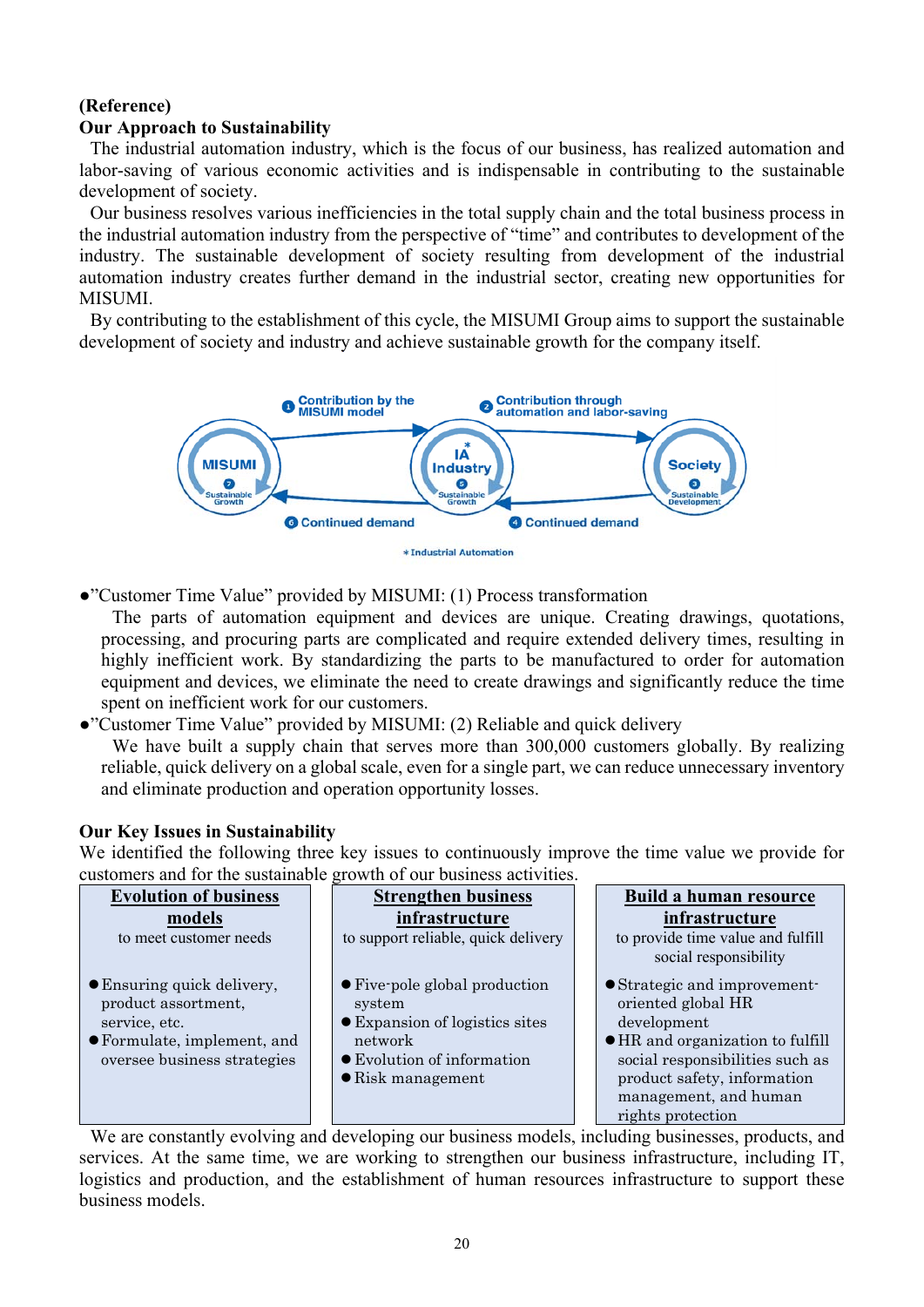#### **Climate Change Initiatives**

We are acting to prevent global warming and other climate change measures through our business activities.

In September 2021, we announced our support for the Task force on Climate-related Financial Disclosures ("TCFD") recommendations and also announced our intent to join the TCFD Consortium. In March 2022, we conducted an analysis based on scenarios of temperatures rising 1.5-2 degrees Celsius or temperatures rising 4 degrees Celsius, and disclosed information of the identified transition risks, physical risks and opportunities under each scenario as well as the assessed business impacts.

Additionally, we have set greenhouse gas emission targets for 2030 (Scope 1 and Scope 2) to drop by 42% compared to fiscal 2020 so as to reach zero carbon emissions by 2050. To achieve this target, the MISUMI Group will further promote energy conservation.

#### **Governance Structure to Promote Sustainability**

 MISUMI Group has established a "Sustainability Committee," chaired by the Representative Director and Chairman, and the Representative Director and President as Vice-Chairman, to further strengthen its sustainability initiatives. This Committee formulates the basic sustainability policy of MISUMI Group, verifies the management plan and management policy, and reports and makes recommendations regarding initiatives that address social issues to the Board of Directors.

Additionally, we have appointed an officer in charge of sustainability promotion who cooperates with Business Divisions, Business Companies, and Platforms (which are MISUMI Group's executive organizations) to monitor Environmental Social and Governance-related goal setting, progress, and evaluations, etc. and continue to develop sustainability initiatives.

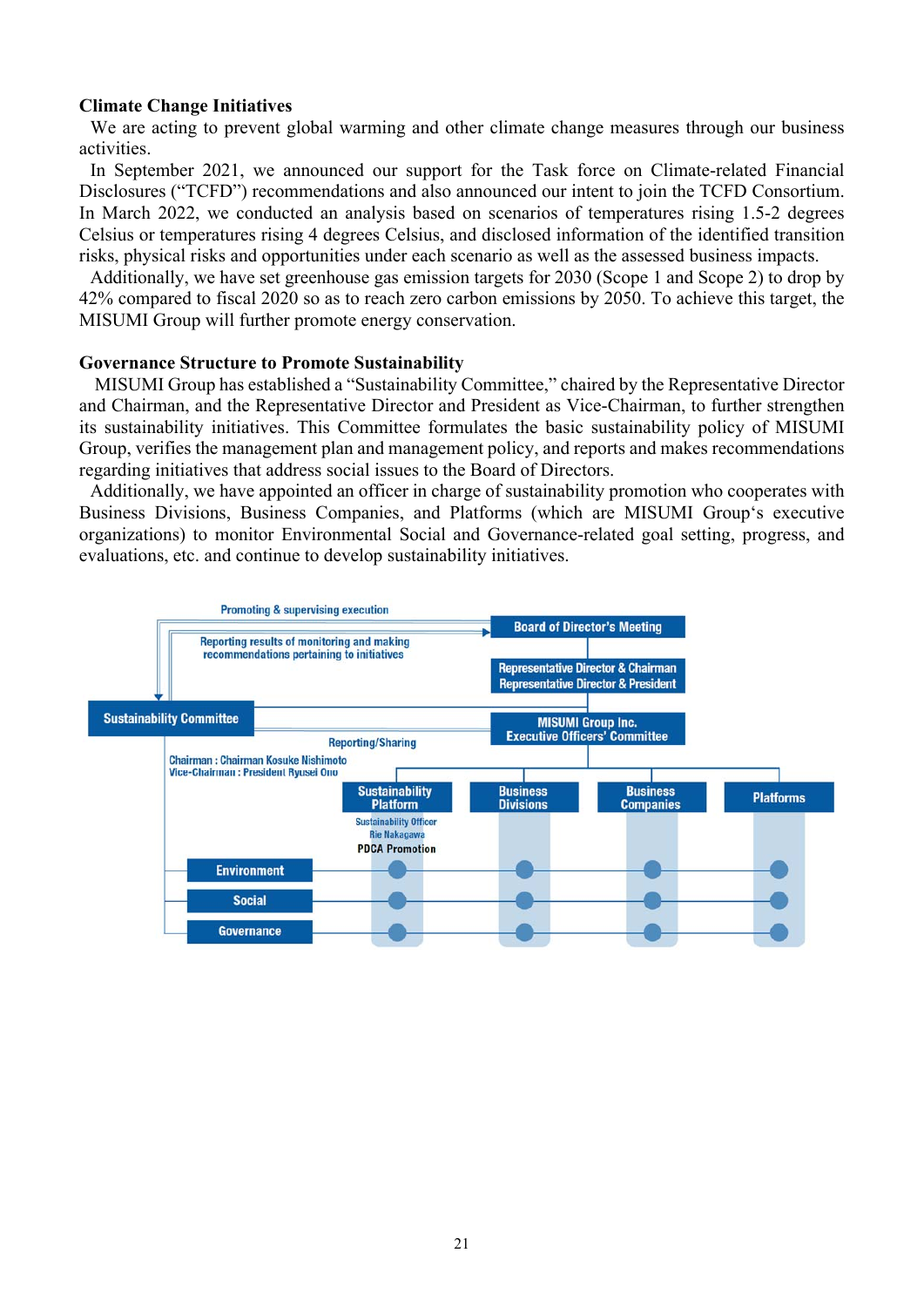## **(4) Assets, Income**

| Item                                           | Period        | $57th$ Term<br>(Year ended)<br><b>March 2019)</b> | 58 <sup>th</sup> Term<br>(Year ended)<br><b>March 2020)</b> | 59 <sup>th</sup> Term<br>(Year ended<br><b>March 2021)</b> | $60th$ Term<br>(Year ended<br><b>March 2022)</b> |
|------------------------------------------------|---------------|---------------------------------------------------|-------------------------------------------------------------|------------------------------------------------------------|--------------------------------------------------|
| <b>Net Sales</b>                               | (Million yen) | 331,936                                           | 313,337                                                     | 310,719                                                    | 366,160                                          |
| Net Income attributable<br>to owners of parent | (Million yen) | 24,034                                            | 16,504                                                      | 17,138                                                     | 37,557                                           |
| Net Income per share                           | (Yen)         | 84.80                                             | 58.18                                                       | 60.36                                                      | 132.15                                           |
| Total assets                                   | (Million yen) | 252,393                                           | 264,684                                                     | 288,921                                                    | 347,390                                          |
| Net assets                                     | (Million yen) | 205,424                                           | 211,630                                                     | 233,569                                                    | 279,959                                          |

Notes:

The Company has applied Accounting Standard for Revenue Recognition (ASBJ Statement No. 29,March 31, 2020), etc. from the beginning of the fiscal year ended March 31, 2022. Therefore, consolidated financial position as of March 31, 2022 has been presented by the figures to reflect such changes.

## **(5) Principal Business Operations**

MISUMI Group companies are active in three business segments. The FA Business mainly supplies standardized components for automated equipment used in factory automation and other applications. The Die Components Business specializes primarily in die and mold parts used to manufacture automobiles and electronic devices. VONA Business provides third-party brands alongside original MISUMI-branded products mainly through online sales. It provides indirect materials such as MRO (consumables), etc as well as manufacturing, automation-related equipment parts.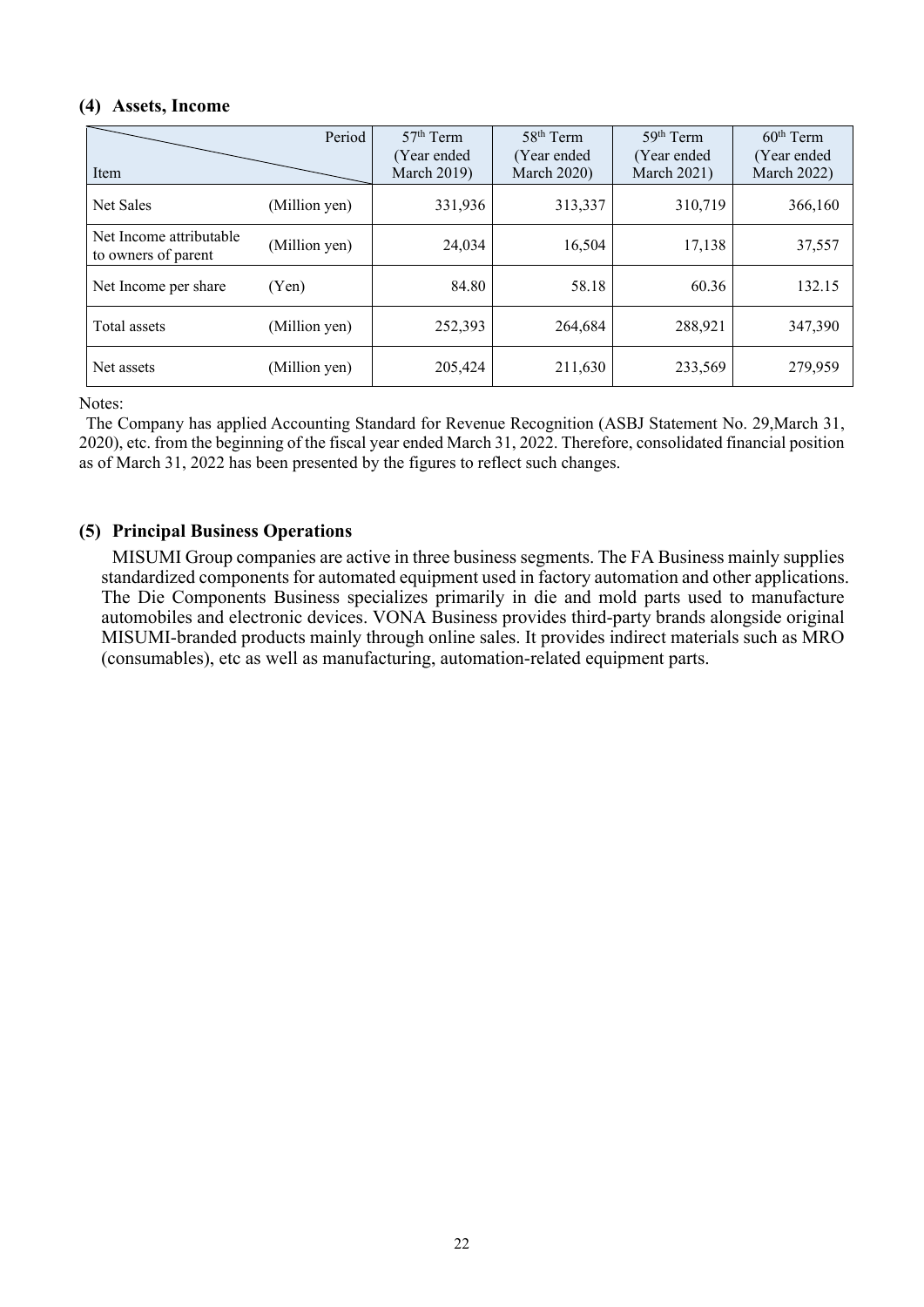## **(6) Status of Major Subsidiaries**

## 1) Status of major subsidiaries

| Company name                                            | Capital                        | The Company's<br>shareholding<br>ratio $(\%)$ | Principal businesses                                                  |
|---------------------------------------------------------|--------------------------------|-----------------------------------------------|-----------------------------------------------------------------------|
| MISUMI Corporation                                      | Million Yen<br>850             | 100.0%                                        | FA Business<br>Die Components Business<br><b>VONA Business</b>        |
| SURUGA SEIKI CO., LTD.                                  | Million Yen<br>100             | 100.0%                                        | <b>FA</b> Business                                                    |
| SURUGA Production Platform Co., Ltd.                    | Million Yen<br>491             | $100.0\%$                                     | <b>FA Business</b><br>Die Components Business<br><b>VONA Business</b> |
| MISUMI (CHINA) PRECISION<br>MACHINERY TRADING CO., LTD. | <b>Thousand RMB</b><br>587,328 | 100.0%<br>$(100.0\%)$                         | <b>FA Business</b><br>Die Components Business<br><b>VONA Business</b> |
| SURUGA SEIKI (NANTONG) CO., LTD.                        | <b>Thousand RMB</b><br>624,769 | 100.0%<br>$(100.0\%)$                         | <b>FA Business</b>                                                    |
| MISUMI KOREA CORP.                                      | Thousand KRW<br>700,000        | 100.0%                                        | FA Business<br>Die Components Business<br><b>VONA Business</b>        |
| SAIGON PRECISION CO., LTD.                              | Thousand USD<br>95,200         | 100.0%<br>$(100.0\%)$                         | FA Business<br>Die Components Business                                |
| MISUMI (THAILAND) CO., LTD.                             | Thousand THB<br>118,805        | 100.0%<br>$(100.0\%)$                         | <b>FA Business</b><br>Die Components Business<br><b>VONA Business</b> |
| MISUMI USA, INC.                                        | Thousand USD<br>4,900          | 100.0%<br>$(100.0\%)$                         | FA Business<br>Die Components Business<br><b>VONA</b> Business        |
| Dayton Progress Corporation                             | Thousand USD<br>348            | 100.0%<br>$(100.0\%)$                         | Die Components Business                                               |
| MISUMI Europa GmbH                                      | Thousand EUR<br>6,500          | 100.0%<br>$(100.0\%)$                         | <b>FA Business</b><br>Die Components Business<br><b>VONA Business</b> |
| Dayton Progress-Perfuradores Lda                        | <b>Thousand EUR</b><br>400     | 100.0%<br>$(100.0\%)$                         | Die Components Business                                               |

Notes:

1. Including the above, the number of consolidated subsidiaries is 50 and the number of equity-method affiliates is 2.

2. Figures in parentheses in the "the Company's shareholding ratio" indicate indirect ownership.

### 2) Status of designated wholly owned subsidiaries as of March 31, 2022

| Name                      | <b>Address</b>                        | Total book value | Total assets |
|---------------------------|---------------------------------------|------------------|--------------|
| <b>MISUMI</b> Corporation | 5-1, Koraku 2-chome, Bunkyo-ku, Tokyo |                  |              |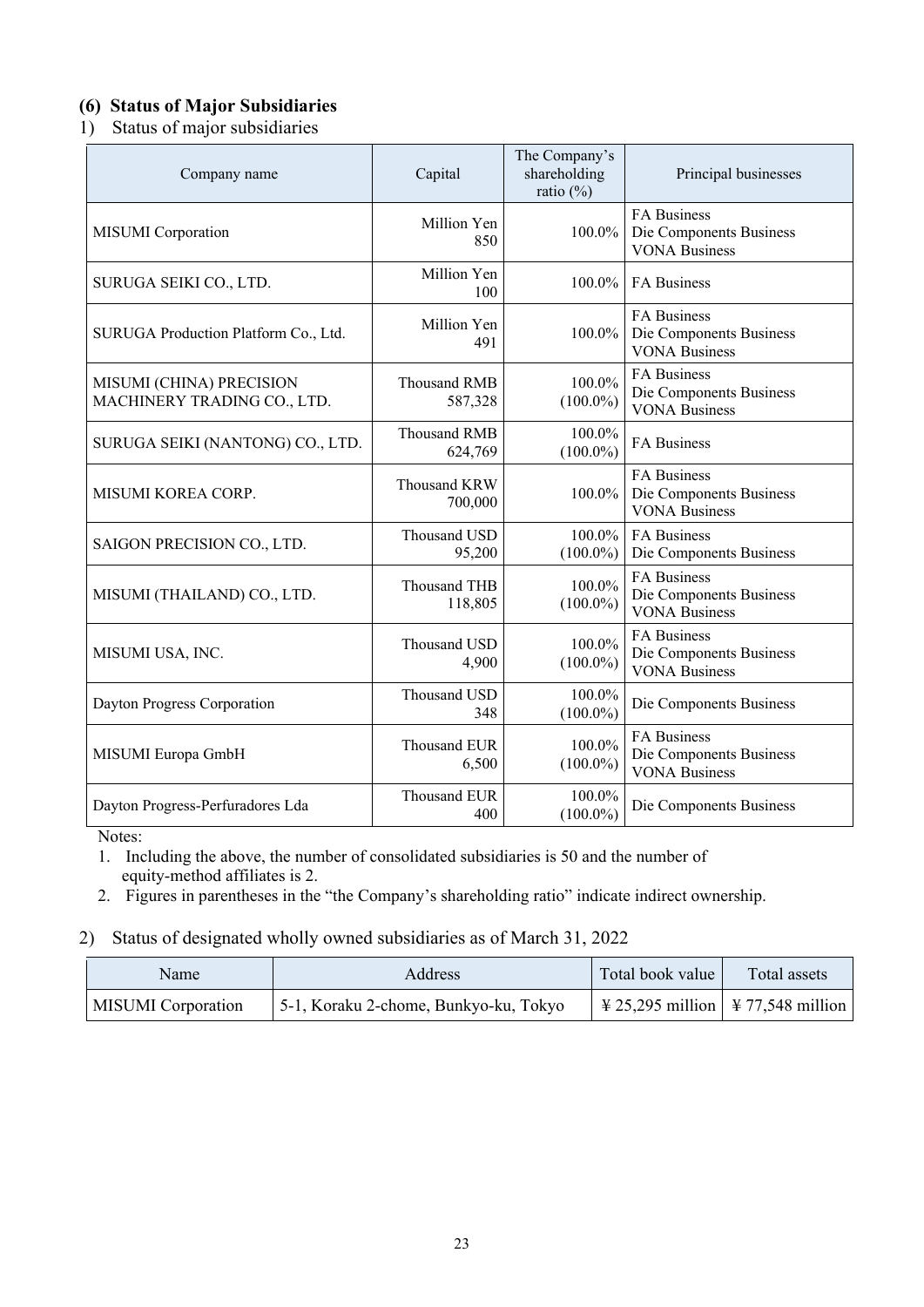## **(7) Major Sales Offices and Business Sites**

| Company name                                            | Location                |
|---------------------------------------------------------|-------------------------|
| Misumi Group, Inc. (Head Office)                        | Bunkyo-ku, Tokyo, Japan |
| <b>MISUMI</b> Corporation                               | Bunkyo-ku, Tokyo, Japan |
| SURUGA SEIKI CO., LTD.                                  | Shizuoka, Japan         |
| SURUGA Production Platform Co., Ltd.                    | Shizuoka, Japan         |
| MISUMI (CHINA) PRECISION MACHINERY<br>TRADING CO., LTD. | Shanghai, China         |
| SURUGA SEIKI (NANTONG) CO., LTD.                        | Nantong, China          |
| MISUMI KOREA CORP.                                      | Seoul, South Korea,     |
| SAIGON PRECISION CO., LTD.                              | Ho Chi Minh, Vietnam,   |
| MISUMI (THAILAND) CO., LTD.                             | Rayong, Thailand,       |
| MISUMI USA, INC.                                        | Illinois, U.S.          |
| Dayton Progress Corporation                             | Ohio, U.S.              |
| MISUMI Europa GmbH                                      | Frankfurt, Germany      |
| Dayton Progress-Perfuradores Lda                        | Alcobaça, Portugal,     |

## **(8) Employees**

| Number of employees | Change from the end of the previous fiscal year |
|---------------------|-------------------------------------------------|
| 1,842               | 160 (increased)                                 |

Notes:

1. The number of employees is the number of employed staff and does not include part-time and temporary staff.

2. The total number of employees including part-time and temporary staff as of March 31, 2022 is 12,878.

## **(9) Major Lenders**

There are no borrowings from financial institutions.

However, we have entered into a Commitment Line Agreement (credit line limit of ¥ 15.0 billion) with financial institutions.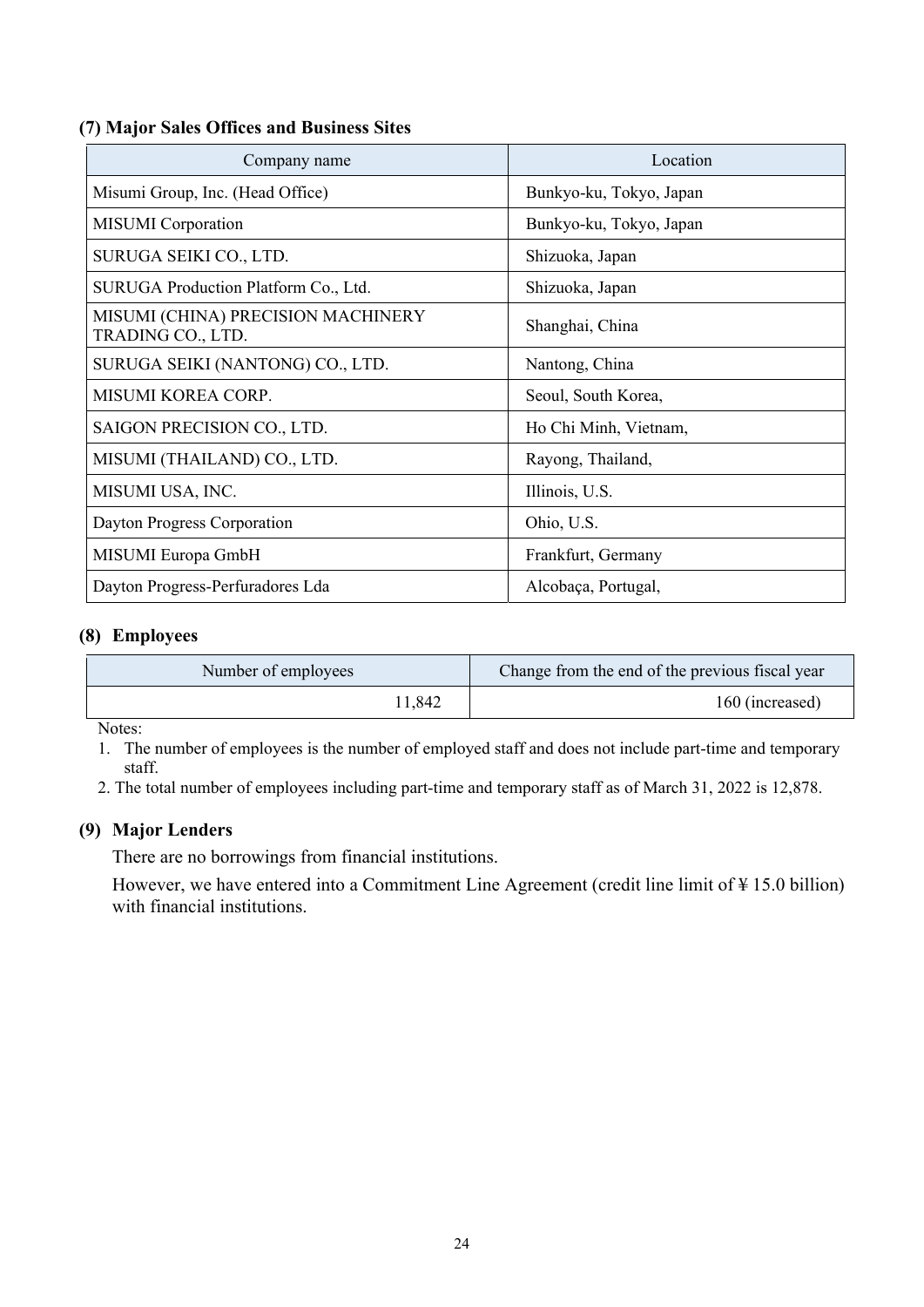## **2. Matters Relating to the Shares of the Company**

- **(1) Total number of authorized shares** 1,020,000,000 shares
- **(2) Total number of shares issued** 284,323,001 shares (excluding 129,896 shares of treasury stock)

#### **(3) Number of shareholders** 5,991

#### **(4) Major shareholders (Top 10)**

| Name of shareholder                                       | Number of shares held<br>(thousand shares) | Percentage of<br>ownership $(\% )$ |
|-----------------------------------------------------------|--------------------------------------------|------------------------------------|
| THE MASTER TRUST BANK OF JAPAN, LTD.                      | 57,130                                     | 20.1                               |
| CUSTODY BANK OF JAPAN, LTD.                               | 22,217                                     | 7.8                                |
| <b>SSBTC CLIENT OMNIBUS ACCOUNT</b>                       | 15,475                                     | 5.4                                |
| RBC IST 15 PCT LENDING ACCOUNT - CLIENT<br><b>ACCOUNT</b> | 7,543                                      | 2.7                                |
| THE BANK OF NEW YORK MELLON 140051                        | 5,824                                      | 2.0                                |
| STATE STREET BANK WEST CLIENT - TREATY<br>505234          | 4,600                                      | 1.6                                |
| THE BANK OF NEW YORK MELLON 140044                        | 4,457                                      | 1.6                                |
| NORTHERN TRUST CO.(AVFC) RE FIDELITY<br><b>FUNDS</b>      | 4,425                                      | 1.6                                |
| BNYM AS AGT/CLTS NON TREATY JASDEC                        | 4,325                                      | 1.5                                |
| BNYM AS AGT/CLTS 10 PERCENT                               | 4,248                                      | 1.5                                |

Notes:

1. Treasury stock (129,896 shares) is excluded from the calculations of percentages of ownership.

2. Percentages of shares owned are rounded to one decimal place.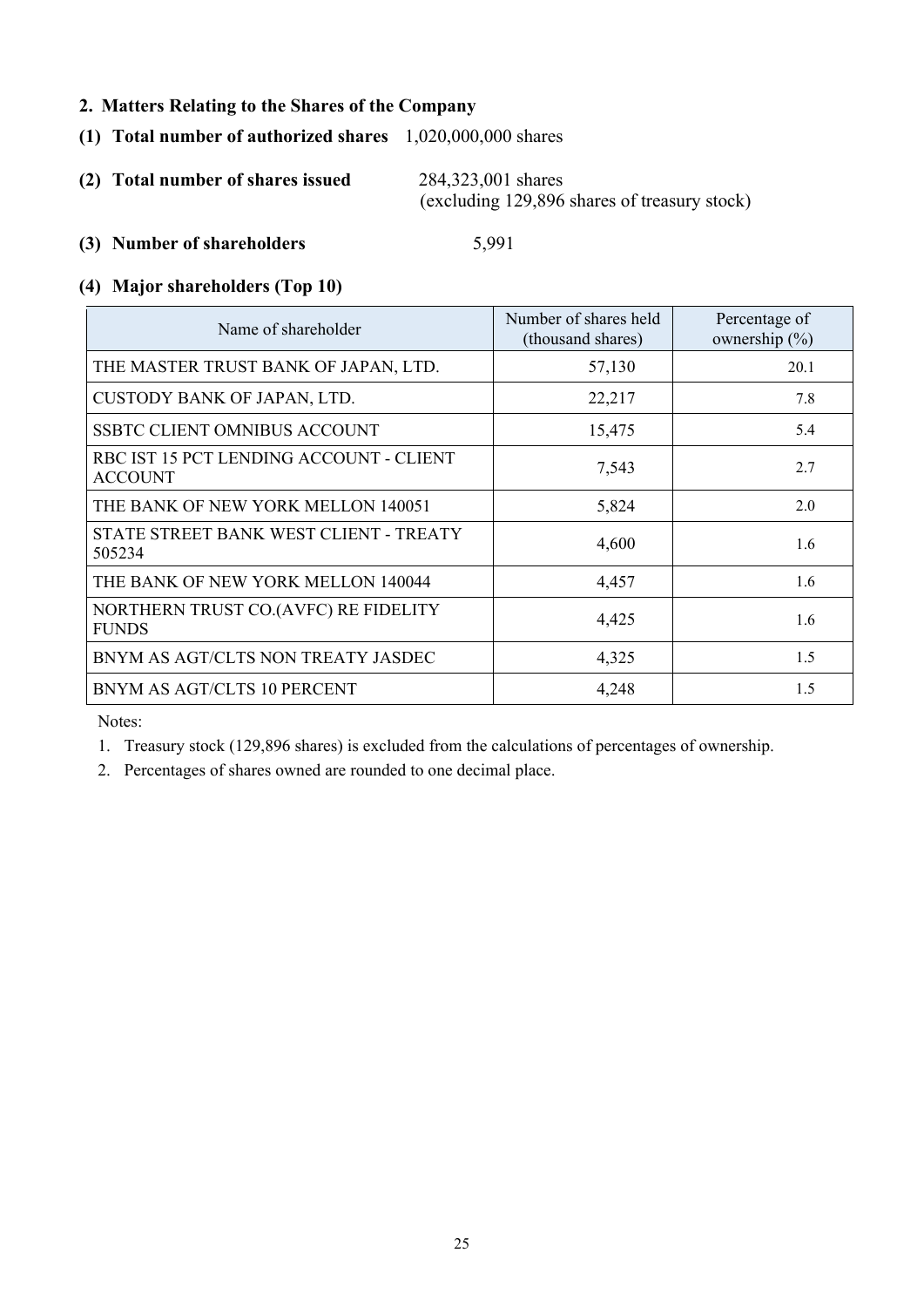## **3. Officers of the Company (1) Directors and Corporate Auditors**

| Position                                       | Name              | Areas of Responsibility and Important Posts Held<br>Concurrently                                                                                                                                                                 |
|------------------------------------------------|-------------------|----------------------------------------------------------------------------------------------------------------------------------------------------------------------------------------------------------------------------------|
| <b>Representative Director</b><br>and Chairman | Kosuke Nishimoto  |                                                                                                                                                                                                                                  |
| Representative Director<br>and President       | Ryusei Ono        | Representative Director and President, MISUMI<br>Corporation                                                                                                                                                                     |
| <b>Executive Director</b>                      | Ichiro Otokozawa  | Chief Executive in charge of Europe and Americas<br>Business, MISUMI Corporation                                                                                                                                                 |
| CIO and Executive<br>Director                  | Toshinari Sato    | Representative Corporate Officer,<br>Digital Transformation System Platform, MISUMI Group<br>Inc.                                                                                                                                |
| <b>Executive Director</b>                      | Tomoki Kanatani   | President, China Business Company, MISUMI<br>Corporation                                                                                                                                                                         |
| <b>Executive Director</b>                      | Shigetaka Shimizu | President, IM Business Company, MISUMI Corporation                                                                                                                                                                               |
| Director                                       | Yoichi Nakano     | Representative Director and President, Chuuyou Co., Ltd.                                                                                                                                                                         |
| Director                                       | Arata Shimizu     | Outside Director, Interworks Inc.<br>Outside Director, BeNEXT-Yumeshin Group Co.<br>Director, P&E Directions, Inc.                                                                                                               |
| Director                                       | Tomoharu Suseki   | Director, Chairman of the Risk Management Committee,<br>Member of the Nomination Committee, and Member of<br>the Compensation Committee, Sumida Corporation                                                                      |
| Full-time Corporate<br>Auditor                 | Hiroshi Miyamoto  | Corporate Auditor, SURUGA Production Platform Co.,<br>Ltd.<br>Corporate Auditor, SURUGA SEIKI CO., LTD.                                                                                                                          |
| Corporate Auditor                              | Juichi Nozue      | Attorney at Law, Shizuoka Nozomi Law and Patent Office<br>Outside Director, Shizuoka Gas Company.<br>Outside Director (Audit and Supervisory Committee<br>Member), LEC, INC.<br>Outside Director, AKASAKA Diesels Limited.       |
| Corporate Auditor                              | Nanako Aono       | Representative Director and President, GEN Co., Ltd.<br>Outside Corporate Auditor, Nippon Paper Industries<br>Co., Ltd<br>Outside Director, OPTEX GROUP CO., LTD.<br>Outside Corporate Auditor, MEIKO NETWORK<br>JAPAN CO., LTD. |

Notes:

- 1. Directors Yoichi Nakano, Arata Shimizu, and Tomoharu Suseki are Outside Directors as stipulated in Article 2, Paragraph 15 of the Companies Act.
- 2. Corporate Auditors Juichi Nozue and Nanako Aono are Outside Corporate Auditors as stipulated in Article 2, Paragraph 16 of the Companies Act.
- 3. Corporate Auditor Juichi Nozue is qualified as an attorney at law.
- 4. Corporate Auditor Nanako Aono is qualified as a certified public accountant and has extensive experience and knowledge in the field of financial accounting.
- 5. The Company has designated Directors Yoichi Nakano, Arata Shimizu, and Tomoharu Suseki, and Corporate Auditors Juichi Nozue and Nanako Aono as Independent Officers as stipulated in the rules of the Tokyo Stock Exchange and submitted a notification to that effect to the Tokyo Stock Exchange.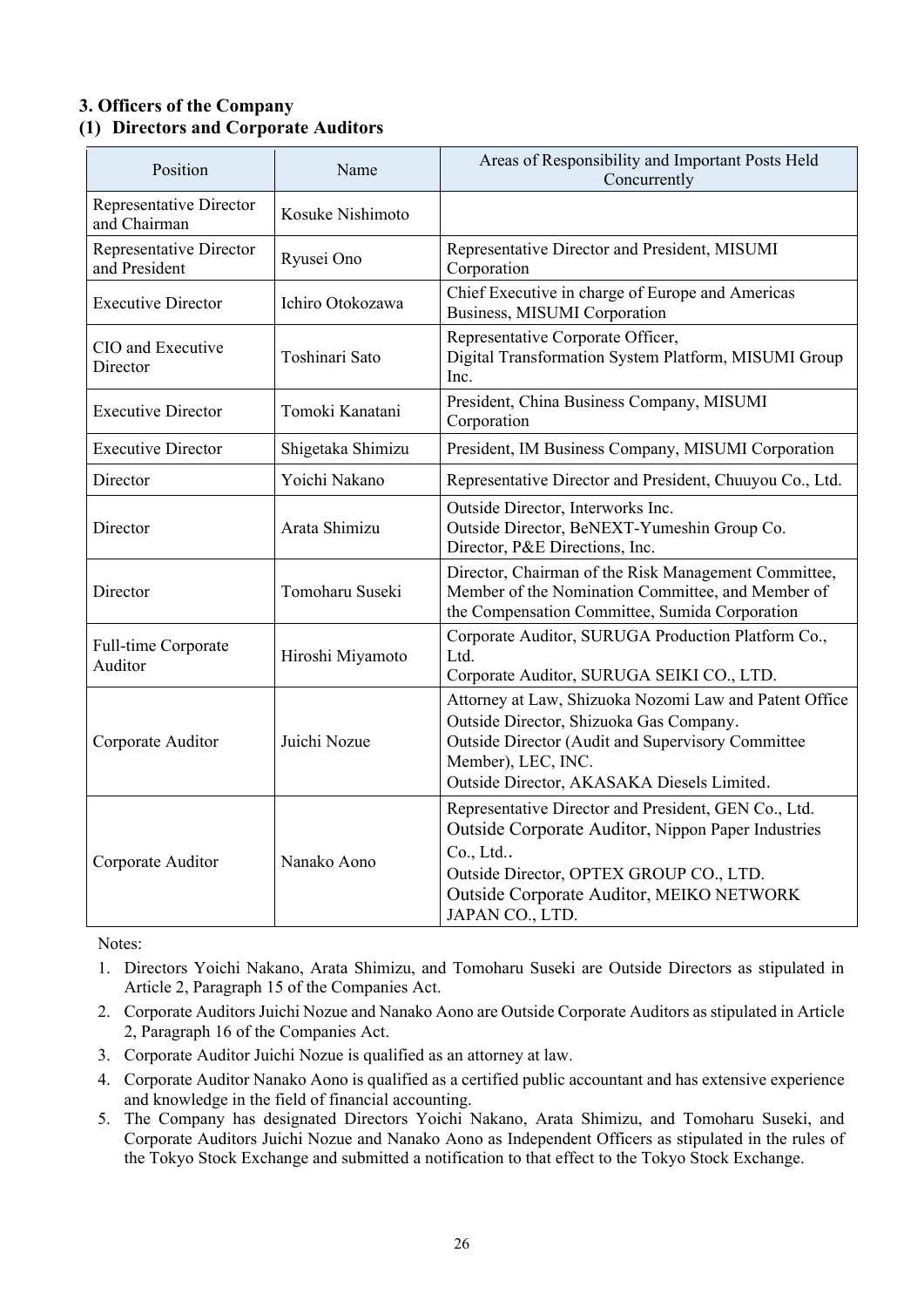6. Changes in position and posts of Director following subject fiscal year are as follows.

| Name                 | Former Post                                                  | New Post                                                    | Date of Change |
|----------------------|--------------------------------------------------------------|-------------------------------------------------------------|----------------|
| Shigetaka<br>Shimizu | President, IM Business Company,<br><b>MISUMI</b> Corporation | President, Japan Business<br>Company, MISUMI<br>Corporation | April 1, 2022  |

## **(2) Amount of Compensation, etc., Paid to Directors and Corporate Auditors**

1) Total Amount of Compensation, etc. Paid to Directors and Corporate Auditors

|                                                                 | Amount of                              | Total amount of each type of compensation, etc. |                                                     |                                                 |                       |
|-----------------------------------------------------------------|----------------------------------------|-------------------------------------------------|-----------------------------------------------------|-------------------------------------------------|-----------------------|
| Category                                                        | compensation,<br>etc.<br>(Million yen) | <b>Basic</b><br>Compensation                    | Performance-<br>Linked<br>Compensation<br>(Bonuses) | Non-Monetary<br>Compensation<br>(Stock options) | Number of<br>officers |
| <b>Directors</b><br>(Outside Directors,<br>subtotal)            | 847<br>(28)                            | 298<br>(28)                                     | 250<br>$\equiv$                                     | 299<br>$(-)$                                    | 10<br>(3)             |
| Corporate Auditors<br>(Outside Corporate<br>Auditors, subtotal) | 36<br>(16)                             | 36<br>(16)                                      | $(-)$                                               | $(-)$                                           | $\left( 2\right)$     |
| Total                                                           | 883                                    | 334                                             | 250                                                 | 299                                             | 13                    |

2) Matters pertaining to Performance-Linked Compensation

The Company provides Bonuses to Directors as performance-linked compensation. The amount of performance-linked compensation is calculated based on the consolidated ordinary income and dividends amount, etc. of each consolidated fiscal year, in order to increase the motivation toward improved business performance for each consolidated fiscal year. The amount of compensation for each Director is decided, taking all these factors into consideration. The performance indicators and result thereof for this consolidated fiscal year are stated in Consolidated Statement of Income on page 40 as for consolidated ordinary income, and in Proposal 1 on page 4 as for the amounts of dividends.

#### 3) Details of Non-Monetary Compensation

The Company provides stock options to Directors. The aim is continuous increase of corporate value by creating stronger value sharing with shareholders through shareholding. Summary of Stock Options provided during the fiscal year under review is as follows.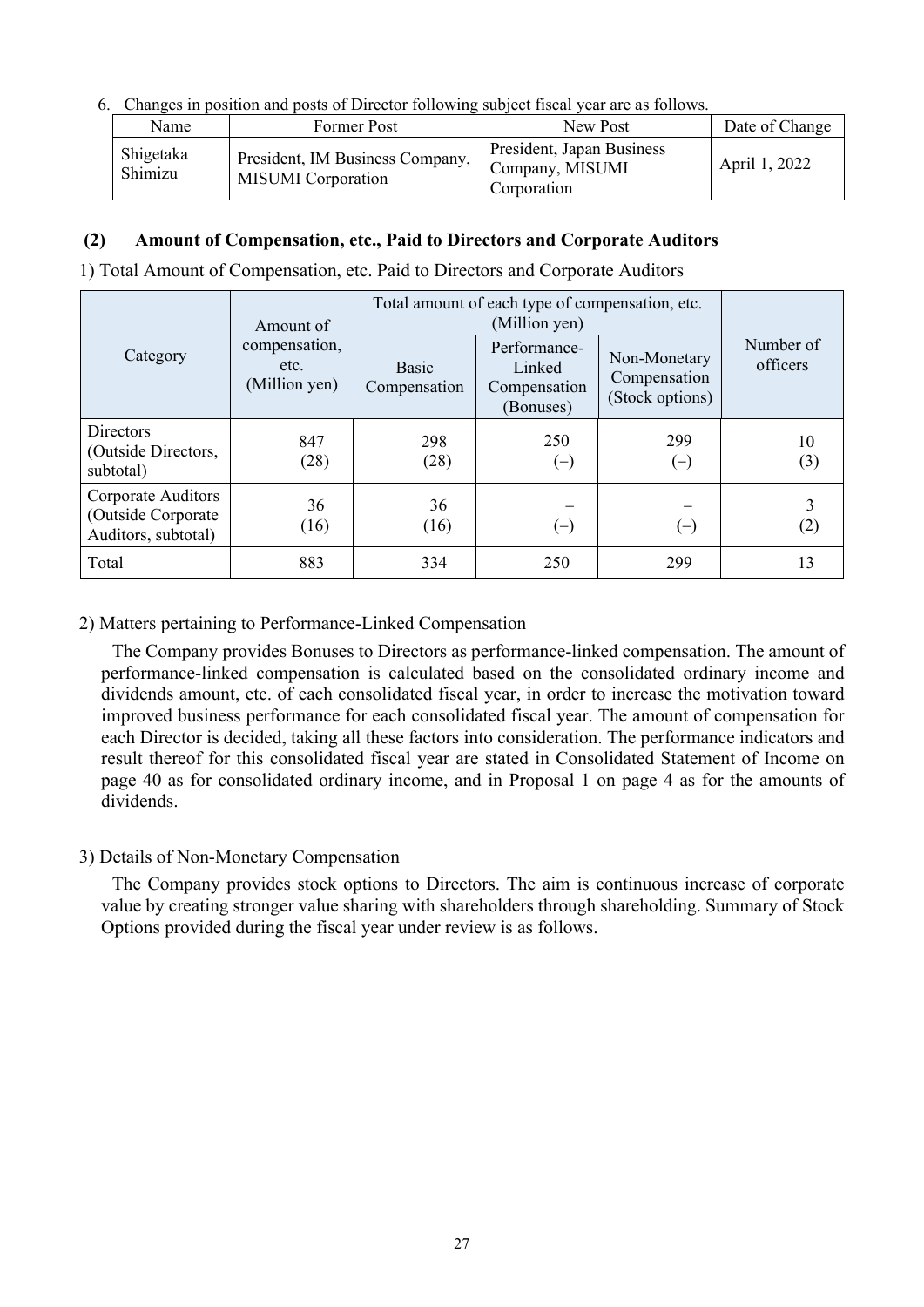| Name                                                                                  | Stock Options Issue No. 41                                                                                                                                                                                                                                                                                                                                                                                                                                                                                                                                                                                                                                                                              | Stock Options Issue No. 42                                                                                                                                                                                                                                                                                                                                                                                                                                                                                                                                                                                                                                                                                                                                                                                                                                                                                                                                                                                                                                                                                                     |
|---------------------------------------------------------------------------------------|---------------------------------------------------------------------------------------------------------------------------------------------------------------------------------------------------------------------------------------------------------------------------------------------------------------------------------------------------------------------------------------------------------------------------------------------------------------------------------------------------------------------------------------------------------------------------------------------------------------------------------------------------------------------------------------------------------|--------------------------------------------------------------------------------------------------------------------------------------------------------------------------------------------------------------------------------------------------------------------------------------------------------------------------------------------------------------------------------------------------------------------------------------------------------------------------------------------------------------------------------------------------------------------------------------------------------------------------------------------------------------------------------------------------------------------------------------------------------------------------------------------------------------------------------------------------------------------------------------------------------------------------------------------------------------------------------------------------------------------------------------------------------------------------------------------------------------------------------|
| Date of Resolution<br>to Issue                                                        | June 24, 2021                                                                                                                                                                                                                                                                                                                                                                                                                                                                                                                                                                                                                                                                                           | June 24, 2021                                                                                                                                                                                                                                                                                                                                                                                                                                                                                                                                                                                                                                                                                                                                                                                                                                                                                                                                                                                                                                                                                                                  |
| Number of Holders                                                                     | 6 Directors excluding Outside Directors                                                                                                                                                                                                                                                                                                                                                                                                                                                                                                                                                                                                                                                                 | 6 Directors excluding Outside Directors                                                                                                                                                                                                                                                                                                                                                                                                                                                                                                                                                                                                                                                                                                                                                                                                                                                                                                                                                                                                                                                                                        |
| Number of Stock<br>Options                                                            | 150<br>(The number of shares subject to<br>1 stock option is 100 shares)                                                                                                                                                                                                                                                                                                                                                                                                                                                                                                                                                                                                                                | 894<br>(The number of shares subject to<br>1 stock option is 100 shares)                                                                                                                                                                                                                                                                                                                                                                                                                                                                                                                                                                                                                                                                                                                                                                                                                                                                                                                                                                                                                                                       |
| Type of Shares to<br>be Issued upon the<br><b>Exercise of Stock</b><br>Options        | Common Stock                                                                                                                                                                                                                                                                                                                                                                                                                                                                                                                                                                                                                                                                                            | Common Stock                                                                                                                                                                                                                                                                                                                                                                                                                                                                                                                                                                                                                                                                                                                                                                                                                                                                                                                                                                                                                                                                                                                   |
| Number of Shares<br>to be Issued upon<br>the Exercise of<br><b>Stock Options</b>      | 15,000 shares                                                                                                                                                                                                                                                                                                                                                                                                                                                                                                                                                                                                                                                                                           | 89,400 shares                                                                                                                                                                                                                                                                                                                                                                                                                                                                                                                                                                                                                                                                                                                                                                                                                                                                                                                                                                                                                                                                                                                  |
| Amount to be Paid<br>for the Exercise of<br><b>Stock Options</b>                      | ¥1 per share                                                                                                                                                                                                                                                                                                                                                                                                                                                                                                                                                                                                                                                                                            | ¥1 per share                                                                                                                                                                                                                                                                                                                                                                                                                                                                                                                                                                                                                                                                                                                                                                                                                                                                                                                                                                                                                                                                                                                   |
| <b>Exercise Period for</b><br><b>Stock Options</b>                                    | From July10, 2021 to July 9, 2051                                                                                                                                                                                                                                                                                                                                                                                                                                                                                                                                                                                                                                                                       | From July 9, 2024 to July 8, 2031                                                                                                                                                                                                                                                                                                                                                                                                                                                                                                                                                                                                                                                                                                                                                                                                                                                                                                                                                                                                                                                                                              |
| Principal<br><b>Conditions Relating</b><br>to the Exercise of<br><b>Stock Options</b> | i. Directors who have ceased to be<br>employees of<br>officers or<br>the<br>Company or its subsidiaries<br><sub>or</sub><br>affiliates may exercise their options<br>within 10 days reckoning from the<br>date on which they ceased to hold the<br>status of officers or employees of the<br>Company or its subsidiaries or<br>affiliates.<br>ii. The conditions for the exercise of<br>the stock options other than those<br>stated in Clause i) above shall be<br>based on a resolution of the Board of<br>Directors and stipulated in the "Stock"<br>Options Allotment Agreement" to be<br>entered into by and between the<br>Company and each individual to<br>whom the stock options are allotted. | i. Directors must be employed as<br>employees<br>$% \left( \left( \mathcal{A},\mathcal{A}\right) \right) =\left( \mathcal{A},\mathcal{A}\right)$ of<br>officers<br>the<br><b>or</b><br>Company or its subsidiaries<br><sub>or</sub><br>affiliates when they exercise the<br>stock options. Provided, however,<br>that the Company Directors may<br>exercise the stock options only for a<br>period<br>prior to the<br>two-year<br>anniversary date of reckoning from<br>the day following the date of<br>resignation/retirement, or until the<br>expiration date of the exercise period,<br>whichever comes earlier, even if the<br>Company Directors no longer have<br>employment<br>when<br>said<br>status<br>exercising the stock options<br>ii. The conditions for the exercise of<br>the stock options other than those<br>stated in Clause i) above shall be<br>based on a resolution of the Board of<br>Directors, and shall be as set forth in<br>"Stock Options"<br>Allotment<br>the<br>Agreement" to be entered into by and<br>between the Company and each<br>individual to whom the stock options<br>are allotted. |

Notes: Summary of Stock Options provided before the fiscal year under review is available at the notes on the Matters Relating to Stock Acquisition Rights on MISUMI's website in accordance with laws, regulations, and the Articles of Incorporation. \*Website available only in Japanese.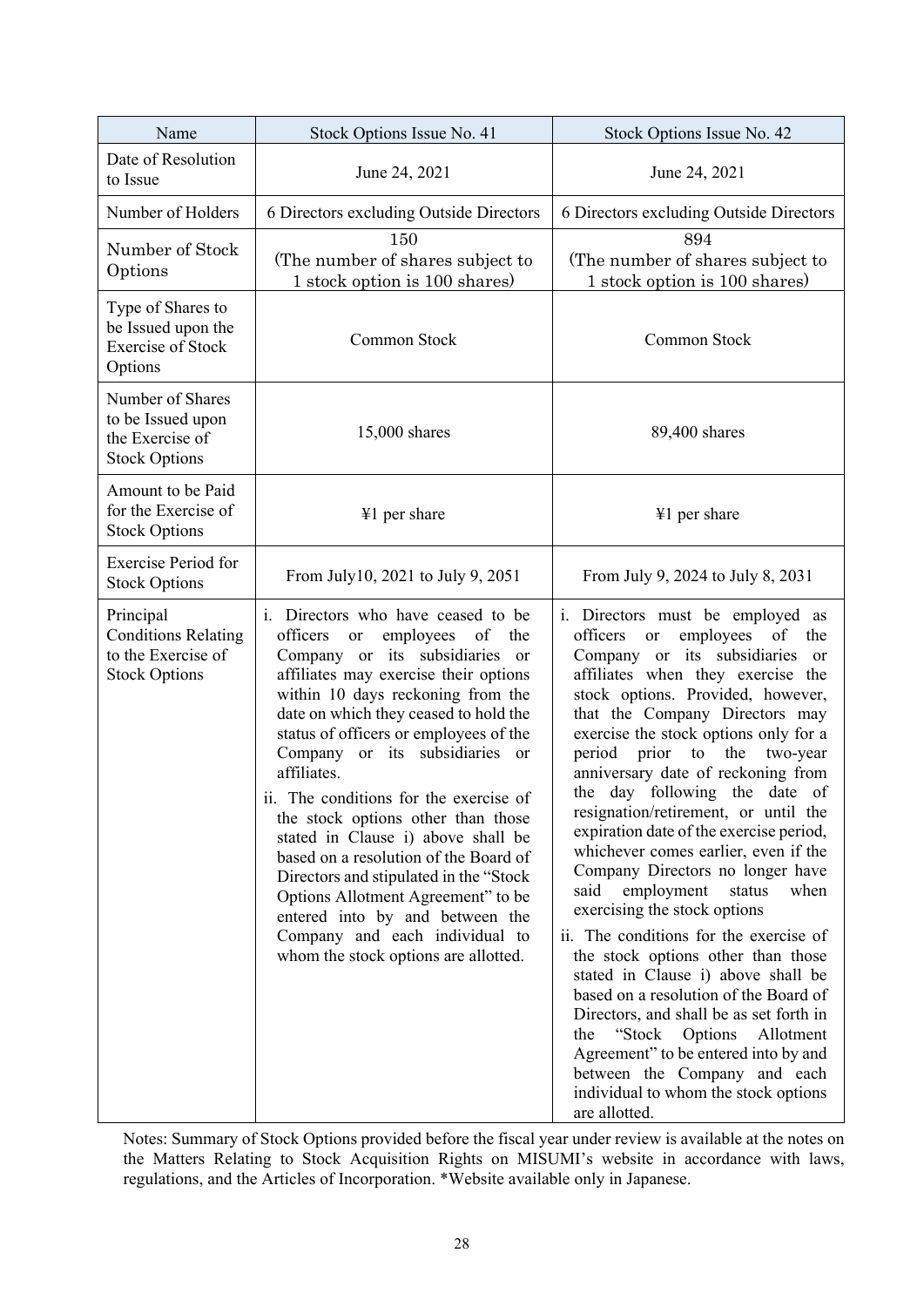4) Matters pertaining to Resolutions of General Shareholders Meeting on Compensation for Directors and Corporate Auditors

By resolution of the 52<sup>nd</sup> Annual General Meeting of Shareholders held on June 13, 2014, the total amount of compensation for Directors shall not exceed ¥1,100 million per annum (including a maximum of ¥40 million for Outside Directors). This does not include Directors' salaries as employees of the Company or stock acquisition rights issued as stock options. The number of Directors at the end of the said Annual General Meeting of Shareholders is 7 (including 1 Outside Director).

Separately from the above compensation, by resolution of the 59<sup>th</sup> Annual General Meeting of Shareholders held on June 17, 2021, stock options (stock acquisition rights) as stock-based compensation upon retirement (Stock Option Plan A) shall not exceed ¥220 million per annum and stock options (stock acquisition rights) as stock-based compensation as a medium-term incentive (Stock Option Plan B) shall not exceed ¥630 million per annum. Outside Directors are excluded from both Plans. The number of Directors at the end of the said Annual General Meeting of Shareholders is 9 (including 3 Outside Director).

By resolution of the of the 31<sup>st</sup> Annual General Meeting of Shareholders held on June 28, 1993, the total amount of compensation for Corporate Auditors shall not exceed ¥50 million per annum. The number of Corporate Auditors at the end of the said Annual General Meeting of Shareholders is 2.

5) Matters pertaining to the Policy for Deciding the Details of Individual Compensation, etc. for the **Directors** 

The Company established "the Policy for Deciding the Details of Individual Compensation, etc. for the Directors" (the "Policy") at the Board of Directors Meeting held on February 18, 2021 as below.

It should be noted that, in deciding individual compensation for Directors, Nomination and Compensation Committee conducts deliberation from various perspectives, including the consistency with the Policy, through mutual consultation among the members. Therefore, it is deemed by the Board of Directors that such decisions are consistent with the Policy.

#### **The Policy for Deciding the Details of Individual Compensation, etc. for the Directors**

\_\_\_\_\_\_\_\_\_\_\_\_\_\_\_\_\_\_\_\_\_\_\_\_\_

1. Basic Policy and Composition of Compensation for Directors

Regarding the amount of compensation of Directors, the Company's policy is to provide appropriate compensation in light of experience, market standard and contribution. Specifically, the compensation of Directors shall be composed of "Basic Compensation" which is fixed amount, "Performance-Linked Compensation," the amount of which may vary depending on the Company's performance, and "Stock Options" as non-monetary compensation. With respect to Outside Directors, who are independent from executory function, the Company provides Basic Compensation only from the viewpoint of their function and independence.

#### (1) Basic Compensation

With respect to the Basic Compensation, the amount shall be decided according to the role and position of each Director, taking into consideration the market standard, etc., and provided as monthly fixed compensation.

(2) Performance-Linked Compensation (Bonuses)

The amount of Performance-Linked Compensation shall be decided taking into consideration the consolidated ordinary income and dividends amount, etc. of each consolidated fiscal year, in order to increase the motivation toward improved business performance for each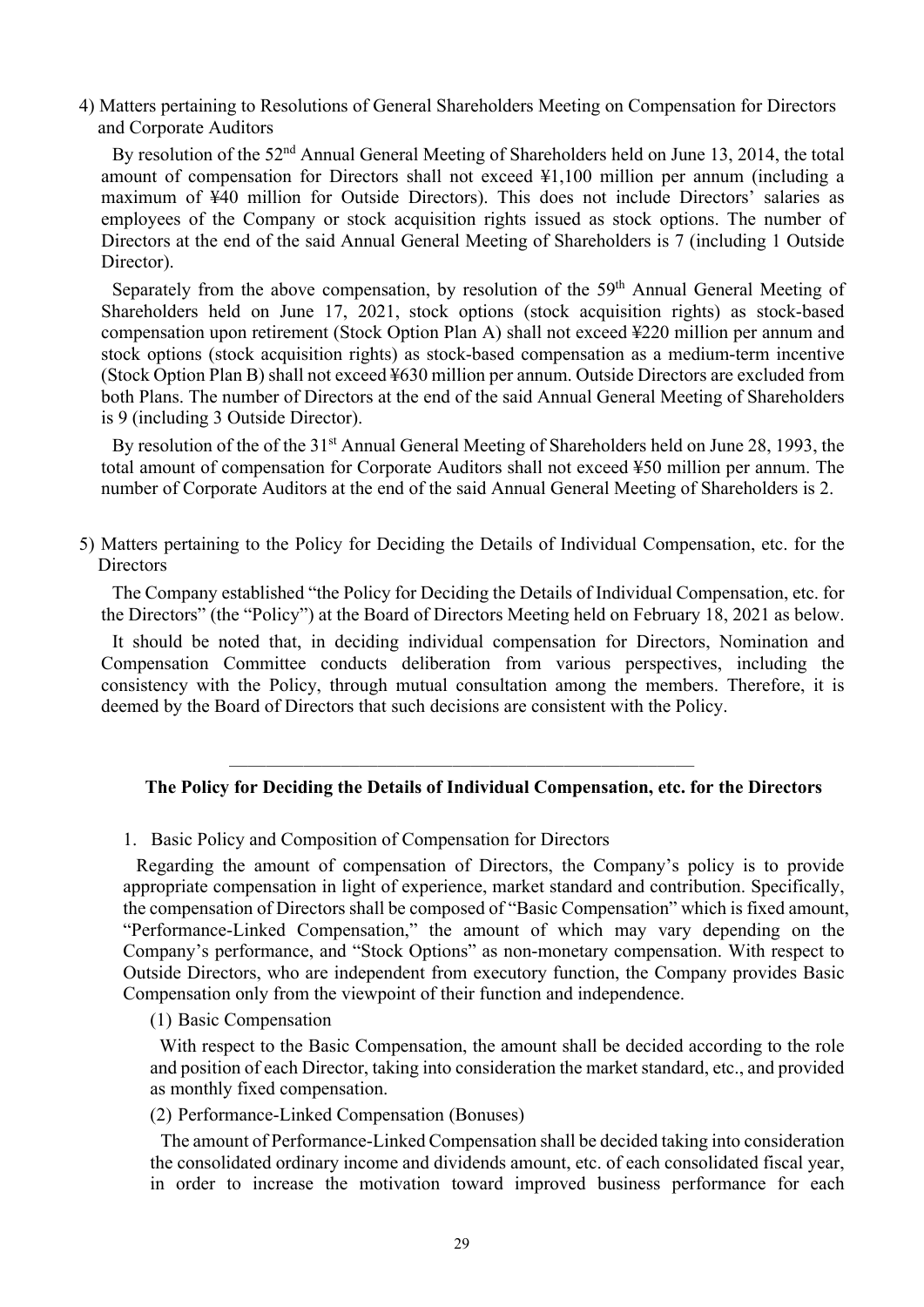consolidated fiscal year. Performance-Linked Compensation shall be provided as bonuses at a certain time each year.

(3) Non-Monetary Compensation (Stock Options)

Non-Monetary Compensation shall be stock options with an aim to increase the motivation and morale of Directors toward improved business performance and increased corporate value over the medium- to long-term. The stock options shall consist of stock-based compensation upon retirement (Stock Option Plan A) and stock-based compensation as a medium-term incentive (Stock Option Plan B). As for Plan A, a certain amount of stock acquisition rights will be provided according to the position of each Director. As for Plan B, stock acquisition rights will be provided within the defined scope, according to their respective positions based on evaluation of their contribution. Under both Plans, the stock acquisition rights are provided at a certain time each year.

2. Proportion of Basic Compensation, Performance-Linked Compensation and Non-Monetary Compensation

The Company shall set the proportion of compensation appropriately, considering the Company's strategy/business environment, role/position, and medium, long-term incentives, etc., with reference to the compensation standard using benchmark companies with similar size, business area, etc. The amount of Performance-Linked Compensation and Plan B stock options may vary, or may not be provided at all, depending on the performance and evaluation result.

3. Process of Deciding Individual Compensation, etc. of Directors

With respect to individual compensation and other matters relating to the compensation of Directors, the Representative Director and President of the Company shall make a proposal, and the Nomination and Compensation Committee comprised of an Outside Director, Representative Director and Chairman, Representative Director and President shall make the decision through mutual consultation among its members. For issuing stock options, a resolution of Board of Directors shall also be obtained, in addition to the decision by the Nomination and Compensation Committee.

End

6) Matters pertaining to Delegation of Decision on Individual Compensation, etc. of Directors

\_\_\_\_\_\_\_\_\_\_\_\_\_\_\_\_\_\_\_\_\_\_\_\_\_

With respect to individual compensation and other matters relating to the compensation of Directors concerning the fiscal year under review, Representative Director and President Ryusei Ono made the proposal, and the Nomination and Compensation Committee, comprised of Outside Director Yoichi Nakano, Outside Director Arata Shimizu, Outside Director Tomoharu Suseki, Representative Director and Chairman Kosuke Nishimoto, Representative Director and President Ryusei Ono, made the decision through mutual consultation among its members. The reason for delegating decisionmaking authority to the Nomination and Compensation Committee is to enhance transparency and accountability regarding decision-making on compensation. For issuing stock options, the conditions such as the number of units were deliberated and decided by the Nomination and Compensation Committee, and a resolution of the Board of Directors were obtained.

#### 7) Malus and Clawbacks

In the event of serious misconduct or violation by a Director, the Director's compensation (including beneficial interest) may be confiscated or claimed for restitution.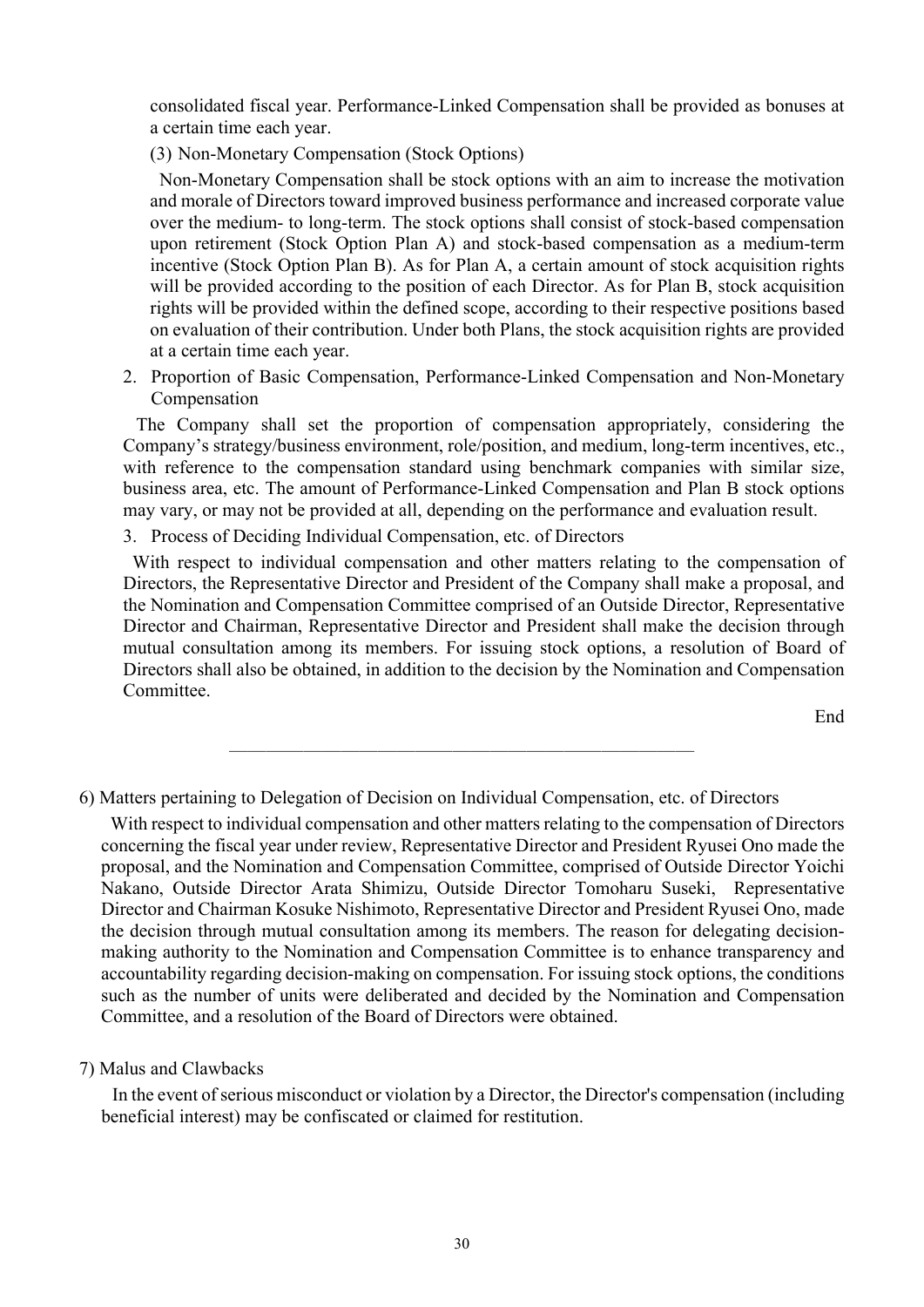## **(3) Matters Pertaining to Outside Officers**

1) Relationships between the Company and Other Corporations in which Positions are Held

There are no significant business relationships, etc., between the Company and other corporations in which Outside Directors and Outside Corporate Auditors concurrently hold important positions.

2) Main Activities in the Fiscal Year Ended March 31, 2022

| Name                                | Main Activities                                                                                                                                                                                                                                                                                                                                                                                                                                                                                                                                                                                                                                                                                                                                                                                                                                                                                                                                                                                                                                                                                                                                                                                                                                                                                                                                                                               |
|-------------------------------------|-----------------------------------------------------------------------------------------------------------------------------------------------------------------------------------------------------------------------------------------------------------------------------------------------------------------------------------------------------------------------------------------------------------------------------------------------------------------------------------------------------------------------------------------------------------------------------------------------------------------------------------------------------------------------------------------------------------------------------------------------------------------------------------------------------------------------------------------------------------------------------------------------------------------------------------------------------------------------------------------------------------------------------------------------------------------------------------------------------------------------------------------------------------------------------------------------------------------------------------------------------------------------------------------------------------------------------------------------------------------------------------------------|
| Yoichi Nakano<br>(Outside Director) | • Attendance and input at meetings of the Board of Directors, and overview of the<br>duties performed concerning expected role:<br>Mr. Nakano attended 14 out of 14 meetings of the Board of Directors during<br>the fiscal year under review and asked questions or provided advice concerning<br>proposals and discussions, based mainly on his extensive experience and<br>knowledge of business management, and supervision of MISUMI Group's<br>management from an independent perspective.<br>Additionally, Mr. Nakano attended 4 meetings, including 2 meetings of the<br>Compensation Committee and 2 meetings of the Nomination and Compensation<br>Committee, and provided appropriate supervision by participating in discussions<br>on evaluation and decisions on remuneration of Directors, the selection and<br>dismissal of Directors, and succession planning for Representative Directors<br>from the neutral and objective position. Instead of the Compensation Committee,<br>the Nomination and Compensation Committee was established in October 2021<br>to have the nomination function.<br>• Business policies changed as a result of input from Mr. Nakano:<br>Nothing to report.<br>· Summary of actions by Mr. Nakano in response to any misconduct, etc.,<br>involving the Company:<br>Nothing to report.                                                         |
| Arata Shimizu<br>(Outside Director) | • Attendance and input at meetings of the Board of Directors, and overview of the<br>duties performed concerning expected role:<br>Mr. Shimizu attended 14 out of 14 meetings of the Board of Directors during<br>fiscal year under review and asked questions or provided advice concerning<br>proposals and discussions, based mainly on his extensive experience and<br>knowledge of business management, and supervision of MISUMI Group's<br>management from an independent perspective.<br>Additionally, Mr. Shimizu a attended 3 meetings, including 1 meeting of the<br>Compensation Committee and 2 meetings of the Nomination and Compensation<br>Committee, since becoming a committee member on June 17, 2021, and provided<br>appropriate supervision by participating in discussions on evaluation and<br>decisions on remuneration of Directors, the selection and dismissal of Directors,<br>and succession planning for Representative Directors from the neutral and<br>objective position. Instead of the Compensation Committee, the Nomination and<br>Compensation Committee was established in October 2021 to have the<br>nomination function.<br>· Business policies changed as a result of input from Mr. Shimizu:<br>Nothing to report.<br>· Summary of actions by Mr. Shimizu in response to any misconduct, etc.,<br>involving the Company:<br>Nothing to report. |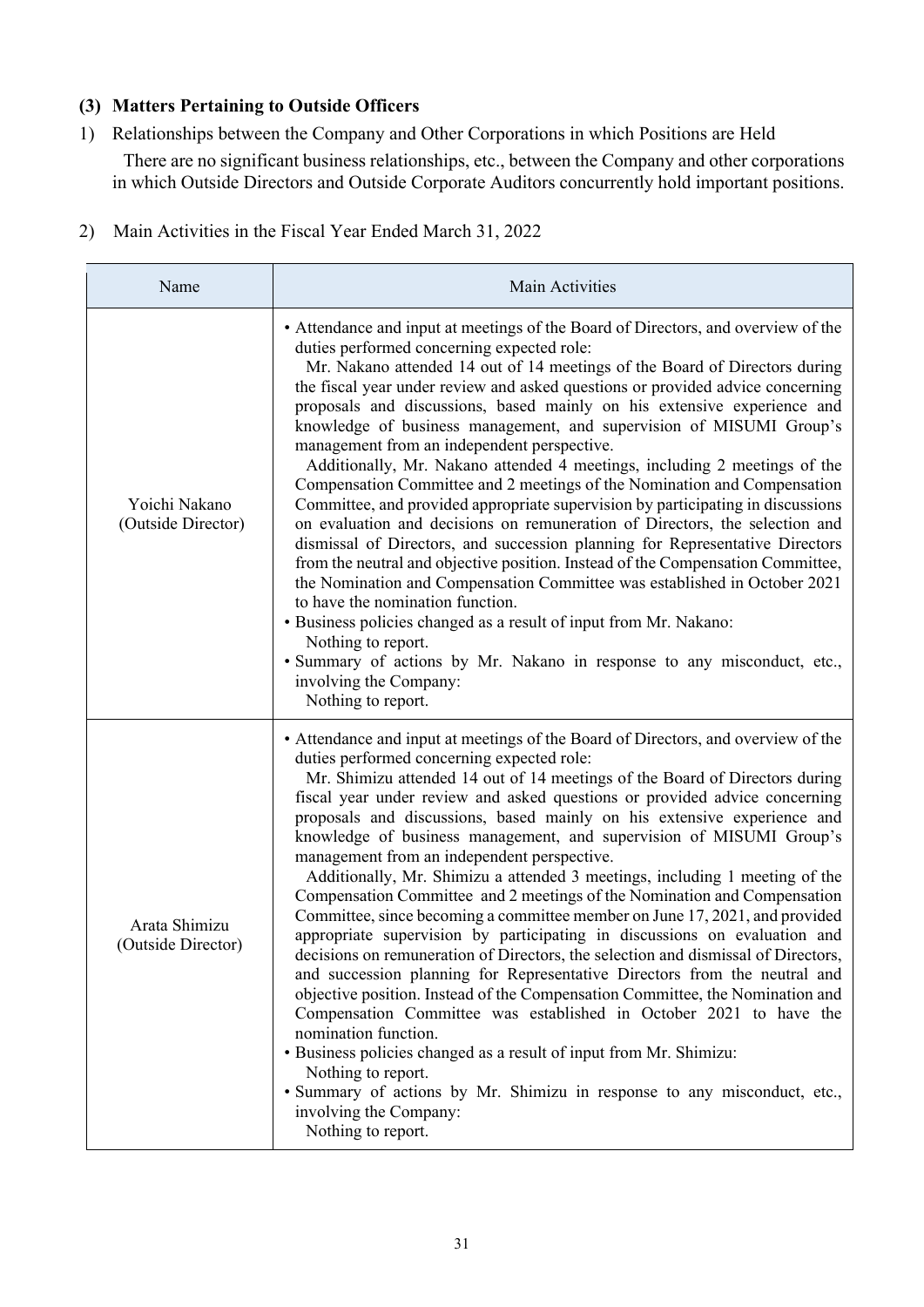| Name                                           | Main Activities                                                                                                                                                                                                                                                                                                                                                                                                                                                                                                                                                                                                                                                                                                                                                                                                                                                                                                                                                                                                                                                                                                                                                                                                                                                                                                                                                                                      |
|------------------------------------------------|------------------------------------------------------------------------------------------------------------------------------------------------------------------------------------------------------------------------------------------------------------------------------------------------------------------------------------------------------------------------------------------------------------------------------------------------------------------------------------------------------------------------------------------------------------------------------------------------------------------------------------------------------------------------------------------------------------------------------------------------------------------------------------------------------------------------------------------------------------------------------------------------------------------------------------------------------------------------------------------------------------------------------------------------------------------------------------------------------------------------------------------------------------------------------------------------------------------------------------------------------------------------------------------------------------------------------------------------------------------------------------------------------|
| Tomoharu Suseki<br>(Outside Director)          | • Attendance and input at meetings of the Board of Directors, and overview of the<br>duties performed concerning expected role:<br>Mr. Suseki attended 11 out of 11 meetings of the Board of Directors held after<br>his appointment on June 17, 2021, and asked questions or provided advice<br>concerning proposals and discussions, based mainly on his extensive experience<br>and knowledge of business management, and supervision of MISUMI Group's<br>management from an independent perspective.<br>Additionally, Mr. Suseki attended 3 meetings, including 1 meeting of the<br>Compensation Committee and 2 meetings of the Nomination and Compensation<br>Committee, since becoming a committee member on June 17, 2021, and provided<br>appropriate supervision by participating in discussions on evaluation and<br>decisions on remuneration of Directors, the selection and dismissal of Directors,<br>and succession planning for Representative Directors from the neutral and<br>objective position. Instead of the Compensation Committee, the Nomination and<br>Compensation Committee was established in October 2021 to have the<br>nomination function.<br>· Business policies changed as a result of input from Mr. Suseki:<br>Nothing to report.<br>• Summary of actions by Mr. Suseki in response to any misconduct, etc., involving<br>the Company:<br>Nothing to report. |
| Juichi Nozue<br>(Outside Corporate<br>Auditor) | • Attendance and input at meetings of the Board of Directors and Board of<br>Corporate Auditors:<br>Mr. Nozue attended 14 out of 14 meetings of the Board of Directors and 22 out<br>of 22 meetings of the Board of Corporate Auditors during the fiscal year under<br>review and asked questions or provided advice concerning proposals and<br>discussions, mainly from his professional perspective as an attorney at law.<br>• Business policies changed as a result of input from Mr. Nozue:<br>Nothing to report.<br>• Summary of actions by Mr. Nozue in response to any misconduct, etc., involving<br>the Company:<br>Nothing to report.                                                                                                                                                                                                                                                                                                                                                                                                                                                                                                                                                                                                                                                                                                                                                    |
| Nanako Aono<br>(Outside Corporate<br>Auditor)  | • Attendance and input at meetings of the Board of Directors and Board of<br>Corporate Auditors:<br>Ms. Aono attended 14 out of 14 meetings of the Board of Directors and 22 out<br>of 22 meetings of the Board of Corporate Auditors during the fiscal year under<br>review and asked questions or provided advice concerning proposals and<br>discussions, mainly from her professional perspective as a certified public<br>accountant.<br>· Business policies changed as a result of input from Ms. Aono:<br>Nothing to report.<br>• Summary of actions by Ms. Aono in response to any misconduct, etc., involving<br>the Company:<br>Nothing to report.                                                                                                                                                                                                                                                                                                                                                                                                                                                                                                                                                                                                                                                                                                                                         |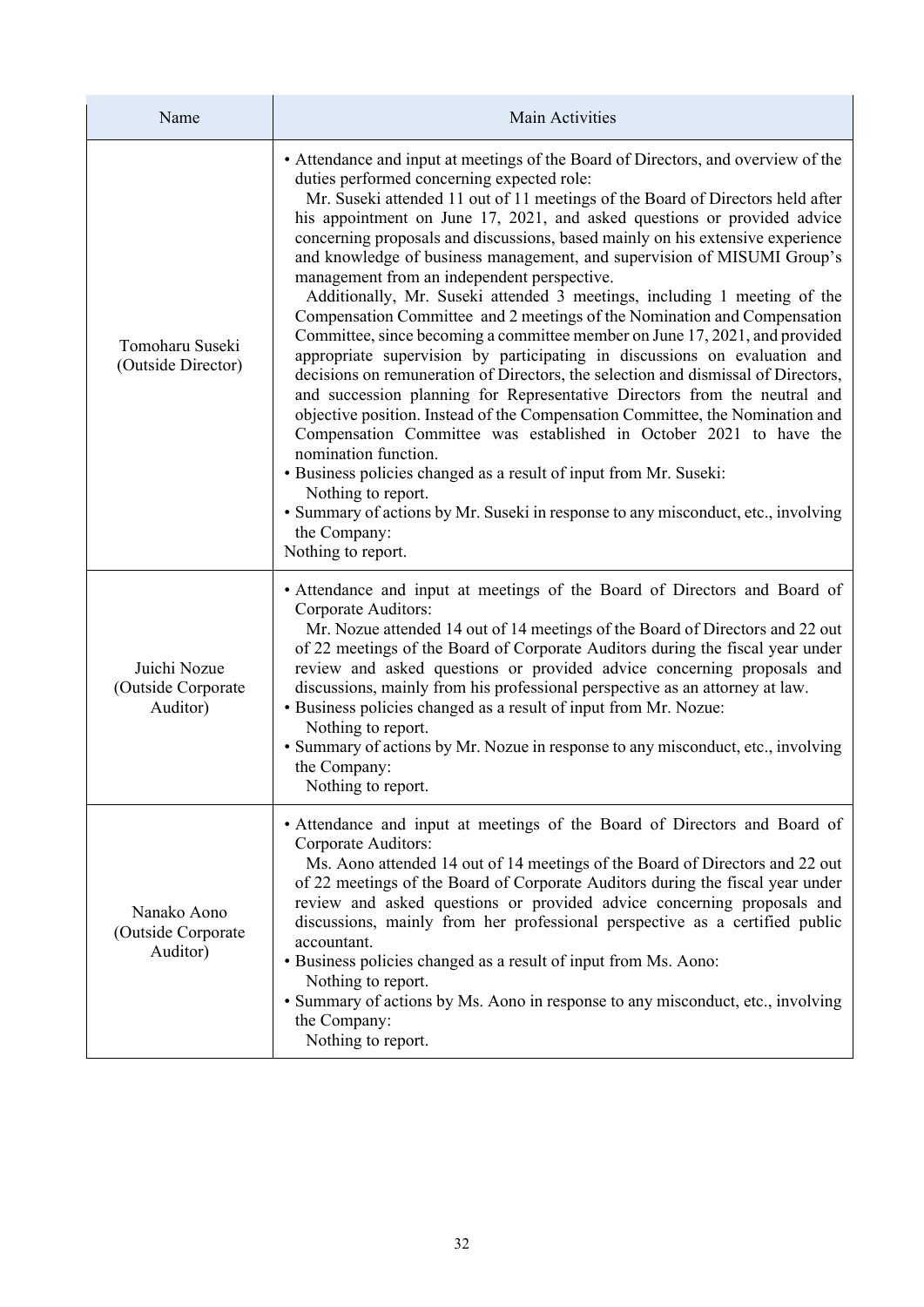#### 3) Outline of Limited Liability Agreements

The Company has stipulated rules concerning Limited Liability Agreements with Outside Directors and Outside Corporate Auditors in Article 29, Paragraph 2, and Article 39, Paragraph 2, of its Articles of Incorporation.

The following is an outline of the Limited Liability Agreements that the Company concluded with all of the Outside Directors and Outside Corporate Auditors based on the provisions of the Articles of Incorporation.

| Classification                   | Outline of Limited Liability Agreements                                                                                                                                                                                                                                                                                            |
|----------------------------------|------------------------------------------------------------------------------------------------------------------------------------------------------------------------------------------------------------------------------------------------------------------------------------------------------------------------------------|
| Outside<br><b>Directors</b>      | The Company entered into an agreement with Outside Directors to limit their liability as<br>stipulated in Article 423, Paragraph 1 of the Companies Act, to ¥10 million or the amount<br>stipulated by law, whichever is higher, based on the provisions set forth under Article 427,<br>Paragraph 1 of the Companies Act.         |
| Outside<br>Corporate<br>Auditors | The Company entered into an agreement with Outside Corporate Auditors to limit their<br>liability as stipulated in Article 423, Paragraph 1 of the Companies Act, to ¥5 million or<br>the amount stipulated by law, whichever is higher, based on the provisions set forth under<br>Article 427, Paragraph 1 of the Companies Act. |

4) Compensation amount received by officers from subsidiaries of the Company during the fiscal year ended March 31, 2022

Nothing to report.

#### **(4) Outline of Directors and Officers Liability Insurance Agreement**

The Company has concluded a directors and officers liability insurance agreement as stipulated in Article 430-3, paragraph (1) of the Companies Act with an insurance company, which shall compensate for damages and legal expenses to be borne by the insured, excluding the damages caused by the action that directors or officers committed knowing that it is violation of law.

The insured under the said directors and officers liability insurance agreement are the past, current and future directors, corporate auditors, executive officers, accounting advisors and corporate officers (including individuals having the position equivalent to these under applicable laws) as well as employees with managerial or supervisory capacity (including full-time, part time and seasonal employees). Insurance fees for all the insured are borne by the Company.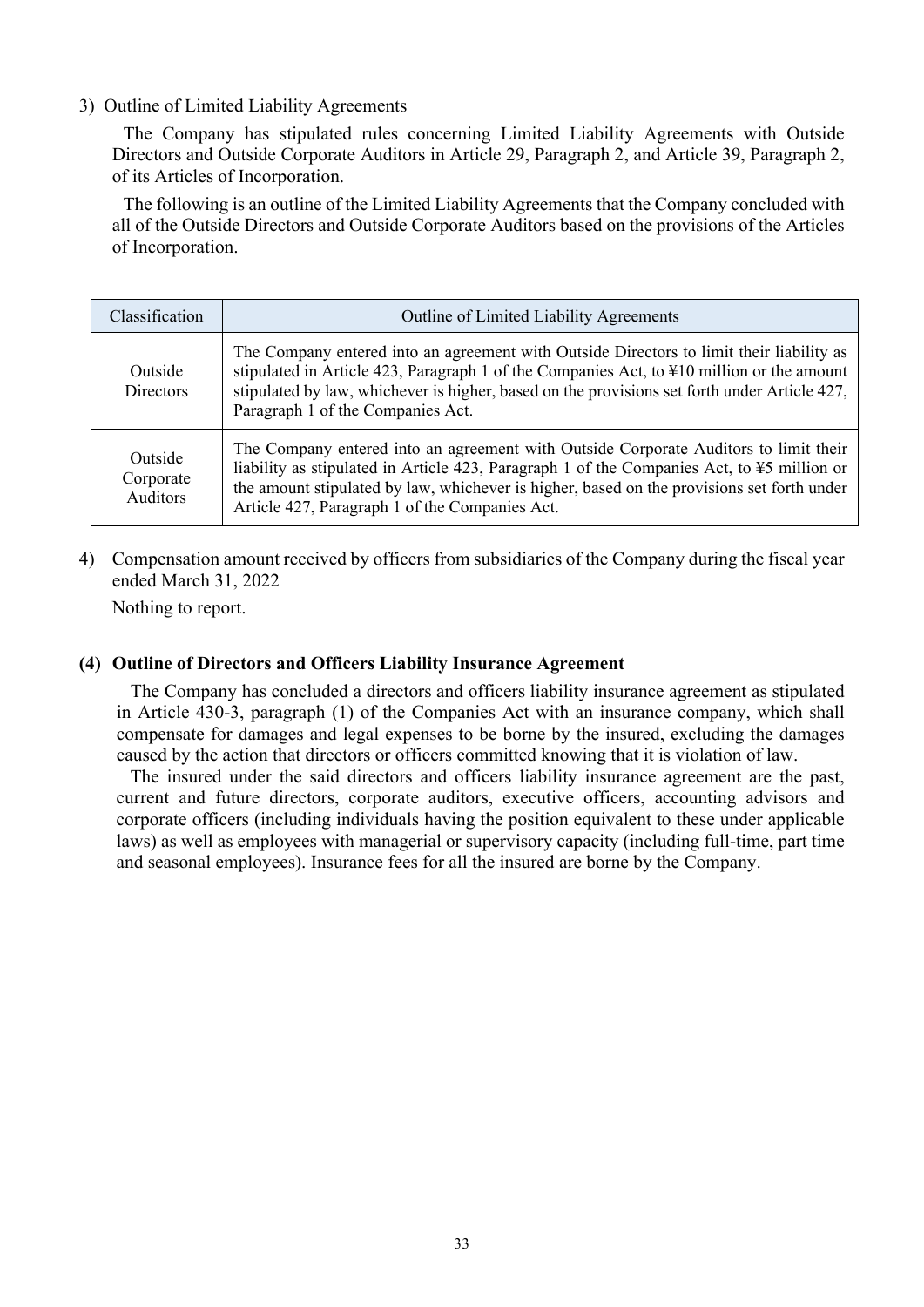## **4. Independent Auditor**

- **(1) Name of the Independent Auditor of the Company**  Deloitte Touche Tohmatsu LLC
- **(2) Outline of the Limited Liability Agreement**  Nothing to report.
- **(3) Outline of the Indemnity Agreement**  Nothing to report.
- **(4) Amounts of Audit Fee, etc., to be Paid to the Independent Auditor for the Fiscal Year under Review**
- 1) Audit fee under Article 2, Paragraph 1 of the Certified Public Accountants Act  $\frac{491 \text{ million}}{291 \text{ million}}$
- 2) Sum of cash or other assets payable by the Company and/or its subsidiaries  $\frac{491 \text{ million}}{291 \text{ million}}$

The Company's major overseas subsidiaries were audited by Deloitte Touche Tohmatsu.

#### Notes:

- 1. Audit fee under Article 2, Paragraph 1 of the Certified Public Accountants Act is the sum of fee paid for the audit by the independent auditor under the Companies Act and fee paid for the audit under the Financial Instruments and Exchange Act.
- 2. The Board of Corporate Auditors has concluded that the amount of audit fee paid to the independent auditor is appropriate and approved the payment under the provisions Article 399 Paragraph 1 of the Companies Act, after checking and examining an outline of the audit plan, the performance of work by the independent auditor, and the basis for the calculation of the estimated amount of audit fee.

#### **(5) Non-audit duties**

Nothing to report.

## **(6) Policy on Decisions by the Company Concerning the Dismissal or Non-reappointment of the Independent Auditor**

The Company's Board of Corporate Auditors will deliberate concerning the dismissal or nonreappointment of the independent auditor if this becomes necessary due to the Company's circumstances, or if there is factual evidence that any of the items in Article 340 Paragraph 1 of the Companies Act applies to the independent auditor.

If as a result of these deliberations the Board of Corporate Auditors determines that dismissal or non-reappointment would be appropriate, the Board of Corporate Auditors will decide to submit a proposal for the dismissal or non-reappointment of the independent auditor to a General Meeting of Shareholders and determine the content of said proposal, in accordance with the Company's Board of Corporate Auditors Regulations.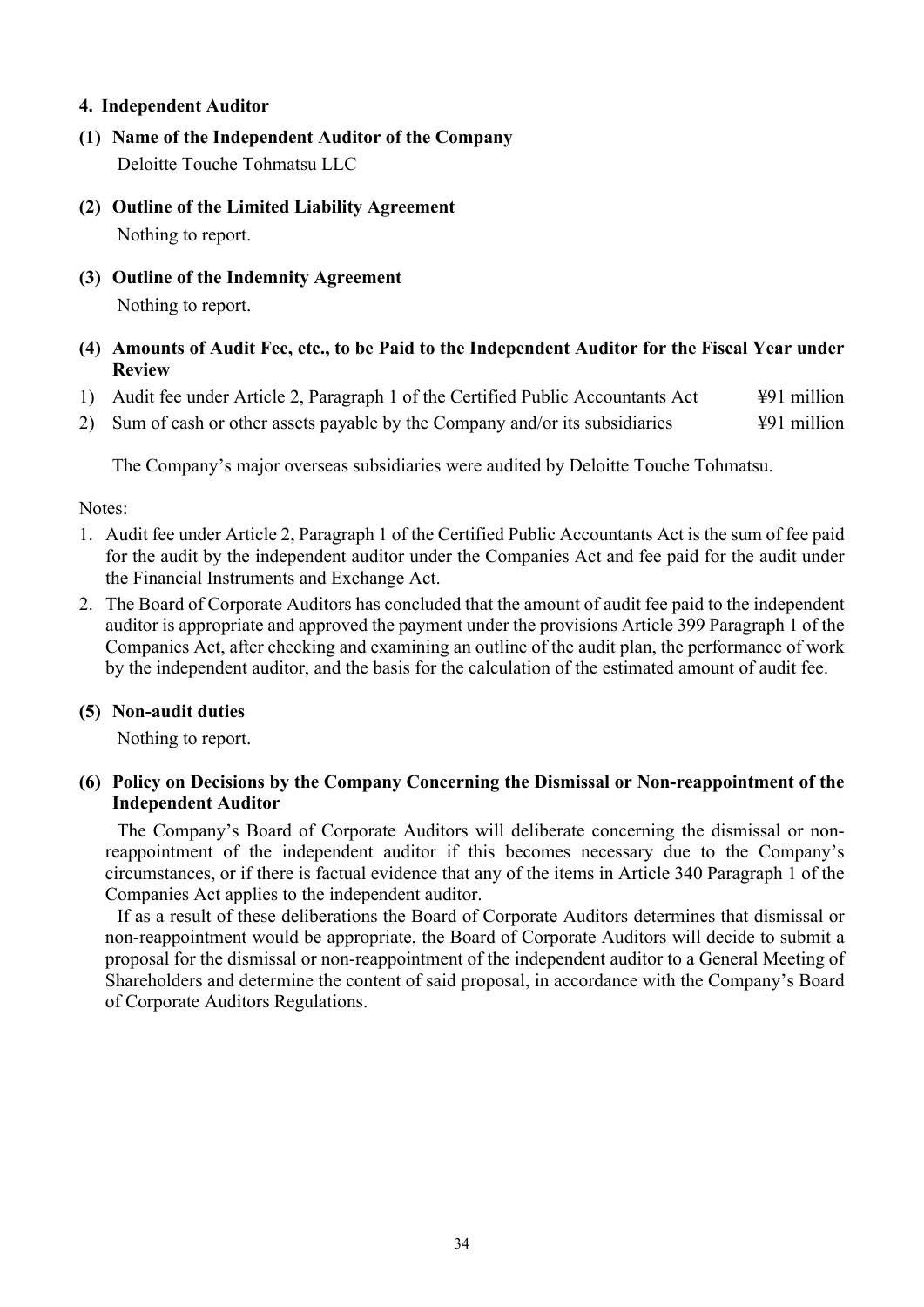- **5. The Company's Systems and Policies**
- **(1) Systems to Ensure that the Company's Business Operations are Conducted in Compliance with Laws, Regulations and the Articles of Incorporation, and Other Systems to Ensure that Company's Business Operations are Conducted in an Appropriate Manner**

The Company's Board of Directors, at its meeting held on May 14, 2015, adopted a resolution on the Basic Policy on Internal Control Systems, as stipulated on Article 362, Paragraph 4, Item 6 of the Companies Act, and Article 100, Paragraphs 1 and 3 of the Companies Act Enforcement Ordinance. The content of that policy is as follows.

- (i) Systems for the retention and management of information concerning the execution of Directors' duties
	- Minutes for meetings of the Board of Directors, the Group Officers' Committee and other important meetings will be compiled and retained appropriately, as stipulated by laws, regulations and rules.
- (ii) Rules and other systems pertaining to management of risks that could cause losses to the Company or its subsidiaries
	- Various regulations, internal rules, manuals, and risk management systems will be formulated to address risks faced by MISUMI Group Inc. and its subsidiaries (hereinafter referred to collectively as the "MISUMI Group"), including risks relating to regulatory compliance, the environment, information, export controls and natural disasters.
	- Task forces will be established to take timely action and report to the Board of Directors in the event of unforeseen contingencies affecting the MISUMI Group.
- (iii) Systems to ensure the efficient execution of duties by Directors of the Company and its subsidiaries
	- Management plans will be subject to final approval by the Board of Directors, and progress on such plans will be monitored at monthly meetings of the Group Officers' Committee.
	- Important issues identified through the monitoring of progress on management plans, or through other processes, will be discussed at meetings of the Board of Directors or the Group Officers' Committee, etc.
	- At its monthly meetings, the Board of Directors will hear reports, monitor business results, and provide advice and guidance on important matters.
- (iv) Systems to ensure that the duties of Directors and employees of the Company and its subsidiaries are performed in accordance with laws, regulations and the Articles of Incorporation
	- Directors and employees of the MISUMI Group will ensure observance of the MISUMI Group Code of Conduct and compliance with laws, regulations, and the Company's Articles of Incorporation.
	- Systems have been established to ensure that duties are carried out appropriately in accordance with the occupational authority rules and other decision-making rules of the MISUMI Group.
	- An internal reporting ("whistleblowing") system has been established for the entire MISUMI Group to ensure the early discovery of actual or suspected violations of laws, regulations and/or internal rules. Steps will be taken to guarantee that whistleblowers will not be disadvantaged.
- (v) Systems for ensuring that the business operations of the Company and the subsidiaries that make up the Group are conducted appropriately, including systems for reporting to the Company on the execution of duties by the subsidiaries' directors, etc.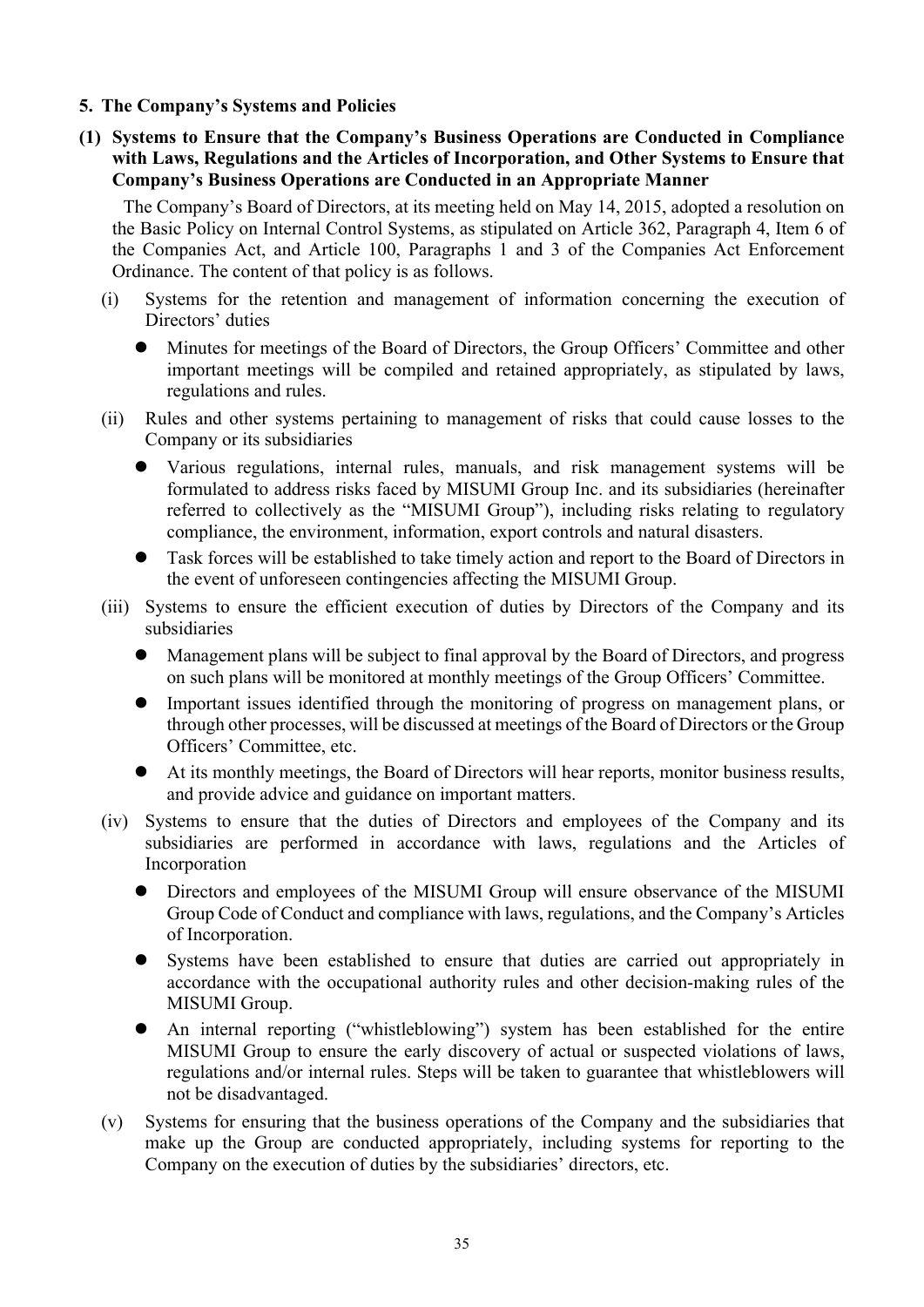- MISUMI Group Inc. will require each subsidiary to submit a monthly report concerning its business execution and operations.
- MISUMI Group Inc will ensure the appropriateness of the business operations of each subsidiary by obtaining business reports and monitoring progress on management plans at Group Officers' Committee meetings.
- The business operations of each subsidiary will be audited regularly by the Internal Audit Department.
- Provisions will be included in the MISUMI Group Code of Conduct requiring the repudiation of relationships with antisocial forces, and resolute opposition to such forces by the entire MISUMI Group.
- (vi) Matters pertaining to employees who assist the Company's Corporate Auditors
	- Corporate Auditors will be free to appoint audit assistants and will be involved in transfers and evaluations, etc., of audit assistants.
	- When assisting the Corporate Auditors in the performance of their activities, audit assistants will act in accordance with instructions from the Corporate Auditors.
- (vii) Systems for reporting to the Company's Corporate Auditors
	- The Corporate Auditors will attend important meetings, including meetings of the Board of Directors and the Group Officers' Committee. Directors and employees will inform the Corporate Auditors immediately of any situation that could have a serious impact on the MISUMI Group, or of the risk that such a situation might arise.
	- Officers and employees of the MISUMI Group will provide accurate reports about the execution of their duties at the request of the Corporate Auditors.
	- The Corporate Auditors will meet regularly with the independent auditor and the Internal Audit Department to share opinions and information. Corporate Auditors will seek reports from the independent auditor whenever necessary.
	- The unit in charge of the internal reporting ("whistleblowing") system will report on a regular basis to the Corporate Auditors about the status of internal reporting within the MISUMI Group.
	- A guarantee will be provided to the effect that no officer or employee of the MISUMI Group who reports to the Corporate Auditors will be disadvantaged as a result of that action.
- (viii) Matters pertaining to policies concerning the treatment of costs resulting from the execution of duties by Corporate Auditors of the Company
	- A fixed budget will be provided each year for costs, etc., incurred in the execution of duties by the Corporate Auditors. Any other essential costs incurred by the Corporate Auditors in the execution of their duties will be either paid in advance or settled promptly on request from the Corporate Auditors.

## **(2) Administration of Systems to Ensure the Appropriateness of Business Operations**

The Company has adopted a Basic Policy on Internal Control Systems and created systems to ensure that business operations are carried out appropriately. This Basic Policy is revised as necessary to reflect environmental changes within or beyond the Company. As noted above, the system was amended by a resolution of the Board of Directors at its meeting on May 14, 2015 to reflect the amendment of the Company Act.

The Company reviewed the administration of its Basic Policy on Internal Control Systems in the fiscal year ended March 31, 2022. This review confirmed that the policy is being implemented appropriately, and that there are no significant problems.

The main actions pertaining to internal control systems during the fiscal year ended March 31, 2022 were as follows.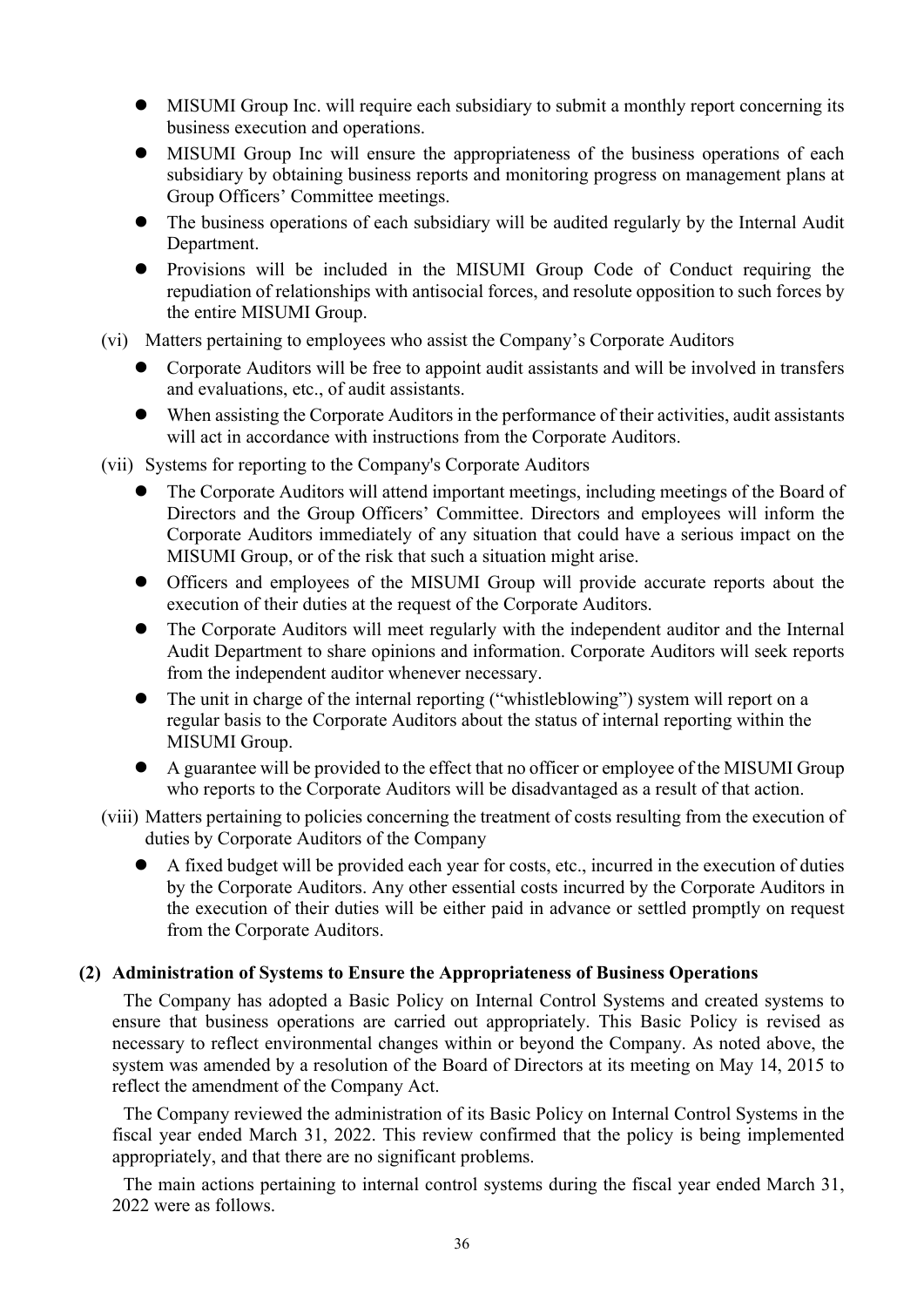- The Company's Board of Directors held 14 meetings during the fiscal year ended March 31, 2022. The Board of Directors and the Group Officers' Committee made important decisions and appropriately performed other functions, such as the monitoring, supervision and guidance of the operations of business units, divisions, platforms and subsidiaries.
- Comprehensive risk assessments have been carried out at key MISUMI Group sites and reported to Board of Directors. Based on the results of these assessments, which covered such aspects as the executions of business operations, information, financial management, human resource management, and legal affairs, the Company nominates the principal department in-charge which addresses identified risks going forward. As part of such efforts, the Company has a Business Continuity Plan (BCP) in place, to deal with crisis/ emergency situations, providing appropriate response measures in dealing with the COVID-19 pandemic.
- Compliance and legal affairs training are carried out at all major sites of the MISUMI Group. During this training employees are made fully aware of the MISUMI Group's Code of Conduct and legal compliance.
- An internal reporting ("whistleblowing") system has been established and administered appropriately across the entire MISUMI Group.
- Corporate Auditors / Board of Corporate Auditors' auditing environment is being enhanced through expansion of interview opportunities with Directors, including Outside Directors, and coordination with administration departments and in addition, fulfillment of a full-time corporate auditor for the Subsidiary. Corporate Auditor's support arrangement is operationally stable.
- Cooperation between Internal Audit Department and Board of Directors or Board of Corporate Auditors has been ensured by establishing a system in which the Internal Audit Department reports directly to the Board of Directors and the Board of Corporate Auditors. The Board of Directors shall establish a company-wide internal control and risk management system and supervise its operation status while utilizing the Internal Audit Department.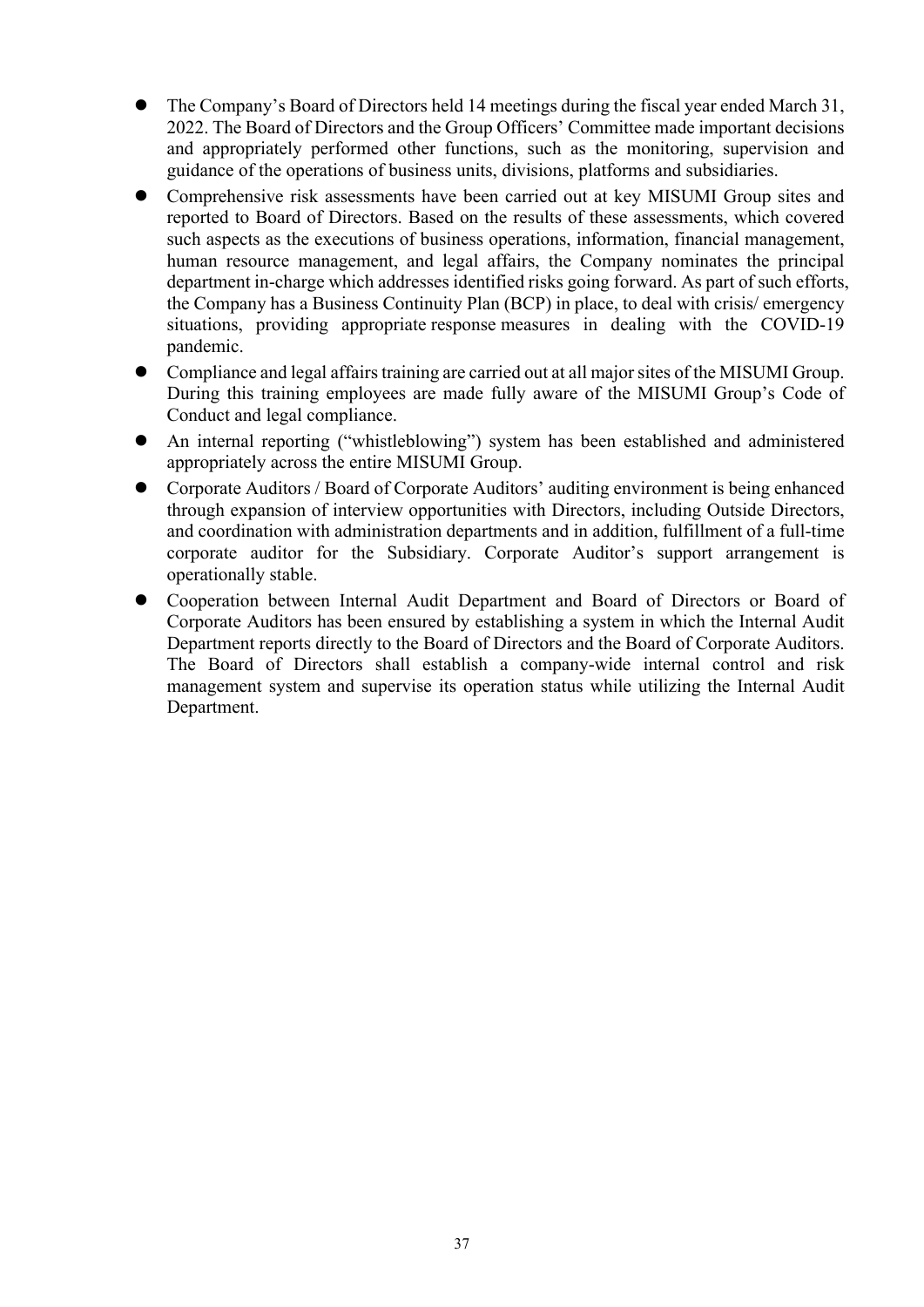## **(Reference) Corporate Governance Structure**

Board of Directors, Group Executive Officer's Committee, and Board of Corporate Auditors have supervised and audited on business execution.



## **(3) Basic Policy Concerning Control of the Joint-Stock Corporation**

Nothing to report.

\* Amounts or numbers of shares provided in this Business Report have been truncated if less than the indicated unit.

〰〰〰〰〰〰〰〰〰〰〰〰〰〰〰〰〰〰〰〰〰〰〰〰〰〰〰〰〰〰〰〰〰〰〰〰〰〰〰〰〰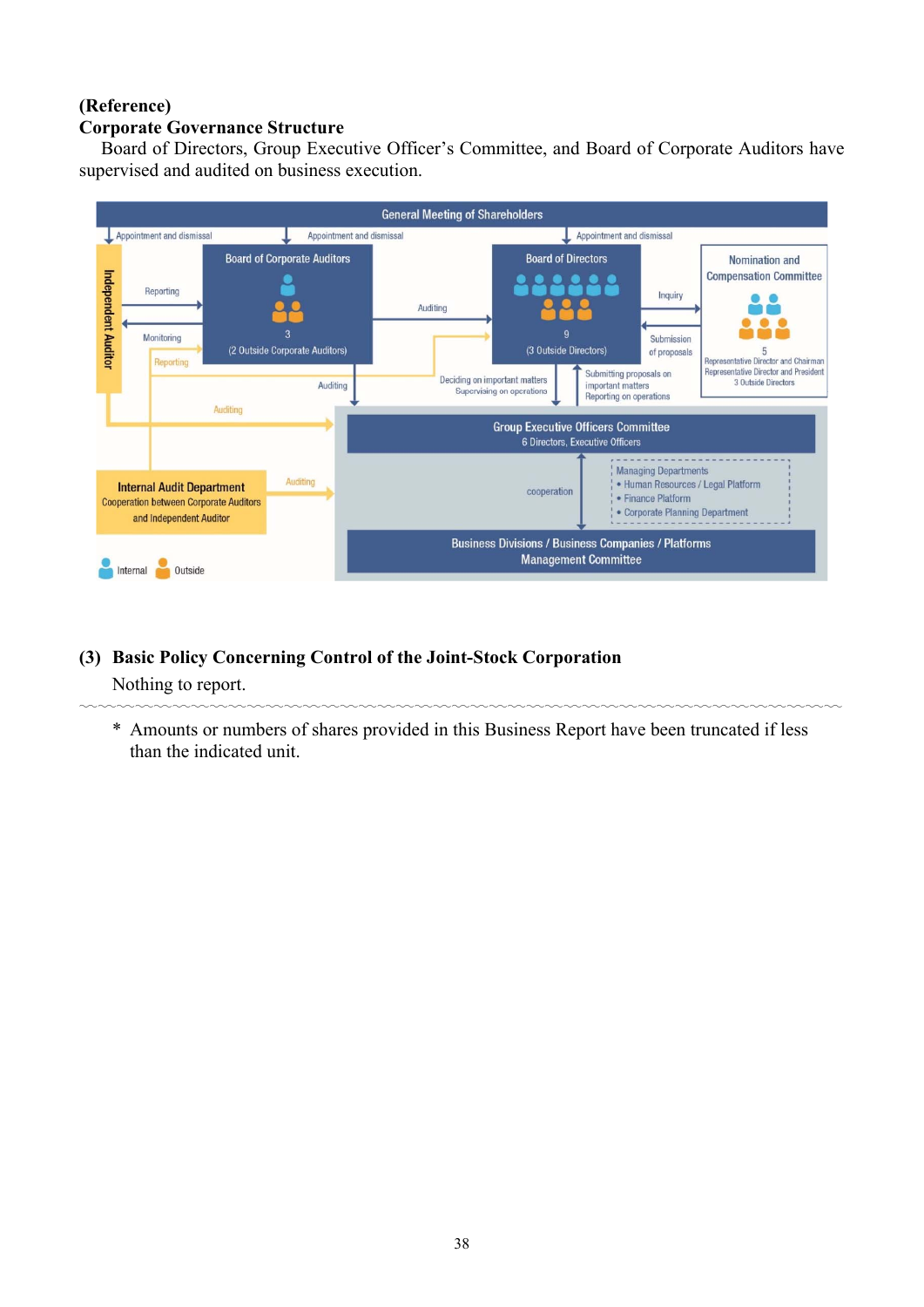# **Consolidated Balance Sheet**

(As of March 31, 2022)

|                                                                                                                                                                                       |                                                          |                                                                                                                                                                                     | (Millions of yen)                                        |
|---------------------------------------------------------------------------------------------------------------------------------------------------------------------------------------|----------------------------------------------------------|-------------------------------------------------------------------------------------------------------------------------------------------------------------------------------------|----------------------------------------------------------|
| Item                                                                                                                                                                                  | Amount                                                   | Item                                                                                                                                                                                | Amount                                                   |
| (Assets)<br><b>Current assets</b><br>Cash and deposits<br>Notes and accounts receivable -<br>trade<br>Merchandise and finished goods<br>Work in process<br>Raw materials and supplies | 253,123<br>108,895<br>76,819<br>50,593<br>2,823<br>8,324 | (Liabilities)<br><b>Current liabilities</b><br>Notes and accounts payable - trade<br>Lease obligations<br>Accounts payable - other<br>Income taxes payable<br>Provision for bonuses | 52,410<br>21,617<br>1,775<br>9,208<br>7,154<br>4,819     |
| Income tax receivable<br>Other<br>Allowance for doubtful accounts                                                                                                                     | 452<br>5,498<br>(282)                                    | Provision for directors' bonuses<br>Other<br><b>Long-term liabilities</b><br>Lease obligations<br>Deferred tax liabilities<br>Liabilities for retirement benefits<br>Other          | 250<br>7,585<br>15,019<br>5,409<br>939<br>6,872<br>1,798 |
| <b>Non-current assets</b><br>Property, plant and equipment<br>Buildings and structures<br>Machinery, equipment and<br>vehicles                                                        | 94,266<br>46,520<br>13,815<br>16,272                     | <b>Total liabilities</b><br>(Net assets)                                                                                                                                            | 67,430                                                   |
| Land<br>Right-of-use assets<br>Construction in progress<br>Other<br><b>Intangible assets</b>                                                                                          | 3,876<br>6,724<br>3,210<br>2,620<br>35,719               | <b>Shareholders' equity</b><br>Common stock<br>Capital surplus<br>Retained earnings<br>Treasury stock                                                                               | 258,125<br>13,664<br>24,020<br>220,519<br>(79)           |
| Software                                                                                                                                                                              | 28,527                                                   | <b>Accumulated other comprehensive</b>                                                                                                                                              | 19,100                                                   |
| Other                                                                                                                                                                                 | 7,192                                                    | income<br>Deferred gain (loss) on hedges                                                                                                                                            | 36                                                       |
| <b>Investments and other assets</b>                                                                                                                                                   | 12,026                                                   | Foreign currency translation<br>adjustments                                                                                                                                         | 19,063                                                   |
| Investment securities<br>Deferred tax assets<br>Other                                                                                                                                 | 6<br>6,550<br>5,824                                      | Defined retirement benefit plans<br><b>Stock acquisition rights</b><br><b>Non-controlling interests</b>                                                                             | (0)<br>1,937<br>797                                      |
| Allowance for doubtful accounts                                                                                                                                                       | (355)                                                    | <b>Total net assets</b>                                                                                                                                                             | 279,959                                                  |
| <b>Total assets</b>                                                                                                                                                                   | 347,390                                                  | <b>Total liabilities and net assets</b>                                                                                                                                             | 347,390                                                  |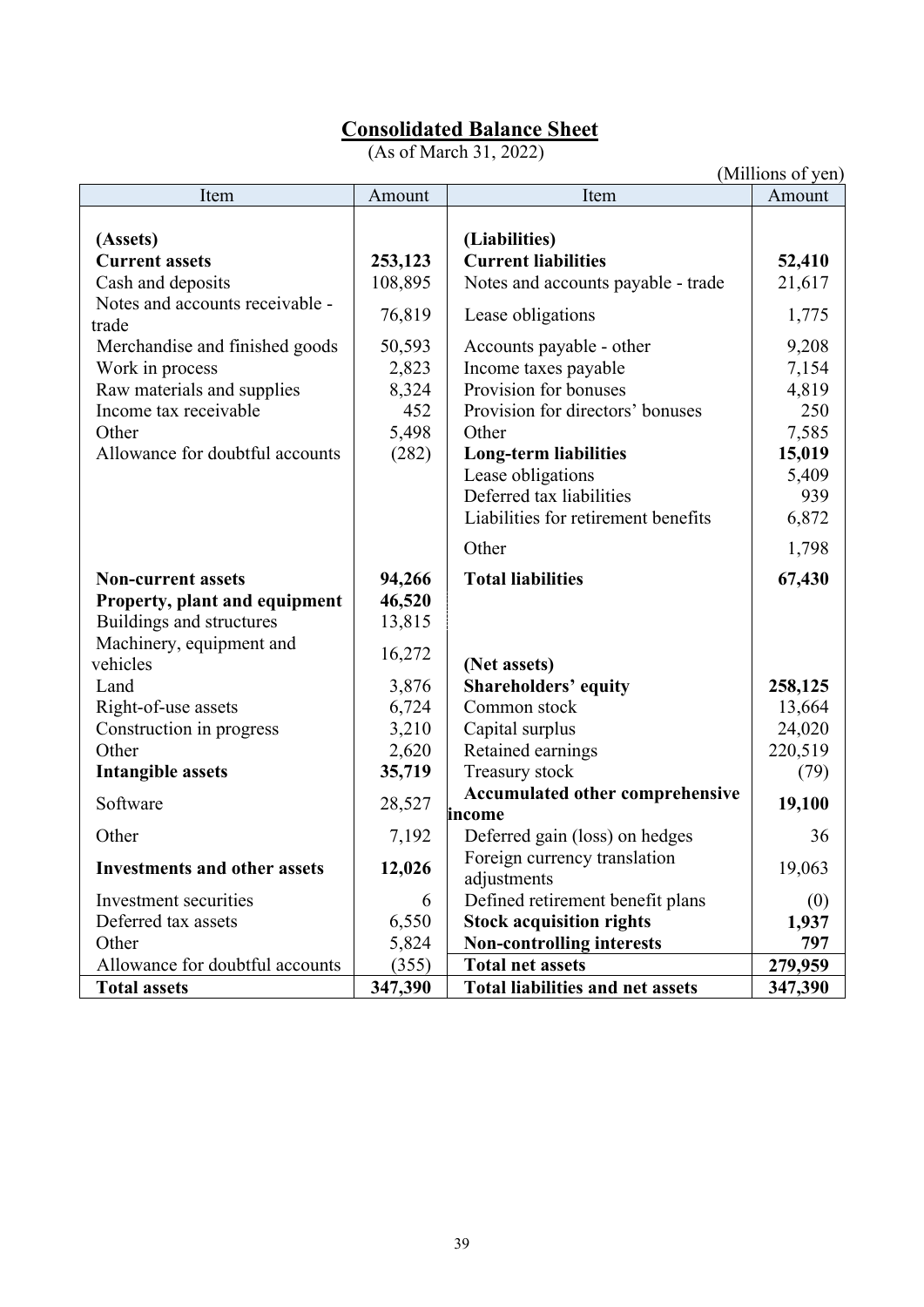## <sup>U</sup>**Consolidated Statement of Income**

(From April 1, 2021 to March 31, 2022)

|                                                               |        | (Millions of yen) |
|---------------------------------------------------------------|--------|-------------------|
| Item                                                          | Amount |                   |
| <b>Net Sales</b>                                              |        | 366,160           |
| <b>Cost of sales</b>                                          |        | 199,296           |
| <b>Gross profit</b>                                           |        | 166,863           |
| Selling, general and administrative expenses                  |        | 114,652           |
| <b>Operating income</b>                                       |        | 52,210            |
| <b>Non-operating income</b>                                   |        |                   |
| Interest income                                               | 532    |                   |
| Share of profit of entities accounted for using equity method | 37     |                   |
| Miscellaneous income                                          | 473    | 1,043             |
| <b>Non-operating expenses</b>                                 |        |                   |
| Interest expenses                                             | 99     |                   |
| Foreign exchange losses                                       | 450    |                   |
| Miscellaneous losses                                          | 204    | 753               |
| <b>Ordinary income</b>                                        |        | 52,500            |
| <b>Extraordinary income</b>                                   |        |                   |
| Gain on sale of non-current assets                            | 57     | 57                |
| <b>Extraordinary losses</b>                                   |        |                   |
| Impairment loss                                               | 642    |                   |
| Loss related to COVID-19                                      | 783    | 1,426             |
| Income before income taxes                                    |        | 51,131            |
| Income taxes - current                                        | 13,975 |                   |
| Income taxes - deferred                                       | (466)  | 13,509            |
| <b>Net income</b>                                             |        | 37,621            |
| Net income attributable to non-controlling interests          |        | 64                |
| Net income attributable to owners of parent                   |        | 37,557            |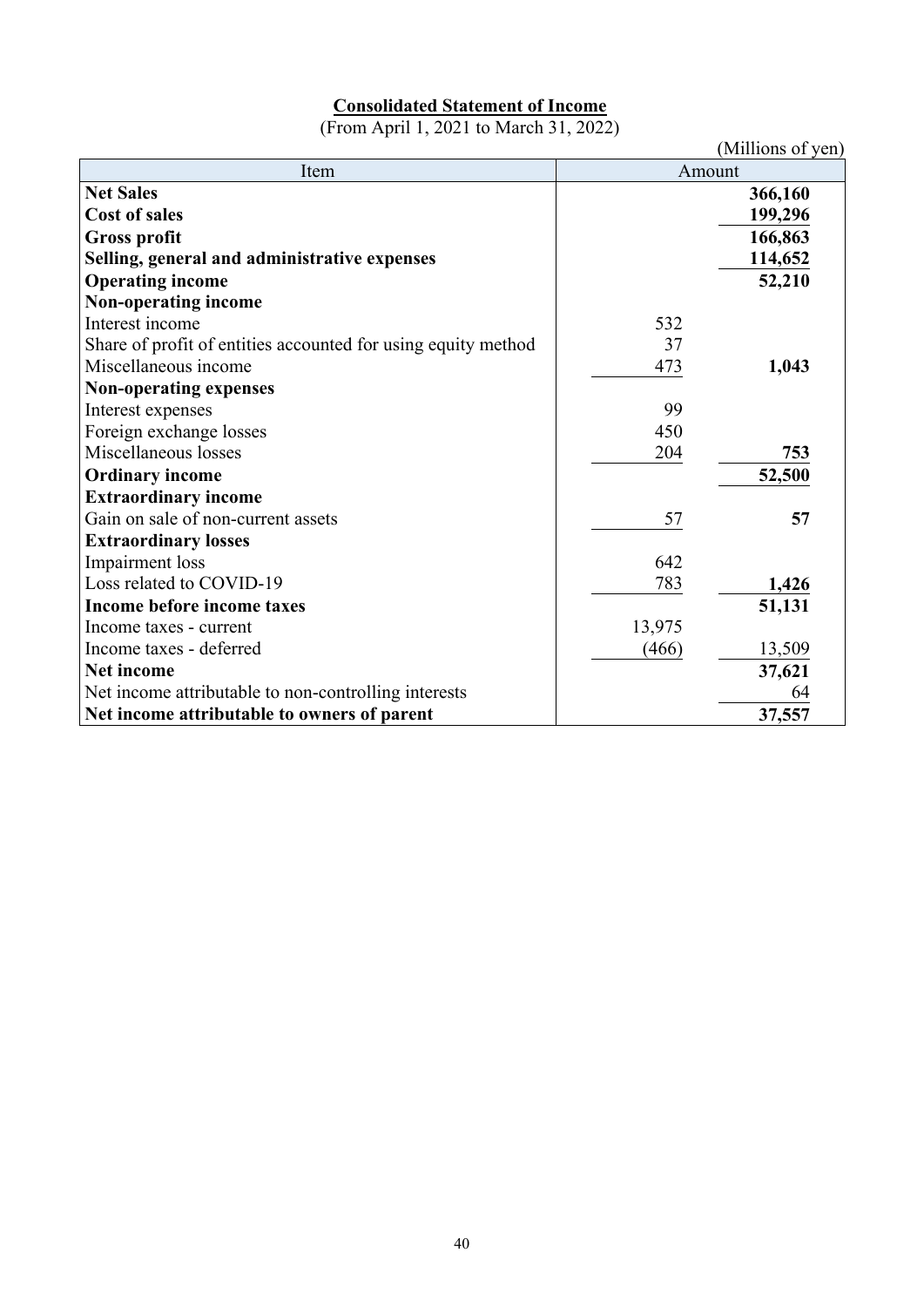# <sup>U</sup>**Consolidated Statements of Changes in Equity**

(From April 1, 2021 to March 31, 2022)

|                                                               |                      |                    |                      |                   | (Millions of yen)                |  |  |  |
|---------------------------------------------------------------|----------------------|--------------------|----------------------|-------------------|----------------------------------|--|--|--|
|                                                               | Shareholders' equity |                    |                      |                   |                                  |  |  |  |
|                                                               | Common<br>stock      | Capital<br>surplus | Retained<br>earnings | Treasury<br>stock | Total<br>shareholders'<br>equity |  |  |  |
| Balance as of April 1, 2021                                   | 13,436               | 23,791             | 190,779              | (78)              | 227,929                          |  |  |  |
| Changes of items during the<br>consolidated fiscal year       |                      |                    |                      |                   |                                  |  |  |  |
| Issuance of new shares                                        | 228                  | 228                |                      |                   | 456                              |  |  |  |
| Dividends of surplus                                          |                      |                    | (7, 817)             |                   | (7, 817)                         |  |  |  |
| Net income attributable to owners of<br>parent                |                      |                    | 37,557               |                   | 37,557                           |  |  |  |
| Purchase of treasury stock                                    |                      |                    |                      | (0)               | (0)                              |  |  |  |
| Net changes of items other than<br>shareholders' equity       |                      |                    |                      |                   |                                  |  |  |  |
| Total changes of items during the<br>consolidated fiscal year | 228                  | 228                | 29,739               | (0)               | 30,195                           |  |  |  |
| Balance as of March 31, 2022                                  | 13,664               | 24,020             | 220,519              | (79)              | 258,125                          |  |  |  |

(Millions of yen)

|                                                                  |                                   | Accumulated other comprehensive income            |                                        |                                                          | <b>Stock</b>                      | Non-      |                     |
|------------------------------------------------------------------|-----------------------------------|---------------------------------------------------|----------------------------------------|----------------------------------------------------------|-----------------------------------|-----------|---------------------|
|                                                                  | Deferred gain<br>(loss) on hedges | Foreign<br>currency<br>translation<br>adjustments | Defined<br>retirement<br>benefit plans | Total<br>accumulated<br>other<br>comprehensive<br>income | acquisition controlling<br>rights | interests | Total net<br>assets |
| Balance as of April 1,<br>2021                                   |                                   | 3,371                                             | (153)                                  | 3,217                                                    | 1,787                             | 634       | 233,569             |
| Changes of items during<br>the consolidated fiscal<br>year       |                                   |                                                   |                                        |                                                          |                                   |           |                     |
| Issuance of new shares                                           |                                   |                                                   |                                        |                                                          |                                   |           | 456                 |
| Dividends of surplus                                             |                                   |                                                   |                                        |                                                          |                                   |           | (7, 817)            |
| Net income attributable<br>to owners of parent                   |                                   |                                                   |                                        |                                                          |                                   |           | 37,557              |
| Purchase of treasury<br>stock                                    |                                   |                                                   |                                        |                                                          |                                   |           | (0)                 |
| Net changes of items<br>other than shareholders'<br>equity       | 36                                | 15,692                                            | 153                                    | 15,882                                                   | 149                               | 162       | 16,194              |
| Total changes of items<br>during the consolidated<br>fiscal year | 36                                | 15,692                                            | 153                                    | 15,882                                                   | 149                               | 162       | 46,390              |
| Balance as of March 31,<br>2022                                  | 36                                | 19,063                                            | (0)                                    | 19,100                                                   | 1,937                             | 797       | 279,959             |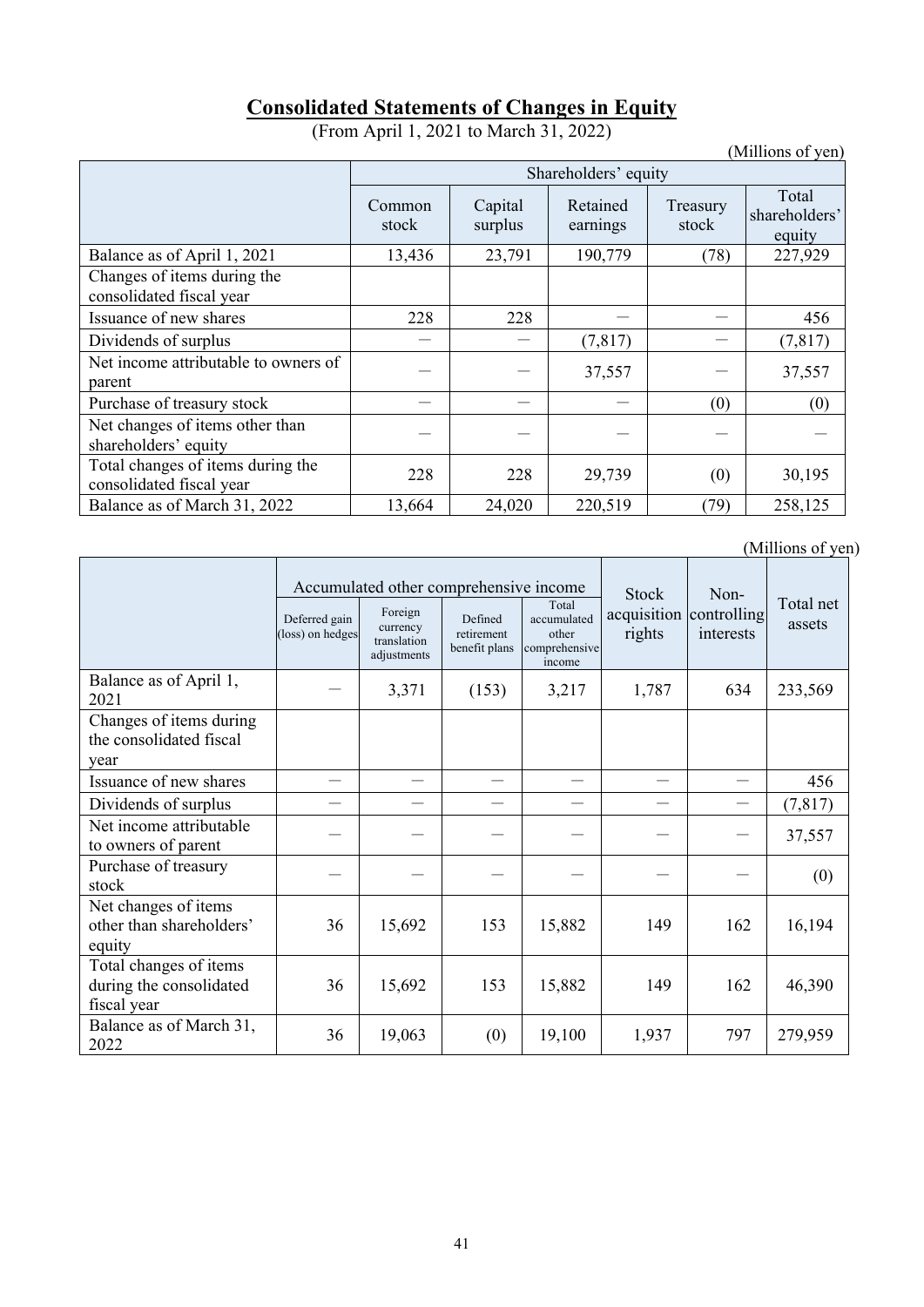# <sup>U</sup>**Non-consolidated Balance Sheet**

(As of March 31, 2022)

|                                                                                       |                           |                                                                                                                                                  | (Millions of yen)                           |
|---------------------------------------------------------------------------------------|---------------------------|--------------------------------------------------------------------------------------------------------------------------------------------------|---------------------------------------------|
| Item                                                                                  | Amount                    | Item                                                                                                                                             | Amount                                      |
| (Assets)<br><b>Current assets</b><br>Cash and deposits<br>Accounts receivable - other | 38,628<br>24,130<br>8,039 | (Liabilities)<br><b>Current liabilities</b><br>Accounts payable - other<br>Deposits received from subsidiaries<br>and affiliates                 | 10,480<br>2,746<br>3,202                    |
| Deposits paid to subsidiaries and<br>associates                                       | 6,431                     | Income taxes payable                                                                                                                             | 3,008                                       |
| Other                                                                                 | 27                        | Provision for bonuses<br>Provision for directors' bonuses<br>Other<br><b>Long-term liabilities</b><br>Provision for retirement benefits<br>Other | 1,052<br>250<br>220<br>1,690<br>1,642<br>47 |
| <b>Non-current assets</b>                                                             | 38,919                    | <b>Total liabilities</b>                                                                                                                         | 12,170                                      |
| <b>Investments and other assets</b>                                                   | 38,919                    | (Net assets)                                                                                                                                     |                                             |
| Shares of subsidiaries and associates                                                 | 32,320                    | <b>Shareholders' equity</b>                                                                                                                      | 63,439                                      |
| Long-term loans receivable from<br>subsidiaries and associates                        | 5,093                     | <b>Common stock</b>                                                                                                                              | 13,664                                      |
| Deferred tax assets                                                                   | 1,405                     | <b>Capital surplus</b>                                                                                                                           | 20,920                                      |
| Other                                                                                 | 100                       | Legal capital surplus                                                                                                                            | 20,363                                      |
|                                                                                       |                           | Other capital surplus                                                                                                                            | 557                                         |
|                                                                                       |                           | <b>Retained earnings</b>                                                                                                                         | 28,936                                      |
|                                                                                       |                           | Legal retained earnings                                                                                                                          | 402                                         |
|                                                                                       |                           | Other retained earnings                                                                                                                          | 28,533                                      |
|                                                                                       |                           | General reserve                                                                                                                                  | 27,400                                      |
|                                                                                       |                           | Retained earnings brought forward                                                                                                                | 1,133                                       |
|                                                                                       |                           | <b>Treasury stock</b>                                                                                                                            | (81)                                        |
|                                                                                       |                           | <b>Stock acquisition rights</b>                                                                                                                  | 1,937                                       |
|                                                                                       |                           | <b>Total net assets</b>                                                                                                                          | 65,377                                      |
| <b>Total assets</b>                                                                   | 77,548                    | <b>Total liabilities and net assets</b>                                                                                                          | 77,548                                      |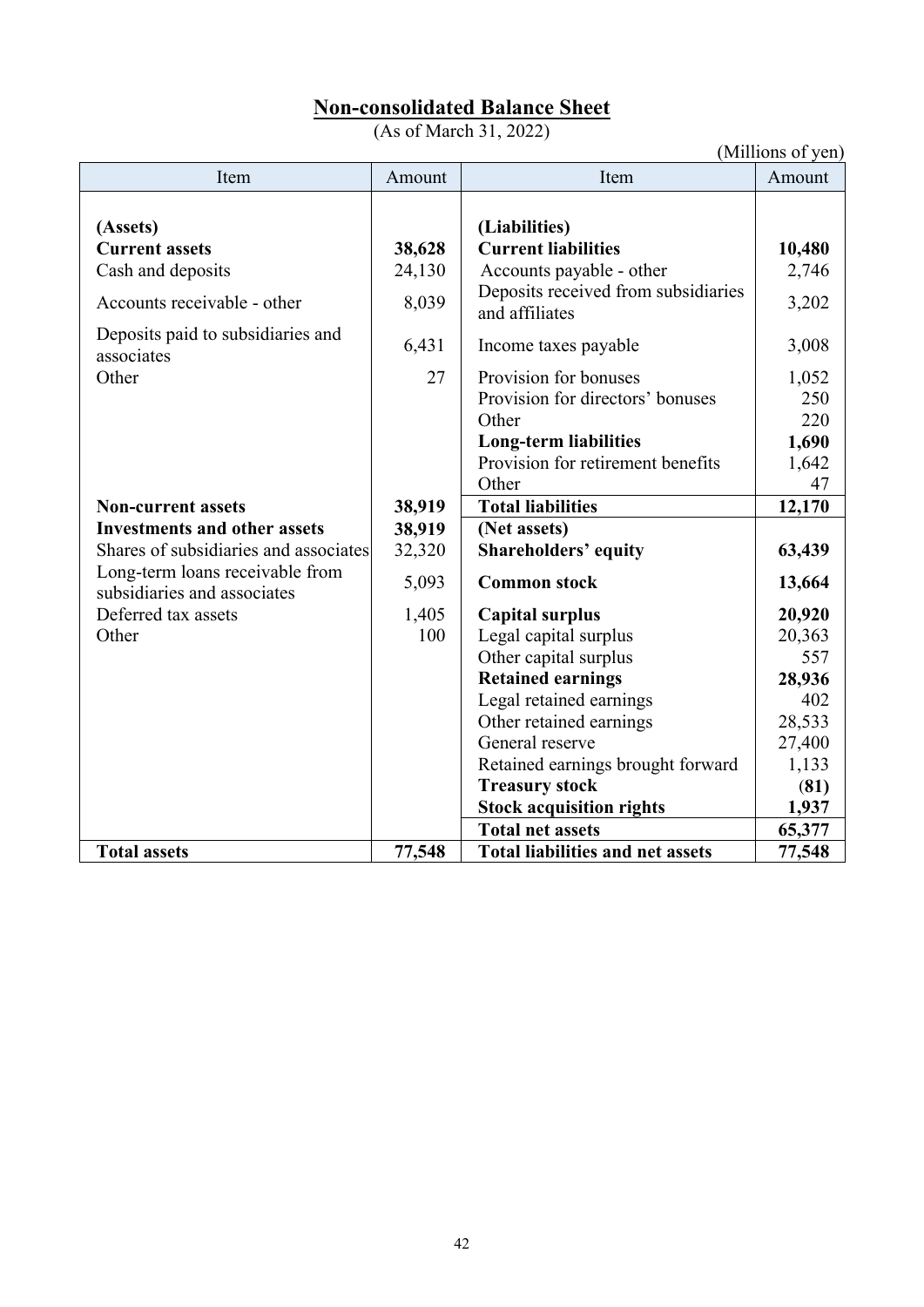# <sup>U</sup>**Non-consolidated Statement of Income**

(From April 1, 2021 to March 31, 2022)

|                               |                  | (Millions of yen) |
|-------------------------------|------------------|-------------------|
| Item                          | Amount           |                   |
| <b>Operating revenue</b>      |                  | 26,307            |
| <b>Operating expenses</b>     |                  | 18,473            |
| <b>Operating income</b>       |                  | 7,834             |
| Non-operating income          |                  |                   |
| Interest income               | 79               |                   |
| Commission received           | 225              |                   |
| Miscellaneous income          | 4                | 308               |
| <b>Non-operating expenses</b> |                  |                   |
| Interest expenses             | 0                |                   |
| Miscellaneous losses          | $\boldsymbol{0}$ |                   |
| <b>Ordinary income</b>        |                  | 8,142             |
| Income before income taxes    |                  | 8,142             |
| Income taxes - current        | 436              |                   |
| Income taxes - deferred       | (247)            | 189               |
| Net income                    |                  | 7,953             |